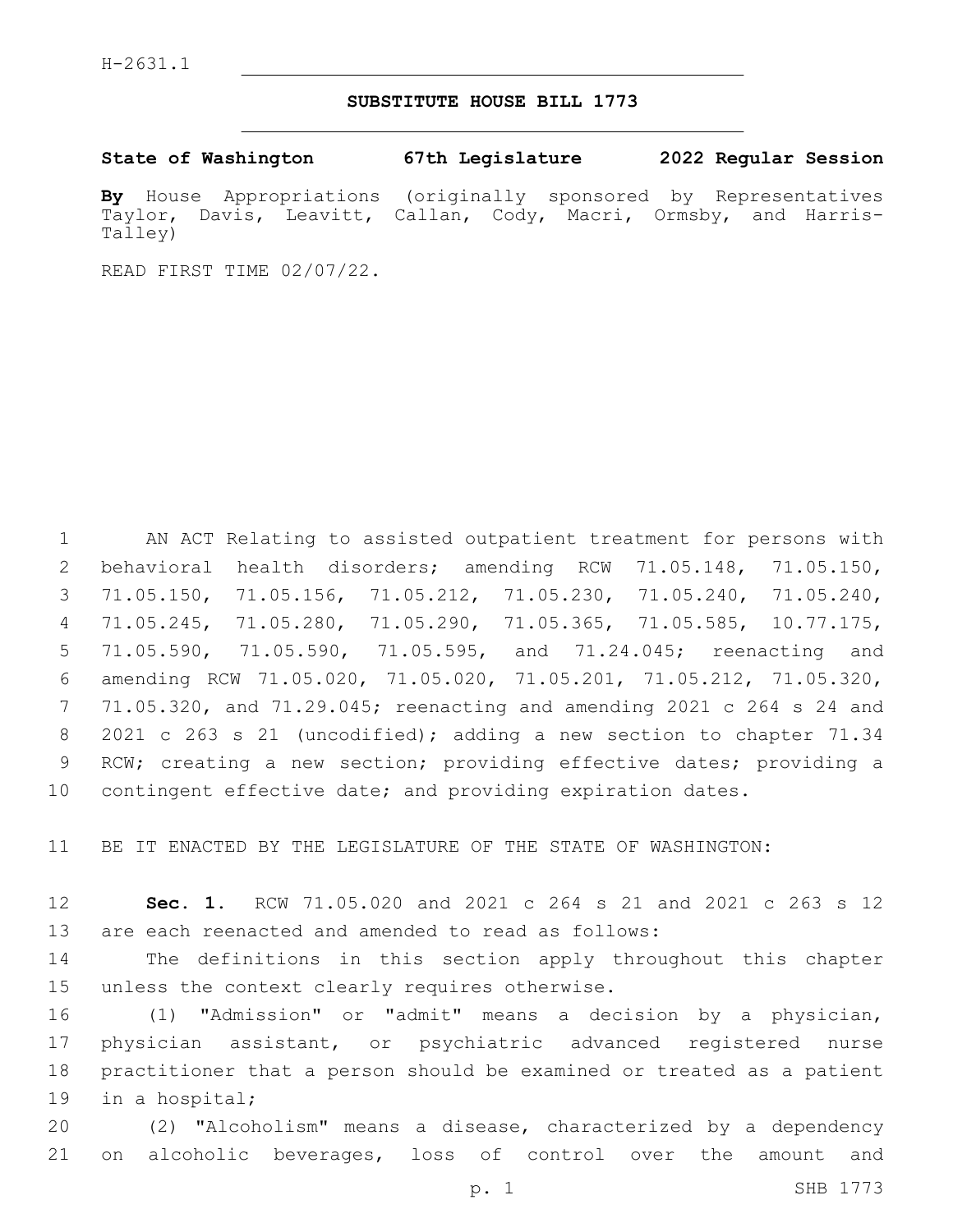circumstances of use, symptoms of tolerance, physiological or psychological withdrawal, or both, if use is reduced or discontinued, and impairment of health or disruption of social or economic 4 functioning;

 (3) "Antipsychotic medications" means that class of drugs primarily used to treat serious manifestations of mental illness associated with thought disorders, which includes, but is not limited 8 to atypical antipsychotic medications;

 (4) "Approved substance use disorder treatment program" means a program for persons with a substance use disorder provided by a treatment program certified by the department as meeting standards 12 adopted under chapter 71.24 RCW;

 (5) "Attending staff" means any person on the staff of a public or private agency having responsibility for the care and treatment of 15 a patient;

(6) "Authority" means the Washington state health care authority;

 (7) "Behavioral health disorder" means either a mental disorder as defined in this section, a substance use disorder as defined in this section, or a co-occurring mental disorder and substance use 20 disorder:

 (8) "Behavioral health service provider" means a public or 22 private agency that provides mental health, substance use disorder, or co-occurring disorder services to persons with behavioral health disorders as defined under this section and receives funding from public sources. This includes, but is not limited to: Hospitals licensed under chapter 70.41 RCW; evaluation and treatment facilities 27 as defined in this section; community mental health service delivery systems or community behavioral health programs as defined in RCW 71.24.025; licensed or certified behavioral health agencies under RCW 71.24.037; facilities conducting competency evaluations and restoration under chapter 10.77 RCW; approved substance use disorder treatment programs as defined in this section; secure withdrawal management and stabilization facilities as defined in this section; 34 and correctional facilities operated by state and local governments;

 (9) "Co-occurring disorder specialist" means an individual possessing an enhancement granted by the department of health under chapter 18.205 RCW that certifies the individual to provide substance use disorder counseling subject to the practice limitations under RCW 39 18.205.105;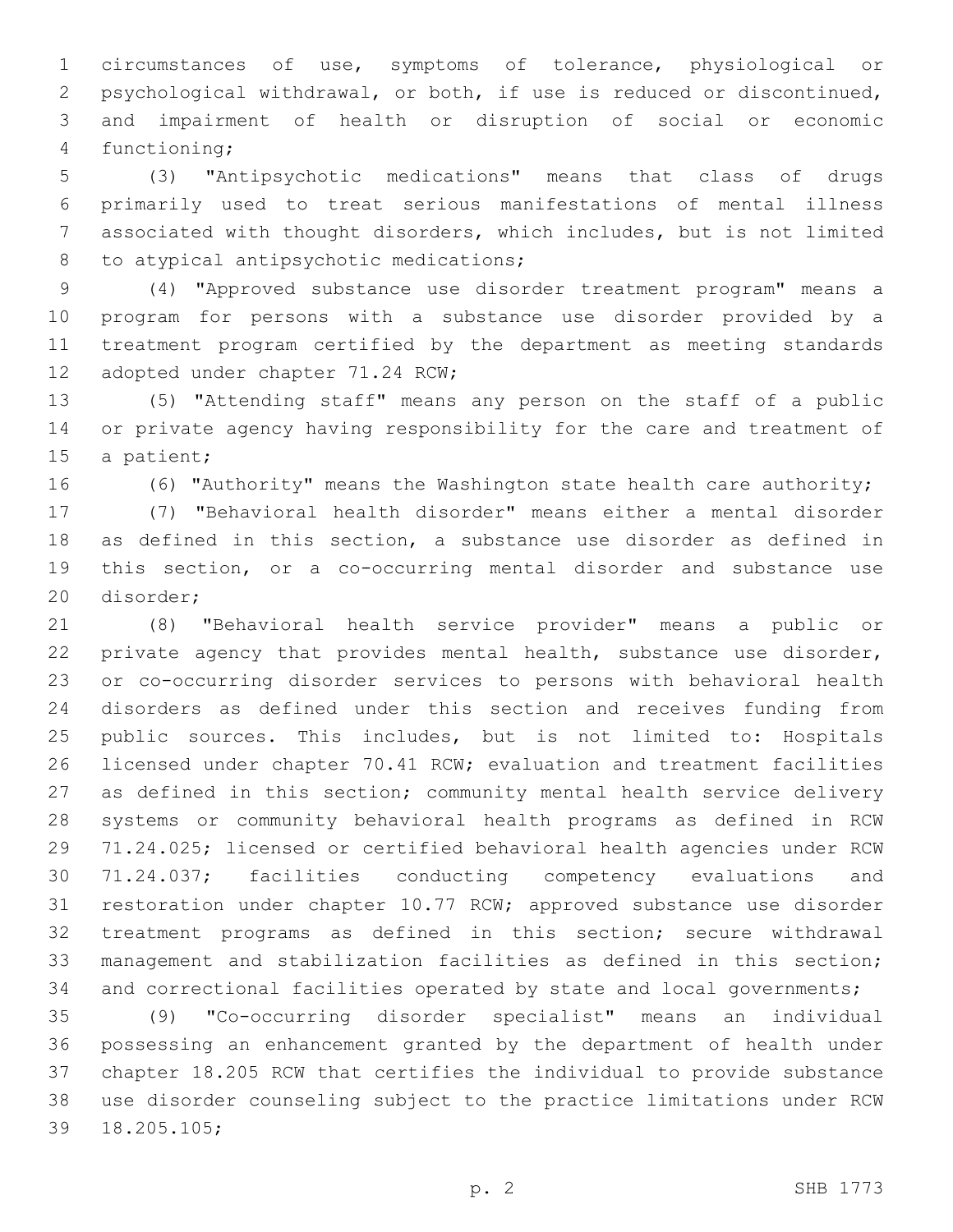(10) "Commitment" means the determination by a court that a person should be detained for a period of either evaluation or treatment, or both, in an inpatient or a less restrictive setting;

 (11) "Community behavioral health agency" has the same meaning as "licensed or certified behavioral health agency" defined in RCW 71.24.025;6

 (12) "Conditional release" means a revocable modification of a 8 commitment, which may be revoked upon violation of any of its terms;

 (13) "Crisis stabilization unit" means a short-term facility or a 10 portion of a facility licensed or certified by the department, such as an evaluation and treatment facility or a hospital, which has been designed to assess, diagnose, and treat individuals experiencing an acute crisis without the use of long-term hospitalization;

 (14) "Custody" means involuntary detention under the provisions 15 of this chapter or chapter 10.77 RCW, uninterrupted by any period of unconditional release from commitment from a facility providing 17 involuntary care and treatment;

(15) "Department" means the department of health;

 (16) "Designated crisis responder" means a mental health professional appointed by the county, by an entity appointed by the county, or by the authority in consultation with a federally recognized Indian tribe or after meeting and conferring with an Indian health care provider, to perform the duties specified in this 24 chapter;

 (17) "Detention" or "detain" means the lawful confinement of a 26 person, under the provisions of this chapter;

 (18) "Developmental disabilities professional" means a person who has specialized training and three years of experience in directly treating or working with persons with developmental disabilities and is a psychiatrist, physician assistant working with a supervising psychiatrist, psychologist, psychiatric advanced registered nurse practitioner, or social worker, and such other developmental disabilities professionals as may be defined by rules adopted by the secretary of the department of social and health services;

 (19) "Developmental disability" means that condition defined in 36 RCW 71A.10.020(5);

(20) "Director" means the director of the authority;

 (21) "Discharge" means the termination of hospital medical authority. The commitment may remain in place, be terminated, or be 40 amended by court order;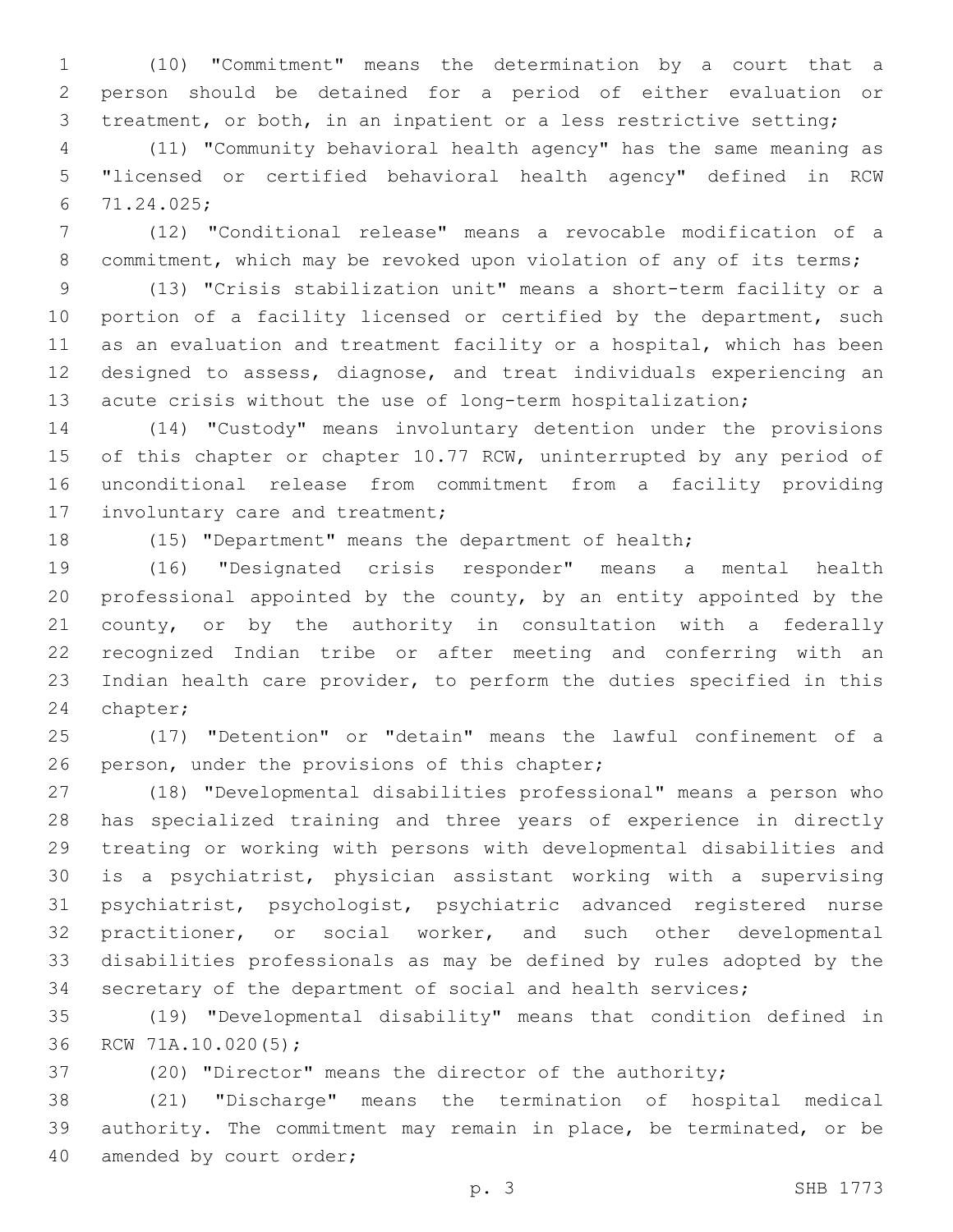(22) "Drug addiction" means a disease, characterized by a dependency on psychoactive chemicals, loss of control over the amount and circumstances of use, symptoms of tolerance, physiological or psychological withdrawal, or both, if use is reduced or discontinued, and impairment of health or disruption of social or economic 6 functioning;

 (23) "Evaluation and treatment facility" means any facility which can provide directly, or by direct arrangement with other public or private agencies, emergency evaluation and treatment, outpatient care, and timely and appropriate inpatient care to persons suffering from a mental disorder, and which is licensed or certified as such by the department. The authority may certify single beds as temporary evaluation and treatment beds under RCW 71.05.745. A physically separate and separately operated portion of a state hospital may be designated as an evaluation and treatment facility. A facility which 16 is part of, or operated by, the department of social and health services or any federal agency will not require certification. No correctional institution or facility, or jail, shall be an evaluation 19 and treatment facility within the meaning of this chapter;

 (24) "Gravely disabled" means a condition in which a person, as a result of a behavioral health disorder: (a) Is in danger of serious physical harm resulting from a failure to provide for his or her essential human needs of health or safety; or (b) manifests severe deterioration in routine functioning evidenced by repeated and escalating loss of cognitive or volitional control over his or her actions and is not receiving such care as is essential for his or her 27 health or safety;

 (25) "Habilitative services" means those services provided by program personnel to assist persons in acquiring and maintaining life skills and in raising their levels of physical, mental, social, and vocational functioning. Habilitative services include education, training for employment, and therapy. The habilitative process shall be undertaken with recognition of the risk to the public safety presented by the person being assisted as manifested by prior charged 35 criminal conduct;

 (26) "Hearing" means any proceeding conducted in open court that 37 conforms to the requirements of RCW 71.05.820;

 (27) "History of one or more violent acts" refers to the period of time ten years prior to the filing of a petition under this 40 chapter, excluding any time spent, but not any violent acts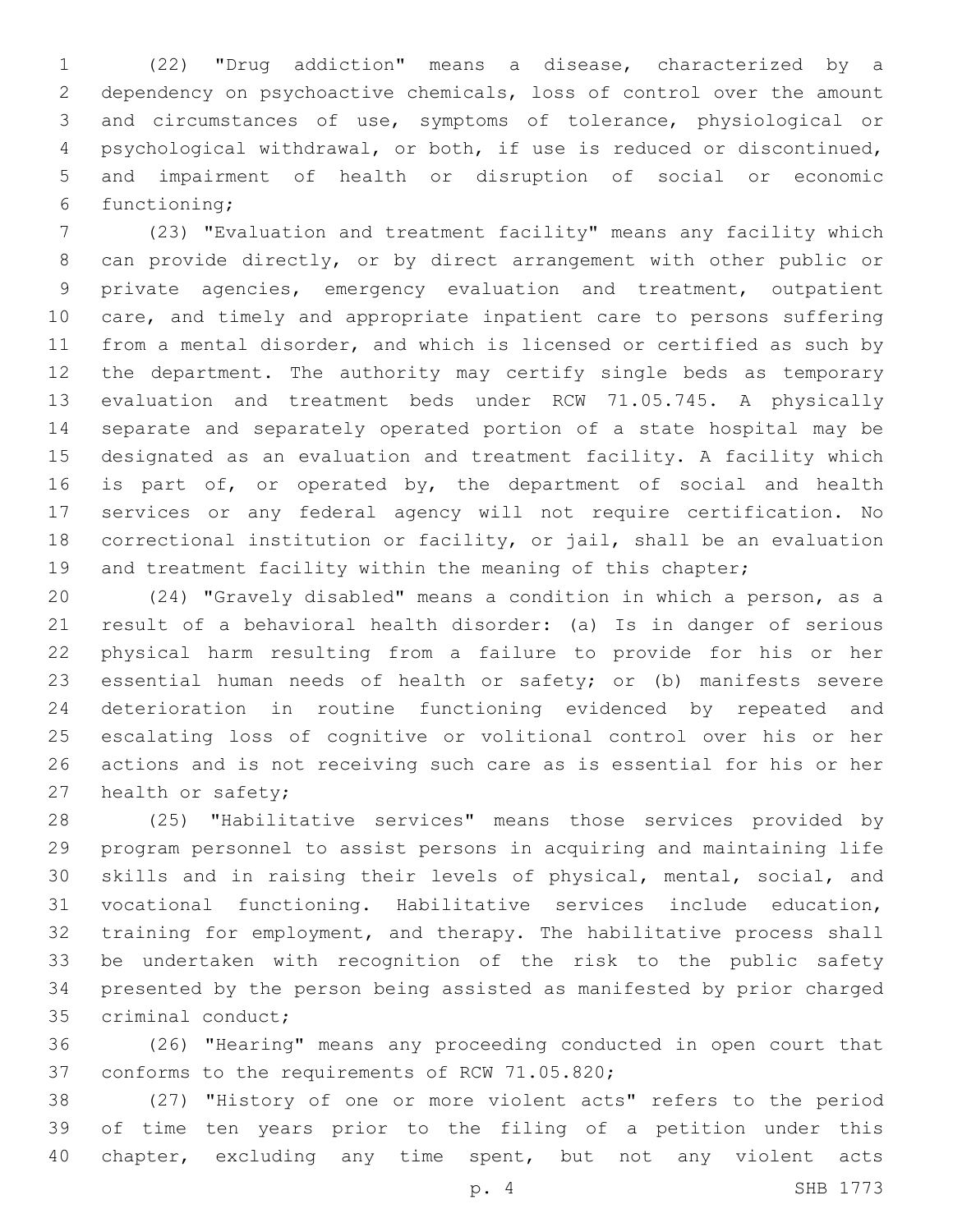committed, in a behavioral health facility, or in confinement as a 2 result of a criminal conviction;

 (28) "Imminent" means the state or condition of being likely to 4 occur at any moment or near at hand, rather than distant or remote; (29) "In need of assisted outpatient ((behavioral health)) treatment" ((means that a person, as a result of a behavioral health disorder: (a) Has been committed by a court to detention for involuntary behavioral health treatment during the preceding thirty- six months; (b) is unlikely to voluntarily participate in outpatient treatment without an order for less restrictive alternative 11 treatment, based on a history of nonadherence with treatment or in 12 view of the person's current behavior; (c) is likely to benefit from 13 <del>less restrictive alternative treatment; and (d) requires less</del> restrictive alternative treatment to prevent a relapse, decompensation, or deterioration that is likely to result in the person presenting a likelihood of serious harm or the person becoming 17 gravely disabled within a reasonably short period of time)) refers to 18 a person who meets the criteria for assisted outpatient treatment 19 established under RCW 71.05.148;

 (30) "Individualized service plan" means a plan prepared by a developmental disabilities professional with other professionals as a team, for a person with developmental disabilities, which shall 23 state:

 (a) The nature of the person's specific problems, prior charged 25 criminal behavior, and habilitation needs;

 (b) The conditions and strategies necessary to achieve the 27 purposes of habilitation;

 (c) The intermediate and long-range goals of the habilitation program, with a projected timetable for the attainment;

 (d) The rationale for using this plan of habilitation to achieve 31 those intermediate and long-range goals;

(e) The staff responsible for carrying out the plan;

 (f) Where relevant in light of past criminal behavior and due consideration for public safety, the criteria for proposed movement to less-restrictive settings, criteria for proposed eventual discharge or release, and a projected possible date for discharge or 37 release; and

 (g) The type of residence immediately anticipated for the person 39 and possible future types of residences;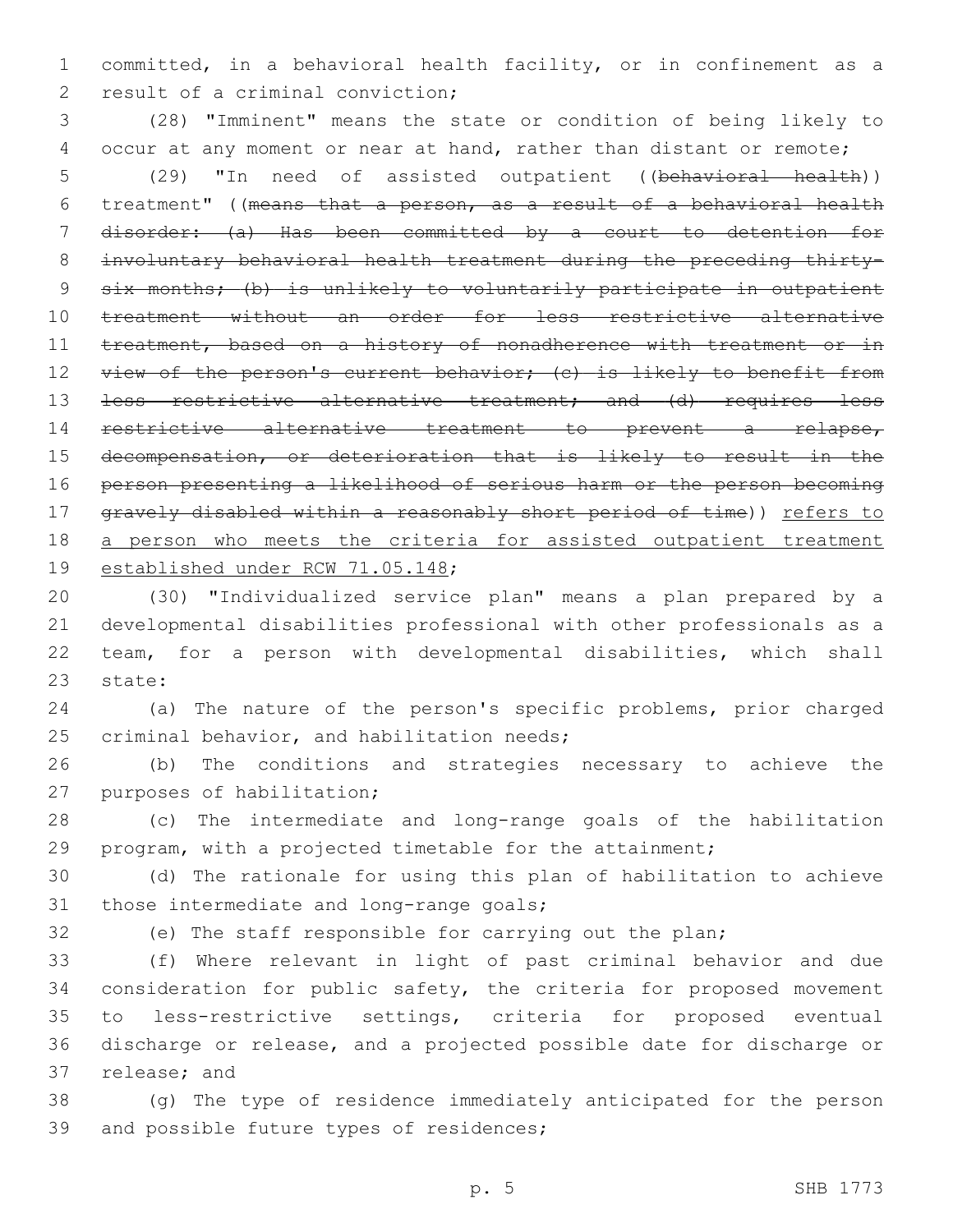(31) "Intoxicated person" means a person whose mental or physical functioning is substantially impaired as a result of the use of 3 alcohol or other psychoactive chemicals;

 (32) "Judicial commitment" means a commitment by a court pursuant 5 to the provisions of this chapter;

 (33) "Legal counsel" means attorneys and staff employed by county prosecutor offices or the state attorney general acting in their capacity as legal representatives of public behavioral health service 9 providers under RCW 71.05.130;

 (34) "Less restrictive alternative treatment" means a program of individualized treatment in a less restrictive setting than inpatient treatment that includes the services described in RCW 71.05.585. This term includes: Treatment pursuant to a less restrictive alternative treatment order under RCW 71.05.240 or 71.05.320; treatment pursuant to a conditional release under RCW 71.05.340; and treatment pursuant 16 to an assisted outpatient ((behavioral health)) treatment order under 17 RCW 71.05.148;

 (35) "Licensed physician" means a person licensed to practice medicine or osteopathic medicine and surgery in the state of 20 Washington;

(36) "Likelihood of serious harm" means:21

 (a) A substantial risk that: (i) Physical harm will be inflicted by a person upon his or her own person, as evidenced by threats or attempts to commit suicide or inflict physical harm on oneself; (ii) physical harm will be inflicted by a person upon another, as evidenced by behavior which has caused such harm or which places another person or persons in reasonable fear of sustaining such harm; or (iii) physical harm will be inflicted by a person upon the property of others, as evidenced by behavior which has caused substantial loss or damage to the property of others; or

 (b) The person has threatened the physical safety of another and 32 has a history of one or more violent acts;

 (37) "Medical clearance" means a physician or other health care provider has determined that a person is medically stable and ready 35 for referral to the designated crisis responder;

 (38) "Mental disorder" means any organic, mental, or emotional impairment which has substantial adverse effects on a person's 38 cognitive or volitional functions;

 (39) "Mental health professional" means a psychiatrist, psychologist, physician assistant working with a supervising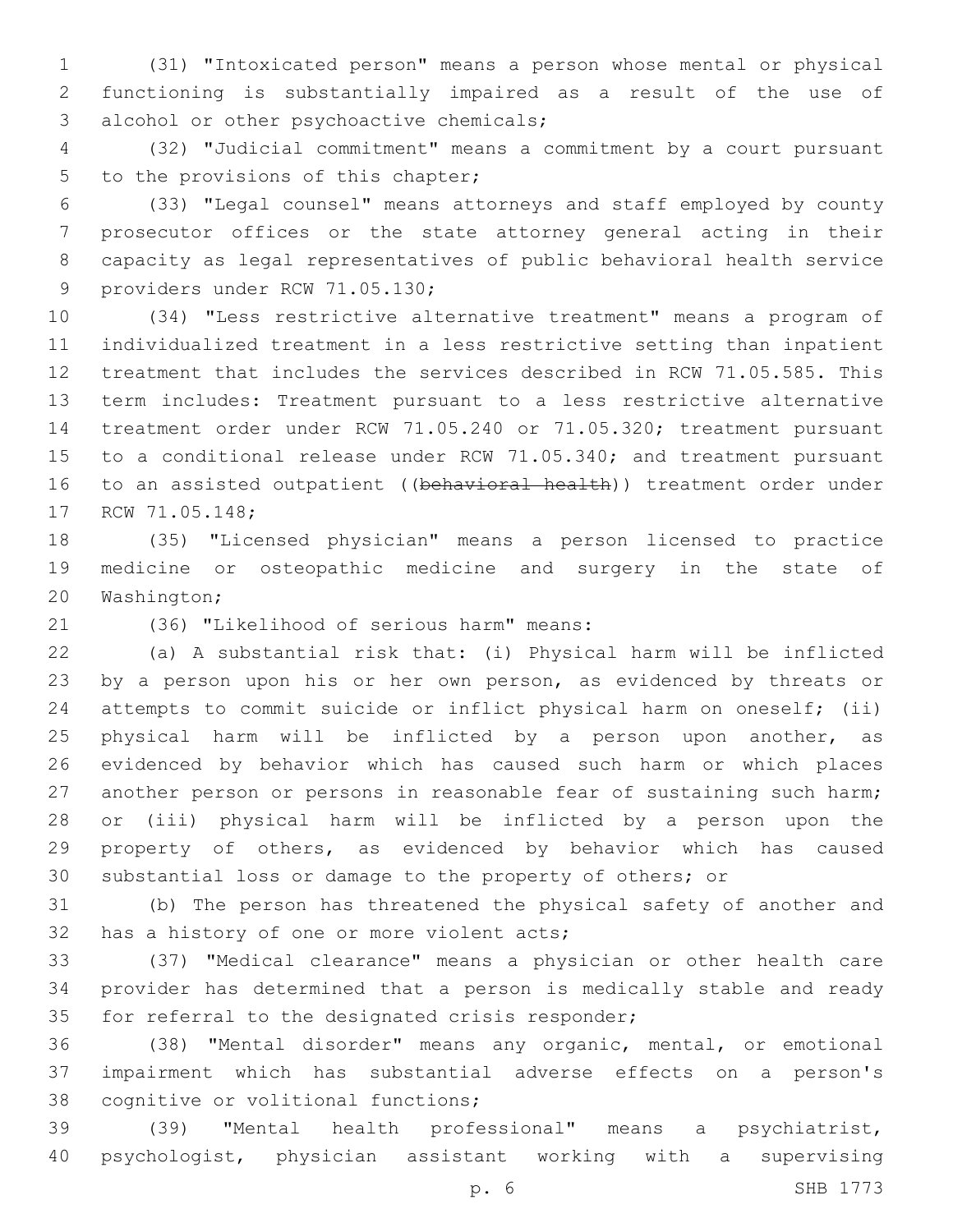psychiatrist, psychiatric advanced registered nurse practitioner, psychiatric nurse, or social worker, and such other mental health professionals as may be defined by rules adopted by the secretary 4 pursuant to the provisions of this chapter;

 (40) "Peace officer" means a law enforcement official of a public agency or governmental unit, and includes persons specifically given peace officer powers by any state law, local ordinance, or judicial 8 order of appointment;

 (41) "Physician assistant" means a person licensed as a physician 10 assistant under chapter 18.71A RCW;

 (42) "Private agency" means any person, partnership, corporation, 12 or association that is not a public agency, whether or not financed in whole or in part by public funds, which constitutes an evaluation and treatment facility or private institution, or hospital, or approved substance use disorder treatment program, which is conducted 16 for, or includes a department or ward conducted for, the care and treatment of persons with behavioral health disorders;

 (43) "Professional person" means a mental health professional, substance use disorder professional, or designated crisis responder and shall also mean a physician, physician assistant, psychiatric 21 advanced registered nurse practitioner, registered nurse, and such others as may be defined by rules adopted by the secretary pursuant 23 to the provisions of this chapter;

 (44) "Psychiatric advanced registered nurse practitioner" means a person who is licensed as an advanced registered nurse practitioner pursuant to chapter 18.79 RCW; and who is board certified in advanced 27 practice psychiatric and mental health nursing;

 (45) "Psychiatrist" means a person having a license as a physician and surgeon in this state who has in addition completed three years of graduate training in psychiatry in a program approved by the American medical association or the American osteopathic association and is certified or eligible to be certified by the 33 American board of psychiatry and neurology;

 (46) "Psychologist" means a person who has been licensed as a 35 psychologist pursuant to chapter 18.83 RCW;

 (47) "Public agency" means any evaluation and treatment facility or institution, secure withdrawal management and stabilization facility, approved substance use disorder treatment program, or hospital which is conducted for, or includes a department or ward conducted for, the care and treatment of persons with behavioral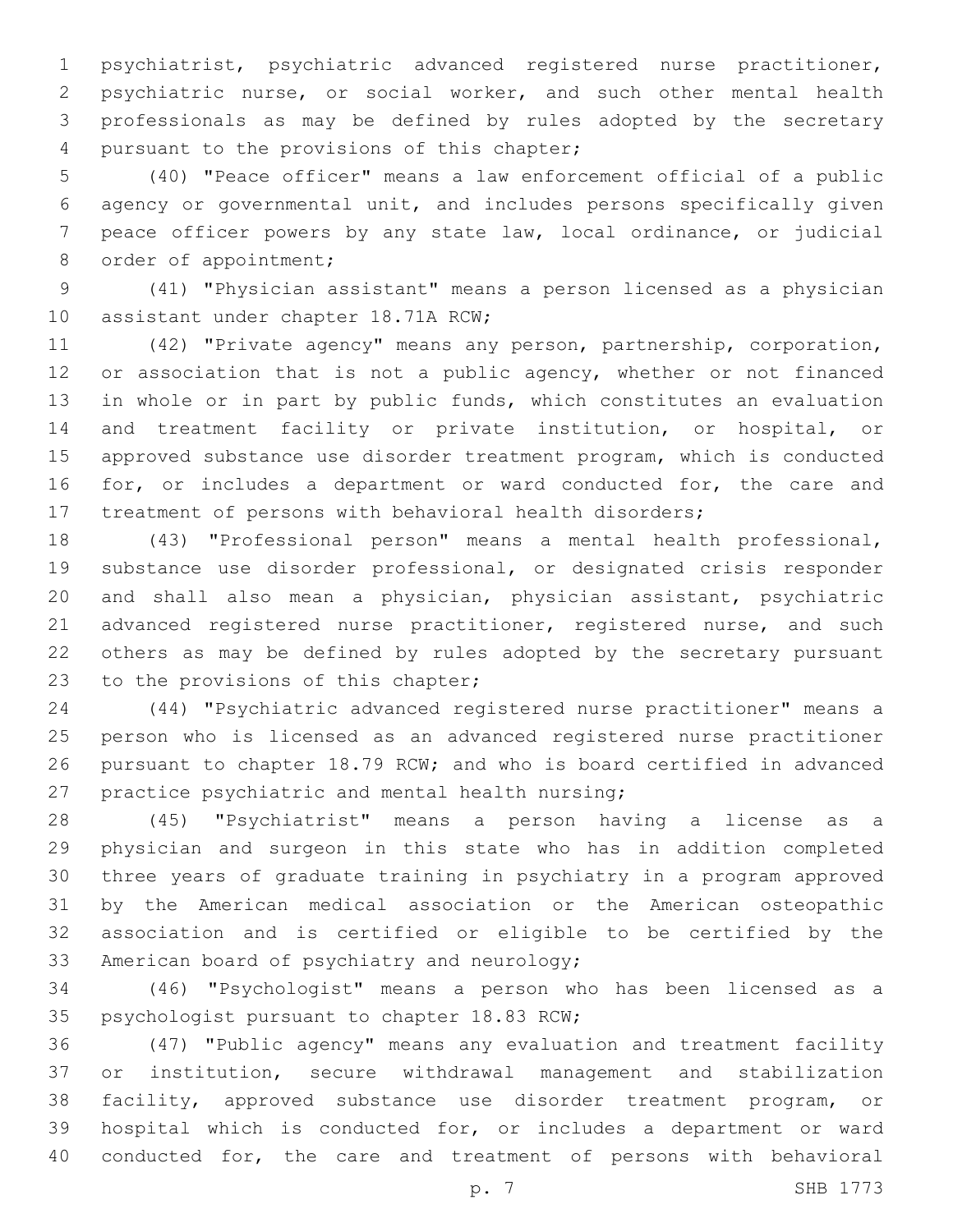health disorders, if the agency is operated directly by federal, state, county, or municipal government, or a combination of such 3 governments;

 (48) "Release" means legal termination of the commitment under 5 the provisions of this chapter;

 (49) "Resource management services" has the meaning given in 7 chapter 71.24 RCW;

 (50) "Secretary" means the secretary of the department of health, 9 or his or her designee;

 (51) "Secure withdrawal management and stabilization facility" means a facility operated by either a public or private agency or by the program of an agency which provides care to voluntary individuals and individuals involuntarily detained and committed under this chapter for whom there is a likelihood of serious harm or who are gravely disabled due to the presence of a substance use disorder. Secure withdrawal management and stabilization facilities must:

17 (a) Provide the following services:

 (i) Assessment and treatment, provided by certified substance use disorder professionals or co-occurring disorder specialists;

20 (ii) Clinical stabilization services;

 (iii) Acute or subacute detoxification services for intoxicated 22 individuals; and

 (iv) Discharge assistance provided by certified substance use disorder professionals or co-occurring disorder specialists, including facilitating transitions to appropriate voluntary or involuntary inpatient services or to less restrictive alternatives as 27 appropriate for the individual;

 (b) Include security measures sufficient to protect the patients, 29 staff, and community; and

(c) Be licensed or certified as such by the department of health;

 (52) "Social worker" means a person with a master's or further advanced degree from a social work educational program accredited and 33 approved as provided in RCW 18.320.010;

 (53) "Substance use disorder" means a cluster of cognitive, behavioral, and physiological symptoms indicating that an individual continues using the substance despite significant substance-related problems. The diagnosis of a substance use disorder is based on a pathological pattern of behaviors related to the use of the 39 substances;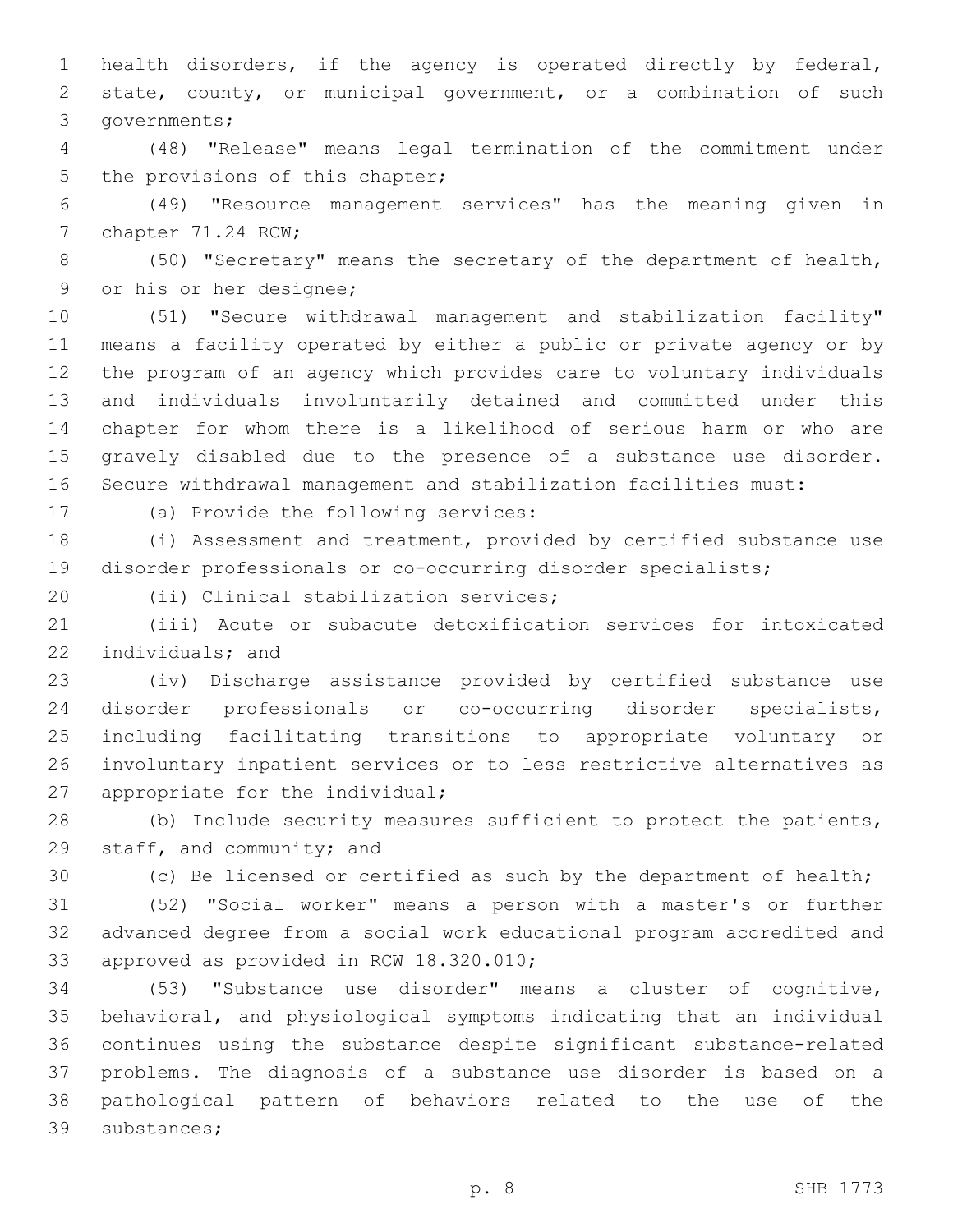(54) "Substance use disorder professional" means a person certified as a substance use disorder professional by the department 3 of health under chapter 18.205 RCW;

 (55) "Therapeutic court personnel" means the staff of a mental health court or other therapeutic court which has jurisdiction over defendants who are dually diagnosed with mental disorders, including court personnel, probation officers, a court monitor, prosecuting attorney, or defense counsel acting within the scope of therapeutic 9 court duties;

 (56) "Treatment records" include registration and all other records concerning persons who are receiving or who at any time have received services for behavioral health disorders, which are maintained by the department of social and health services, the department, the authority, behavioral health administrative services organizations and their staffs, managed care organizations and their staffs, and by treatment facilities. Treatment records include mental health information contained in a medical bill including but not limited to mental health drugs, a mental health diagnosis, provider name, and dates of service stemming from a medical service. Treatment records do not include notes or records maintained for personal use by a person providing treatment services for the department of social and health services, the department, the authority, behavioral health administrative services organizations, managed care organizations, or a treatment facility if the notes or records are not available to 25 others;

 (57) "Triage facility" means a short-term facility or a portion 27 of a facility licensed or certified by the department, which is designed as a facility to assess and stabilize an individual or determine the need for involuntary commitment of an individual, and must meet department residential treatment facility standards. A triage facility may be structured as a voluntary or involuntary 32 placement facility;

 (58) "Video," unless the context clearly indicates otherwise, means the delivery of behavioral health services through the use of interactive audio and video technology, permitting real-time communication between a person and a designated crisis responder, for the purpose of evaluation. "Video" does not include the use of audio- only telephone, facsimile, email, or store and forward technology. "Store and forward technology" means use of an asynchronous transmission of a person's medical information from a mental health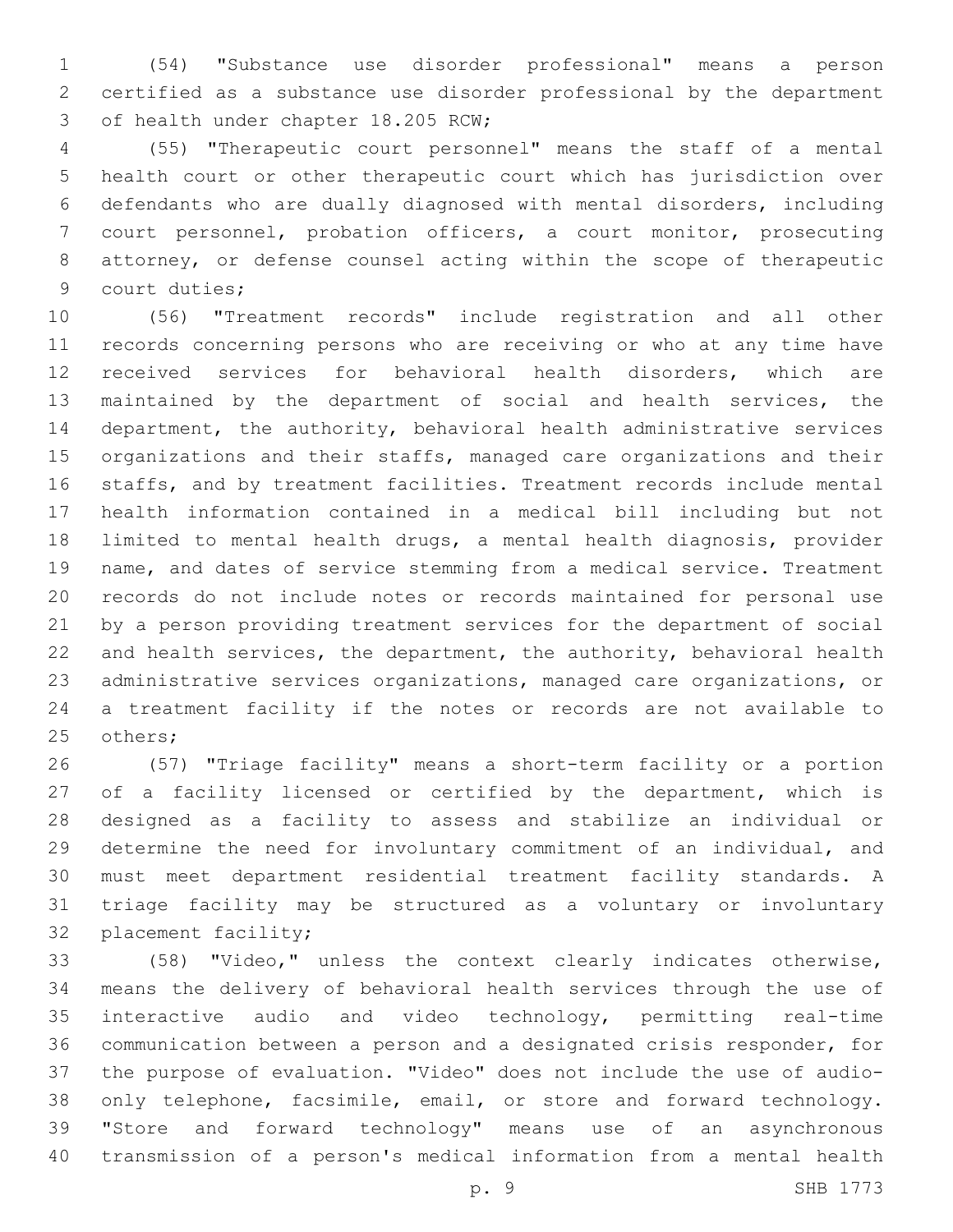service provider to the designated crisis responder which results in 2 medical diagnosis, consultation, or treatment;

 (59) "Violent act" means behavior that resulted in homicide, attempted suicide, injury, or substantial loss or damage to property.

 **Sec. 2.** RCW 71.05.020 and 2021 c 264 s 23 and 2021 c 263 s 14 are each reenacted and amended to read as follows:6

 The definitions in this section apply throughout this chapter 8 unless the context clearly requires otherwise.

 (1) "Admission" or "admit" means a decision by a physician, physician assistant, or psychiatric advanced registered nurse practitioner that a person should be examined or treated as a patient 12 in a hospital;

 (2) "Alcoholism" means a disease, characterized by a dependency 14 on alcoholic beverages, loss of control over the amount and circumstances of use, symptoms of tolerance, physiological or psychological withdrawal, or both, if use is reduced or discontinued, and impairment of health or disruption of social or economic 18 functioning;

 (3) "Antipsychotic medications" means that class of drugs primarily used to treat serious manifestations of mental illness associated with thought disorders, which includes, but is not limited 22 to atypical antipsychotic medications;

 (4) "Approved substance use disorder treatment program" means a program for persons with a substance use disorder provided by a treatment program certified by the department as meeting standards 26 adopted under chapter 71.24 RCW;

 (5) "Attending staff" means any person on the staff of a public or private agency having responsibility for the care and treatment of 29 a patient;

(6) "Authority" means the Washington state health care authority;

 (7) "Behavioral health disorder" means either a mental disorder as defined in this section, a substance use disorder as defined in this section, or a co-occurring mental disorder and substance use 34 disorder;

 (8) "Behavioral health service provider" means a public or private agency that provides mental health, substance use disorder, or co-occurring disorder services to persons with behavioral health disorders as defined under this section and receives funding from public sources. This includes, but is not limited to: Hospitals

p. 10 SHB 1773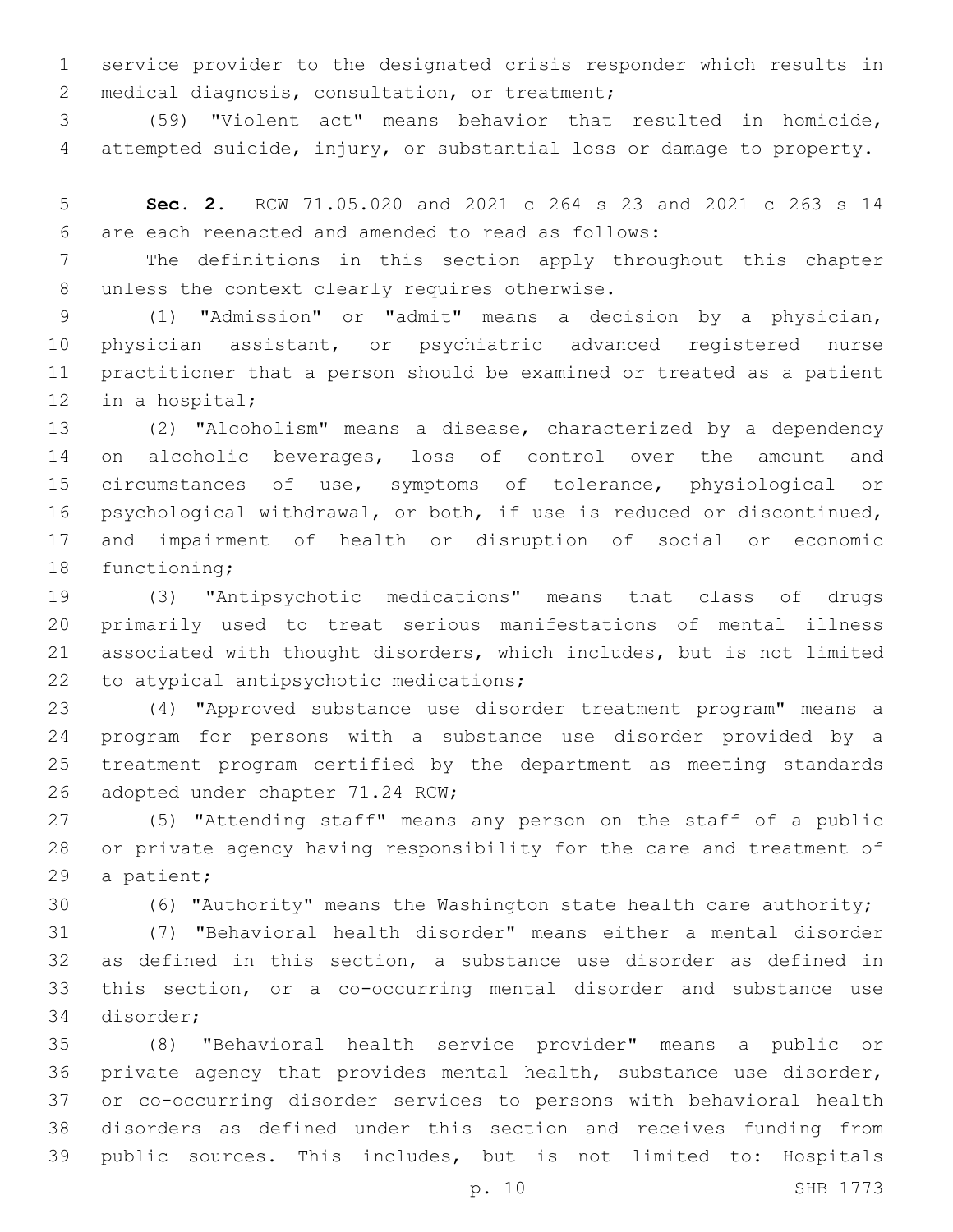licensed under chapter 70.41 RCW; evaluation and treatment facilities as defined in this section; community mental health service delivery systems or community behavioral health programs as defined in RCW 71.24.025; licensed or certified behavioral health agencies under RCW 71.24.037; facilities conducting competency evaluations and restoration under chapter 10.77 RCW; approved substance use disorder treatment programs as defined in this section; secure withdrawal management and stabilization facilities as defined in this section; 9 and correctional facilities operated by state and local governments;

 (9) "Co-occurring disorder specialist" means an individual possessing an enhancement granted by the department of health under chapter 18.205 RCW that certifies the individual to provide substance use disorder counseling subject to the practice limitations under RCW 14 18.205.105;

 (10) "Commitment" means the determination by a court that a person should be detained for a period of either evaluation or 17 treatment, or both, in an inpatient or a less restrictive setting;

 (11) "Community behavioral health agency" has the same meaning as "licensed or certified behavioral health agency" defined in RCW 71.24.025;20

 (12) "Conditional release" means a revocable modification of a 22 commitment, which may be revoked upon violation of any of its terms;

 (13) "Crisis stabilization unit" means a short-term facility or a portion of a facility licensed or certified by the department, such as an evaluation and treatment facility or a hospital, which has been designed to assess, diagnose, and treat individuals experiencing an acute crisis without the use of long-term hospitalization;

 (14) "Custody" means involuntary detention under the provisions of this chapter or chapter 10.77 RCW, uninterrupted by any period of unconditional release from commitment from a facility providing 31 involuntary care and treatment;

(15) "Department" means the department of health;

 (16) "Designated crisis responder" means a mental health professional appointed by the county, by an entity appointed by the county, or by the authority in consultation with a federally recognized Indian tribe or after meeting and conferring with an Indian health care provider, to perform the duties specified in this 38 chapter;

 (17) "Detention" or "detain" means the lawful confinement of a 40 person, under the provisions of this chapter;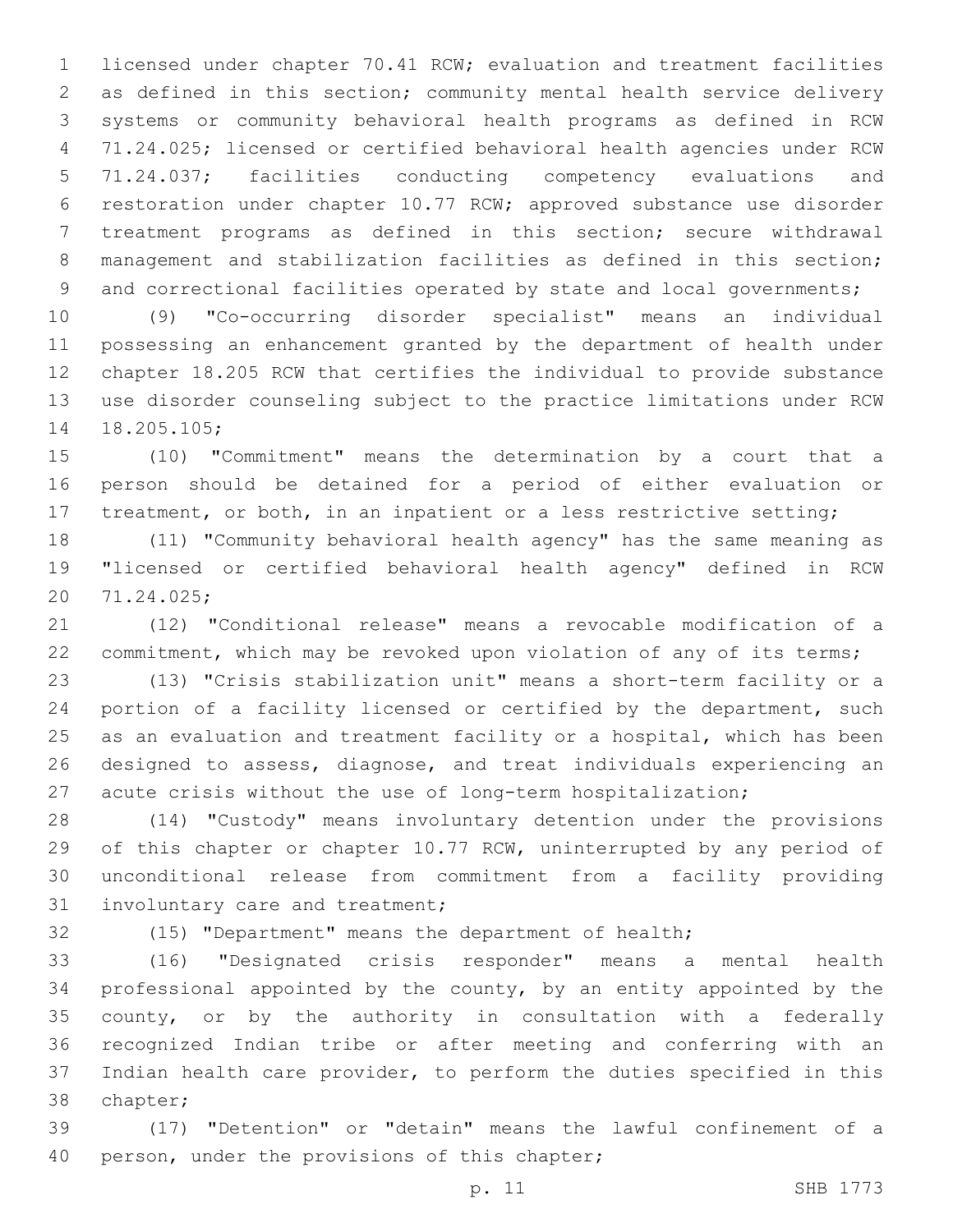(18) "Developmental disabilities professional" means a person who has specialized training and three years of experience in directly treating or working with persons with developmental disabilities and is a psychiatrist, physician assistant working with a supervising psychiatrist, psychologist, psychiatric advanced registered nurse practitioner, or social worker, and such other developmental disabilities professionals as may be defined by rules adopted by the 8 secretary of the department of social and health services;

 (19) "Developmental disability" means that condition defined in 10 RCW 71A.10.020(5);

(20) "Director" means the director of the authority;

 (21) "Discharge" means the termination of hospital medical 13 authority. The commitment may remain in place, be terminated, or be 14 amended by court order;

 (22) "Drug addiction" means a disease, characterized by a dependency on psychoactive chemicals, loss of control over the amount and circumstances of use, symptoms of tolerance, physiological or psychological withdrawal, or both, if use is reduced or discontinued, and impairment of health or disruption of social or economic 20 functioning;

 (23) "Evaluation and treatment facility" means any facility which can provide directly, or by direct arrangement with other public or private agencies, emergency evaluation and treatment, outpatient care, and timely and appropriate inpatient care to persons suffering from a mental disorder, and which is licensed or certified as such by the department. The authority may certify single beds as temporary evaluation and treatment beds under RCW 71.05.745. A physically separate and separately operated portion of a state hospital may be designated as an evaluation and treatment facility. A facility which is part of, or operated by, the department of social and health services or any federal agency will not require certification. No correctional institution or facility, or jail, shall be an evaluation 33 and treatment facility within the meaning of this chapter;

 (24) "Gravely disabled" means a condition in which a person, as a result of a behavioral health disorder: (a) Is in danger of serious physical harm resulting from a failure to provide for his or her essential human needs of health or safety; or (b) manifests severe deterioration from safe behavior evidenced by repeated and escalating loss of cognitive or volitional control over his or her actions and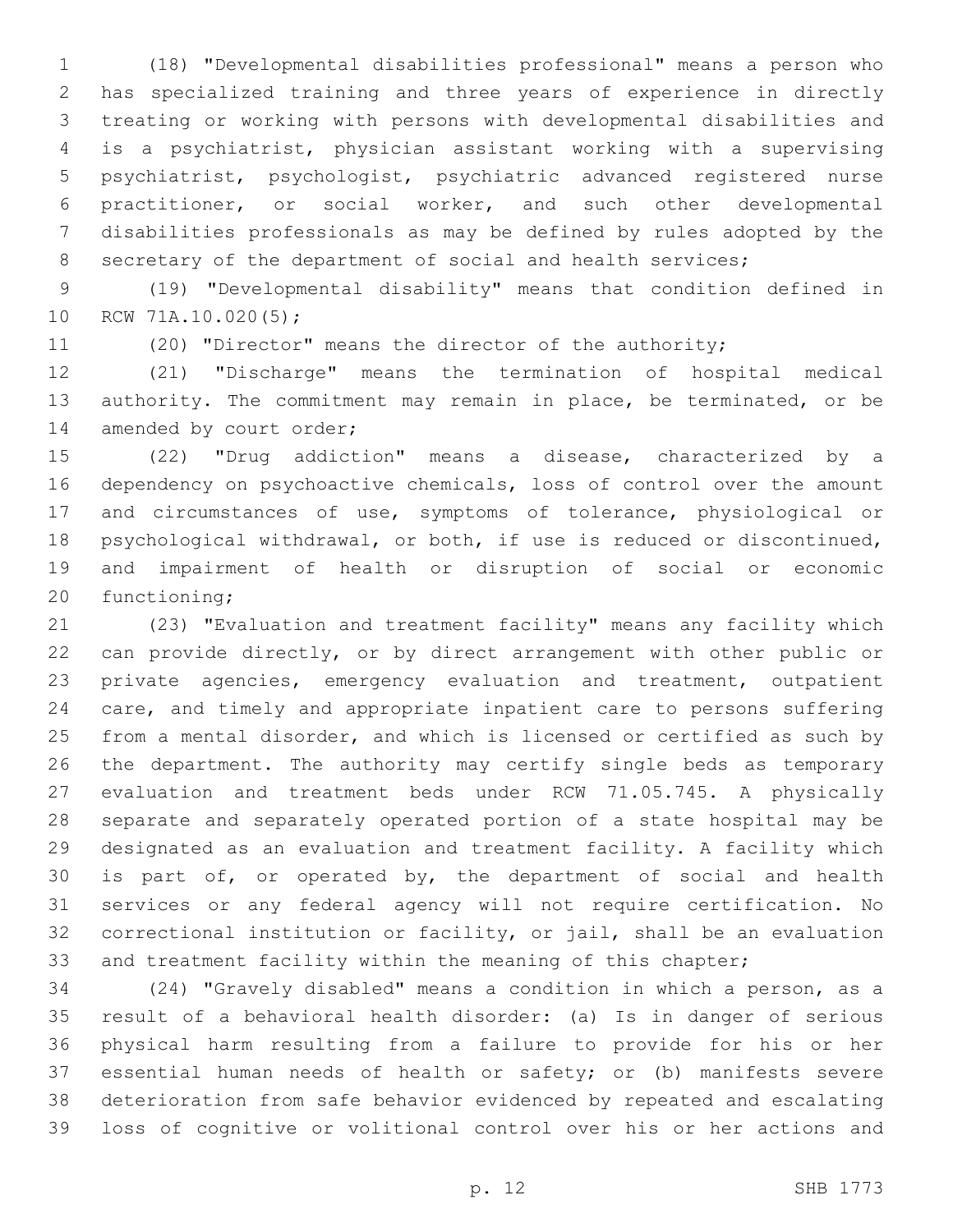is not receiving such care as is essential for his or her health or 2 safety;

 (25) "Habilitative services" means those services provided by program personnel to assist persons in acquiring and maintaining life skills and in raising their levels of physical, mental, social, and vocational functioning. Habilitative services include education, training for employment, and therapy. The habilitative process shall be undertaken with recognition of the risk to the public safety presented by the person being assisted as manifested by prior charged 10 criminal conduct;

 (26) "Hearing" means any proceeding conducted in open court that 12 conforms to the requirements of RCW 71.05.820;

 (27) "History of one or more violent acts" refers to the period of time ten years prior to the filing of a petition under this 15 chapter, excluding any time spent, but not any violent acts committed, in a behavioral health facility, or in confinement as a 17 result of a criminal conviction;

 (28) "Imminent" means the state or condition of being likely to 19 occur at any moment or near at hand, rather than distant or remote;

20 (29) "In need of assisted outpatient ((behavioral health)) 21 treatment" ((means that a person, as a result of a behavioral health disorder: (a) Has been committed by a court to detention for involuntary behavioral health treatment during the preceding thirty- six months; (b) is unlikely to voluntarily participate in outpatient treatment without an order for less restrictive alternative 26 treatment, based on a history of nonadherence with treatment or in 27 view of the person's current behavior; (c) is likely to benefit from 28 <del>less restrictive alternative treatment; and (d) requires less</del> restrictive alternative treatment to prevent a relapse, decompensation, or deterioration that is likely to result in the person presenting a likelihood of serious harm or the person becoming gravely disabled within a reasonably short period of time)) refers to 33 a person who meets the criteria for assisted outpatient treatment 34 established under RCW 71.05.148;

 (30) "Individualized service plan" means a plan prepared by a developmental disabilities professional with other professionals as a team, for a person with developmental disabilities, which shall 38 state:

 (a) The nature of the person's specific problems, prior charged 40 criminal behavior, and habilitation needs;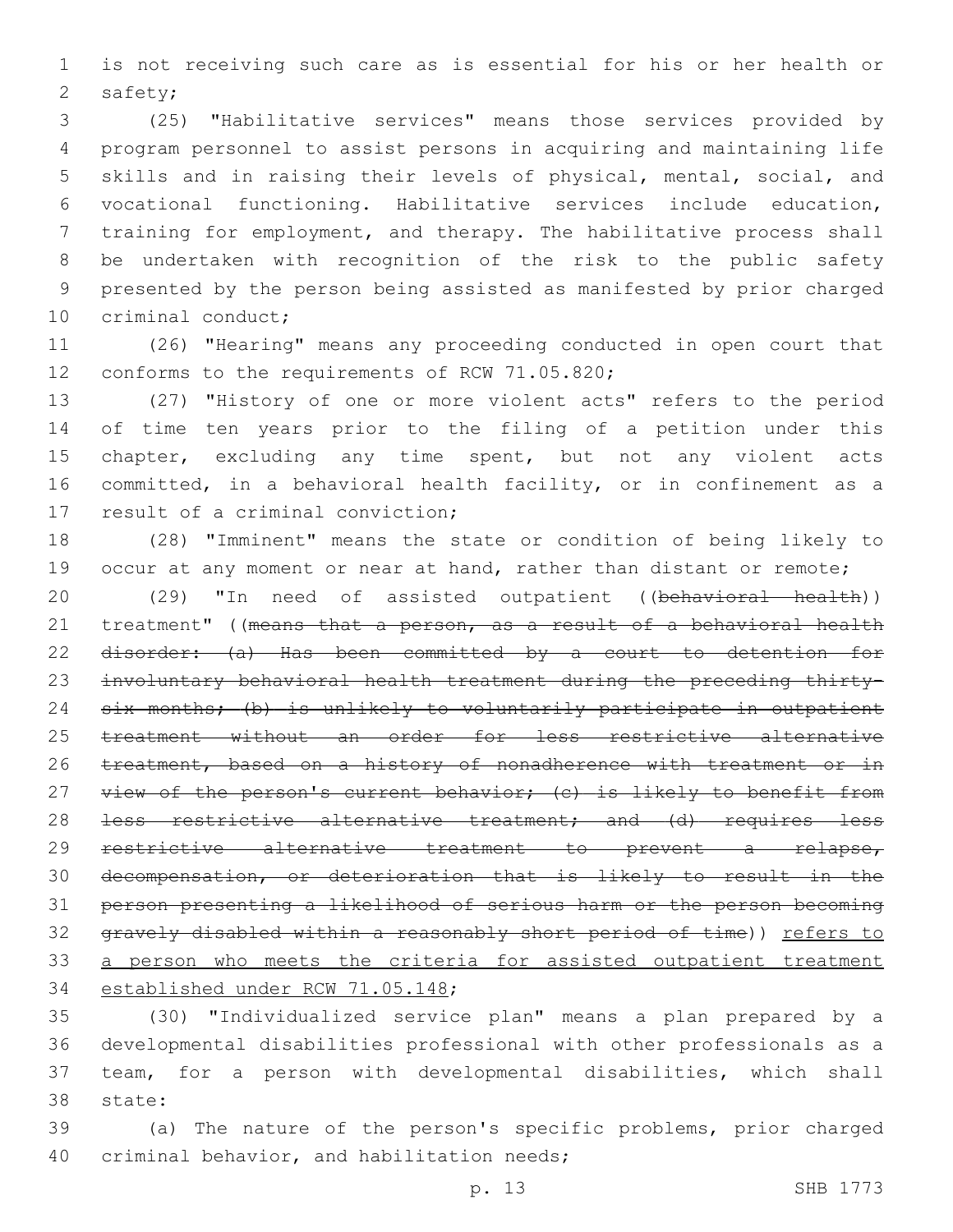(b) The conditions and strategies necessary to achieve the 2 purposes of habilitation;

 (c) The intermediate and long-range goals of the habilitation program, with a projected timetable for the attainment;

 (d) The rationale for using this plan of habilitation to achieve 6 those intermediate and long-range goals;

(e) The staff responsible for carrying out the plan;

 (f) Where relevant in light of past criminal behavior and due consideration for public safety, the criteria for proposed movement to less-restrictive settings, criteria for proposed eventual discharge or release, and a projected possible date for discharge or 12 release; and

 (g) The type of residence immediately anticipated for the person 14 and possible future types of residences;

 (31) "Intoxicated person" means a person whose mental or physical functioning is substantially impaired as a result of the use of 17 alcohol or other psychoactive chemicals;

 (32) "Judicial commitment" means a commitment by a court pursuant 19 to the provisions of this chapter;

 (33) "Legal counsel" means attorneys and staff employed by county prosecutor offices or the state attorney general acting in their capacity as legal representatives of public behavioral health service 23 providers under RCW 71.05.130;

 (34) "Less restrictive alternative treatment" means a program of individualized treatment in a less restrictive setting than inpatient treatment that includes the services described in RCW 71.05.585. This term includes: Treatment pursuant to a less restrictive alternative treatment order under RCW 71.05.240 or 71.05.320; treatment pursuant to a conditional release under RCW 71.05.340; and treatment pursuant to an assisted outpatient ((behavioral health)) treatment order under 31 RCW 71.05.148;

 (35) "Licensed physician" means a person licensed to practice medicine or osteopathic medicine and surgery in the state of 34 Washington;

(36) "Likelihood of serious harm" means:35

 (a) A substantial risk that: (i) Physical harm will be inflicted by a person upon his or her own person, as evidenced by threats or attempts to commit suicide or inflict physical harm on oneself; (ii) physical harm will be inflicted by a person upon another, as evidenced by behavior which has caused harm, substantial pain, or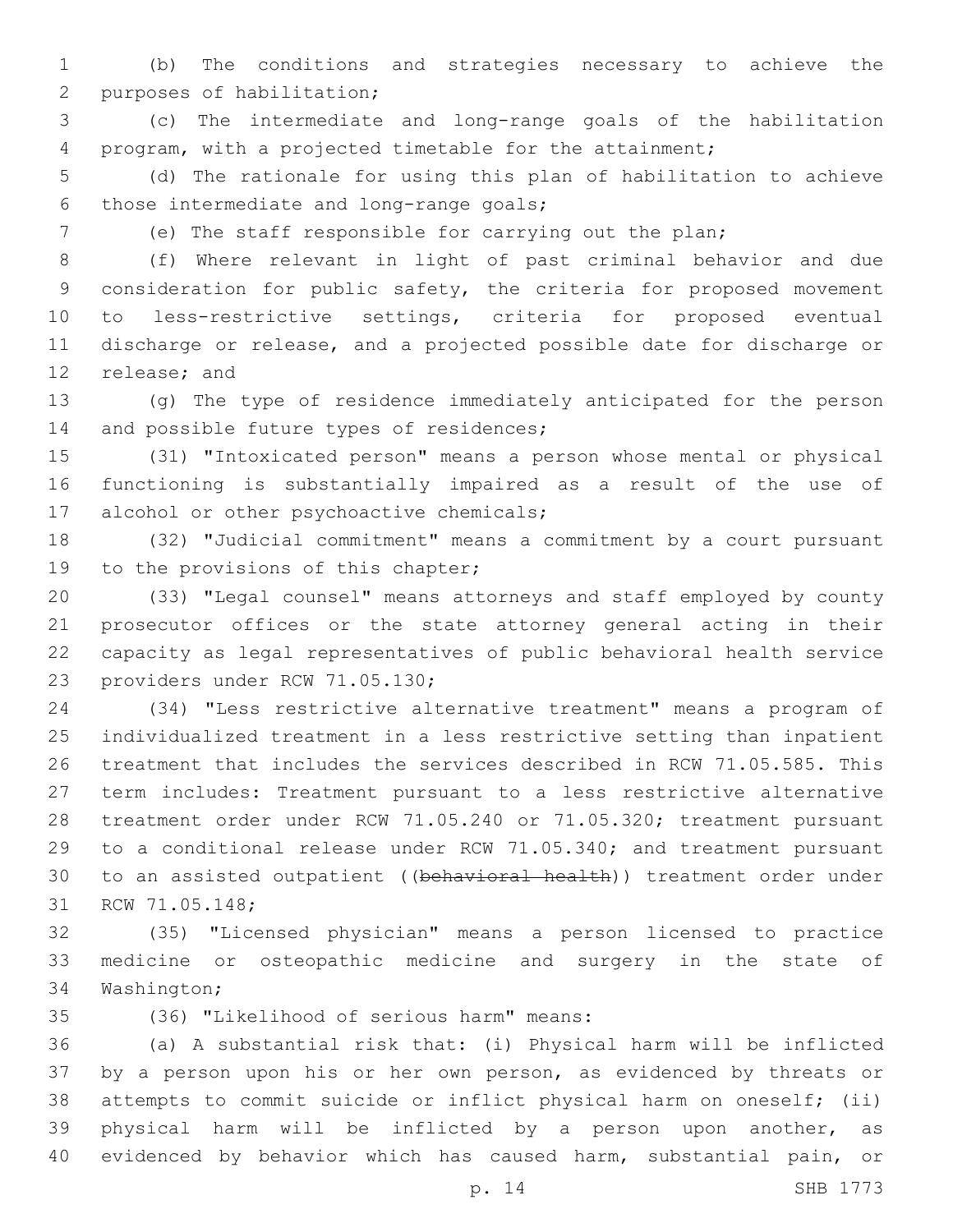which places another person or persons in reasonable fear of harm to themselves or others; or (iii) physical harm will be inflicted by a person upon the property of others, as evidenced by behavior which has caused substantial loss or damage to the property of others; or

 (b) The person has threatened the physical safety of another and 6 has a history of one or more violent acts;

 (37) "Medical clearance" means a physician or other health care provider has determined that a person is medically stable and ready 9 for referral to the designated crisis responder;

 (38) "Mental disorder" means any organic, mental, or emotional impairment which has substantial adverse effects on a person's 12 cognitive or volitional functions;

 (39) "Mental health professional" means a psychiatrist, psychologist, physician assistant working with a supervising psychiatrist, psychiatric advanced registered nurse practitioner, psychiatric nurse, or social worker, and such other mental health professionals as may be defined by rules adopted by the secretary 18 pursuant to the provisions of this chapter;

 (40) "Peace officer" means a law enforcement official of a public agency or governmental unit, and includes persons specifically given peace officer powers by any state law, local ordinance, or judicial 22 order of appointment;

 (41) "Physician assistant" means a person licensed as a physician 24 assistant under chapter 18.71A RCW;

 (42) "Private agency" means any person, partnership, corporation, 26 or association that is not a public agency, whether or not financed in whole or in part by public funds, which constitutes an evaluation and treatment facility or private institution, or hospital, or approved substance use disorder treatment program, which is conducted for, or includes a department or ward conducted for, the care and treatment of persons with behavioral health disorders;

 (43) "Professional person" means a mental health professional, substance use disorder professional, or designated crisis responder and shall also mean a physician, physician assistant, psychiatric 35 advanced registered nurse practitioner, registered nurse, and such others as may be defined by rules adopted by the secretary pursuant 37 to the provisions of this chapter;

 (44) "Psychiatric advanced registered nurse practitioner" means a person who is licensed as an advanced registered nurse practitioner

p. 15 SHB 1773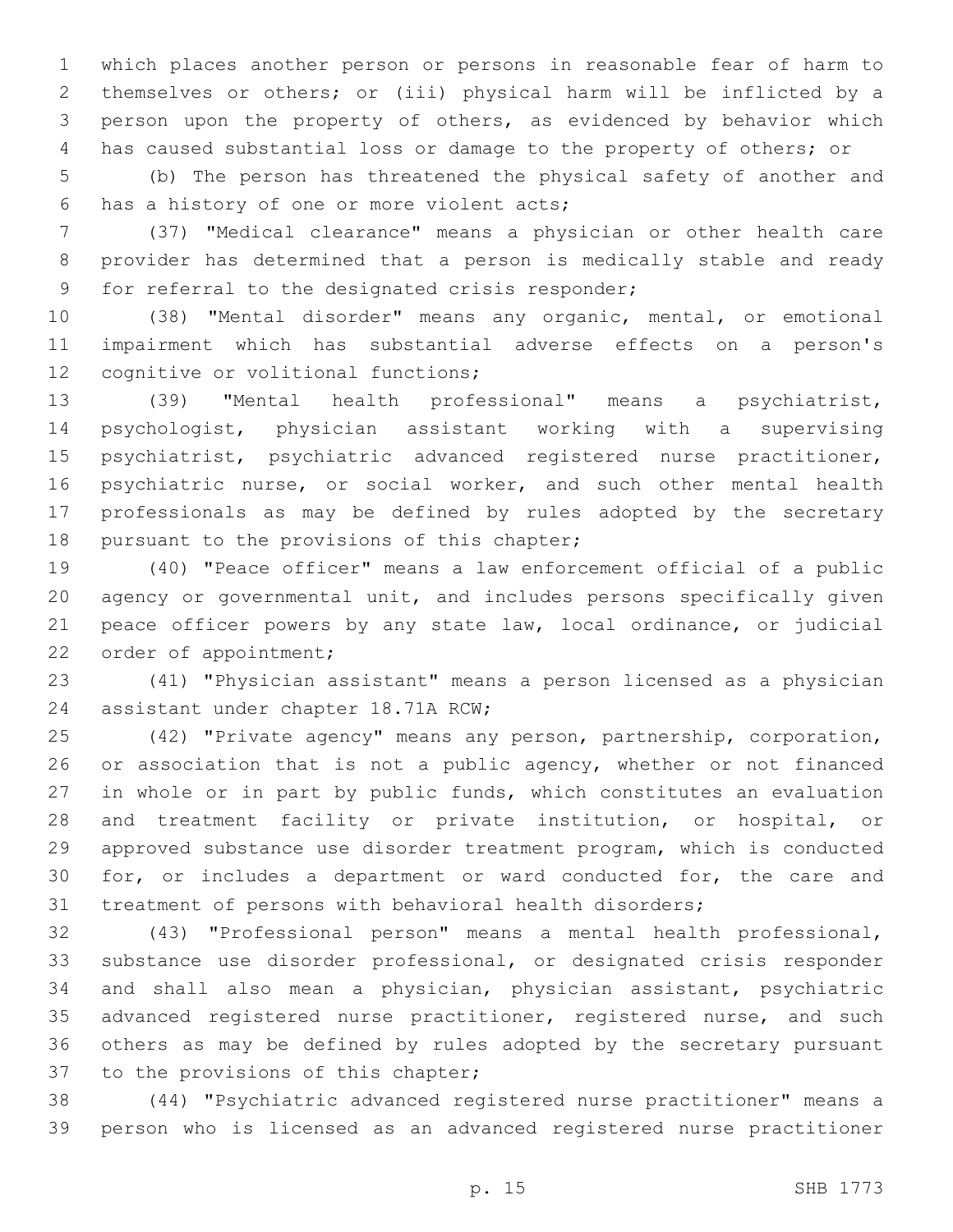pursuant to chapter 18.79 RCW; and who is board certified in advanced 2 practice psychiatric and mental health nursing;

 (45) "Psychiatrist" means a person having a license as a physician and surgeon in this state who has in addition completed three years of graduate training in psychiatry in a program approved by the American medical association or the American osteopathic association and is certified or eligible to be certified by the 8 American board of psychiatry and neurology;

 (46) "Psychologist" means a person who has been licensed as a 10 psychologist pursuant to chapter 18.83 RCW;

 (47) "Public agency" means any evaluation and treatment facility or institution, secure withdrawal management and stabilization facility, approved substance use disorder treatment program, or hospital which is conducted for, or includes a department or ward conducted for, the care and treatment of persons with behavioral health disorders, if the agency is operated directly by federal, state, county, or municipal government, or a combination of such 18 governments;

 (48) "Release" means legal termination of the commitment under 20 the provisions of this chapter;

 (49) "Resource management services" has the meaning given in 22 chapter 71.24 RCW;

 (50) "Secretary" means the secretary of the department of health, 24 or his or her designee;

 (51) "Secure withdrawal management and stabilization facility" means a facility operated by either a public or private agency or by the program of an agency which provides care to voluntary individuals and individuals involuntarily detained and committed under this chapter for whom there is a likelihood of serious harm or who are gravely disabled due to the presence of a substance use disorder. Secure withdrawal management and stabilization facilities must:

32 (a) Provide the following services:

 (i) Assessment and treatment, provided by certified substance use disorder professionals or co-occurring disorder specialists;

35 (ii) Clinical stabilization services;

 (iii) Acute or subacute detoxification services for intoxicated 37 individuals; and

 (iv) Discharge assistance provided by certified substance use disorder professionals or co-occurring disorder specialists, including facilitating transitions to appropriate voluntary or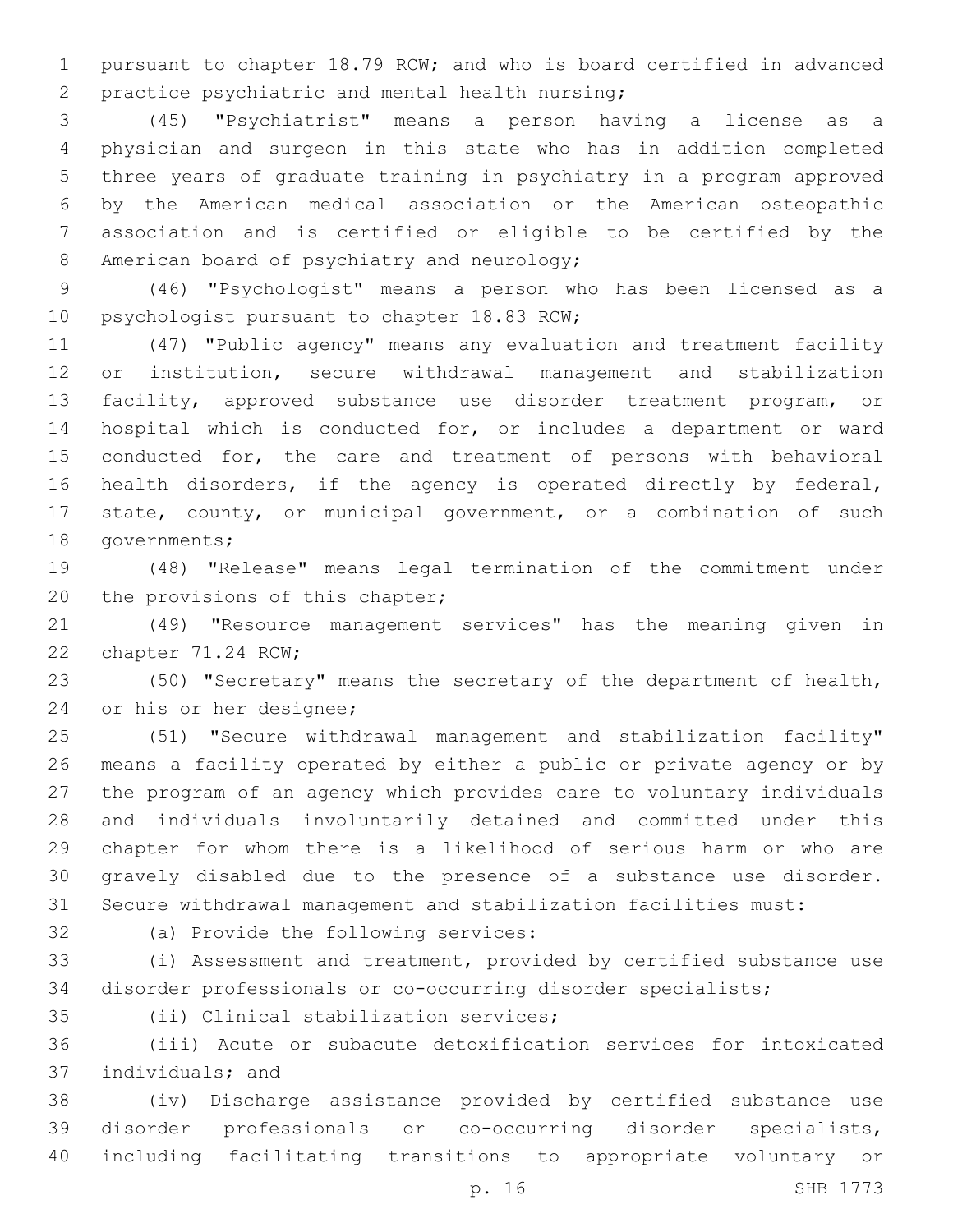involuntary inpatient services or to less restrictive alternatives as 2 appropriate for the individual;

 (b) Include security measures sufficient to protect the patients, 4 staff, and community; and

(c) Be licensed or certified as such by the department of health;

 (52) "Severe deterioration from safe behavior" means that a person will, if not treated, suffer or continue to suffer severe and abnormal mental, emotional, or physical distress, and this distress is associated with significant impairment of judgment, reason, or 10 behavior;

 (53) "Social worker" means a person with a master's or further advanced degree from a social work educational program accredited and 13 approved as provided in RCW 18.320.010;

 (54) "Substance use disorder" means a cluster of cognitive, behavioral, and physiological symptoms indicating that an individual continues using the substance despite significant substance-related problems. The diagnosis of a substance use disorder is based on a pathological pattern of behaviors related to the use of the 19 substances;

 (55) "Substance use disorder professional" means a person certified as a substance use disorder professional by the department 22 of health under chapter 18.205 RCW;

 (56) "Therapeutic court personnel" means the staff of a mental health court or other therapeutic court which has jurisdiction over defendants who are dually diagnosed with mental disorders, including court personnel, probation officers, a court monitor, prosecuting attorney, or defense counsel acting within the scope of therapeutic 28 court duties;

 (57) "Treatment records" include registration and all other records concerning persons who are receiving or who at any time have received services for behavioral health disorders, which are maintained by the department of social and health services, the department, the authority, behavioral health administrative services organizations and their staffs, managed care organizations and their staffs, and by treatment facilities. Treatment records include mental health information contained in a medical bill including but not limited to mental health drugs, a mental health diagnosis, provider name, and dates of service stemming from a medical service. Treatment records do not include notes or records maintained for personal use by a person providing treatment services for the department of social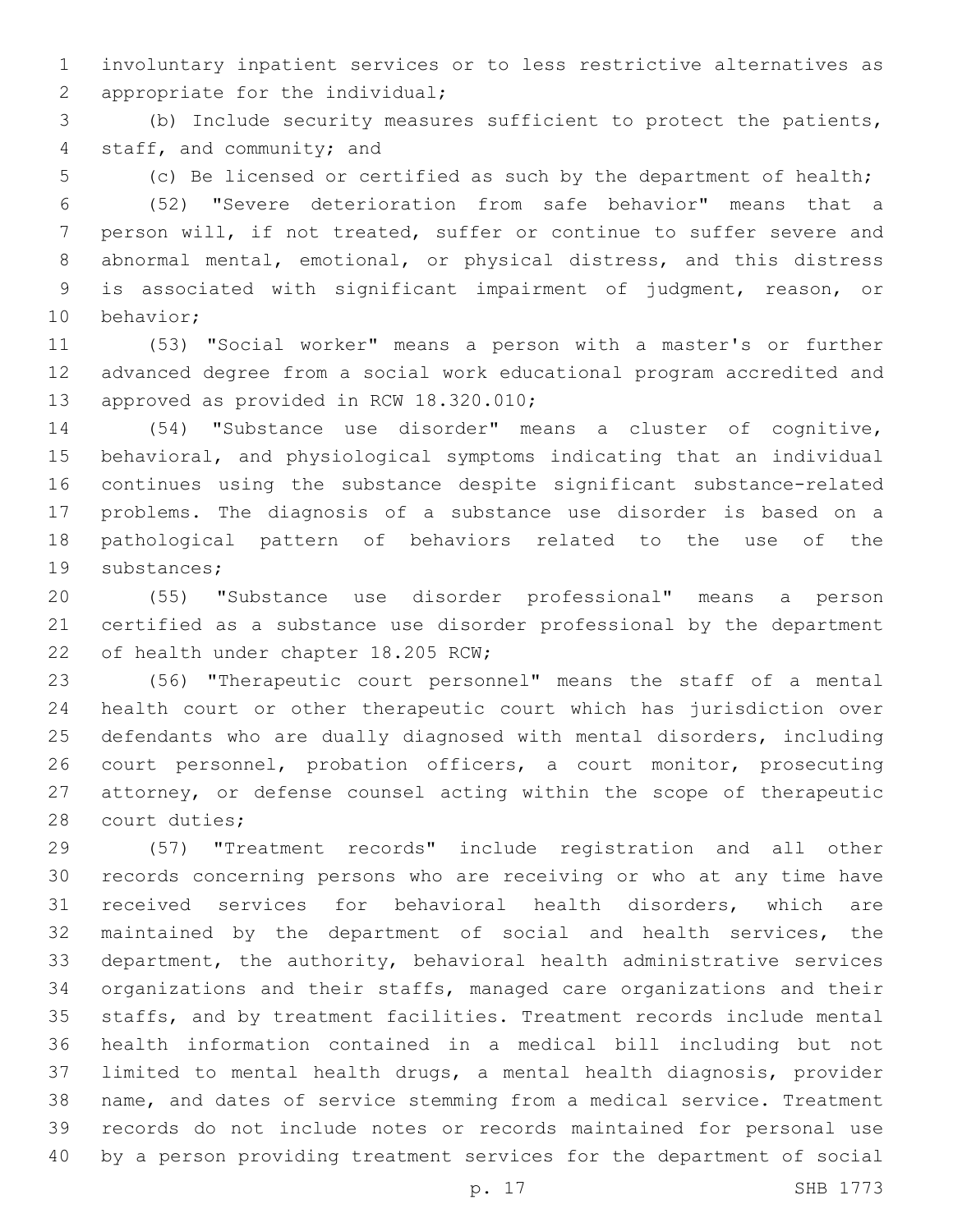and health services, the department, the authority, behavioral health administrative services organizations, managed care organizations, or a treatment facility if the notes or records are not available to others;4

 (58) "Triage facility" means a short-term facility or a portion of a facility licensed or certified by the department, which is designed as a facility to assess and stabilize an individual or determine the need for involuntary commitment of an individual, and must meet department residential treatment facility standards. A triage facility may be structured as a voluntary or involuntary 11 placement facility;

 (59) "Video," unless the context clearly indicates otherwise, means the delivery of behavioral health services through the use of interactive audio and video technology, permitting real-time communication between a person and a designated crisis responder, for the purpose of evaluation. "Video" does not include the use of audio-17 only telephone, facsimile, email, or store and forward technology. "Store and forward technology" means use of an asynchronous transmission of a person's medical information from a mental health service provider to the designated crisis responder which results in 21 medical diagnosis, consultation, or treatment;

 (60) "Violent act" means behavior that resulted in homicide, attempted suicide, injury, or substantial loss or damage to property.

 **Sec. 3.** RCW 71.05.148 and 2019 c 446 s 21 are each amended to 25 read as follows:

 ((This section establishes a process for initial evaluation and filing of a petition for assisted outpatient behavioral health 28 treatment, but however does not preclude the filing of a petition for assisted outpatient behavioral health treatment following a period of 30 inpatient detention in appropriate circumstances:))

 (1) ((The designated crisis responder)) A person is in need of assisted outpatient treatment if the court finds by clear, cogent, and convincing evidence in response to a petition filed under this 34 section that:

(a) The person has a behavioral health disorder;

 (b) Based on a clinical determination and in view of the person's 37 treatment history and current behavior, at least one of the following is true: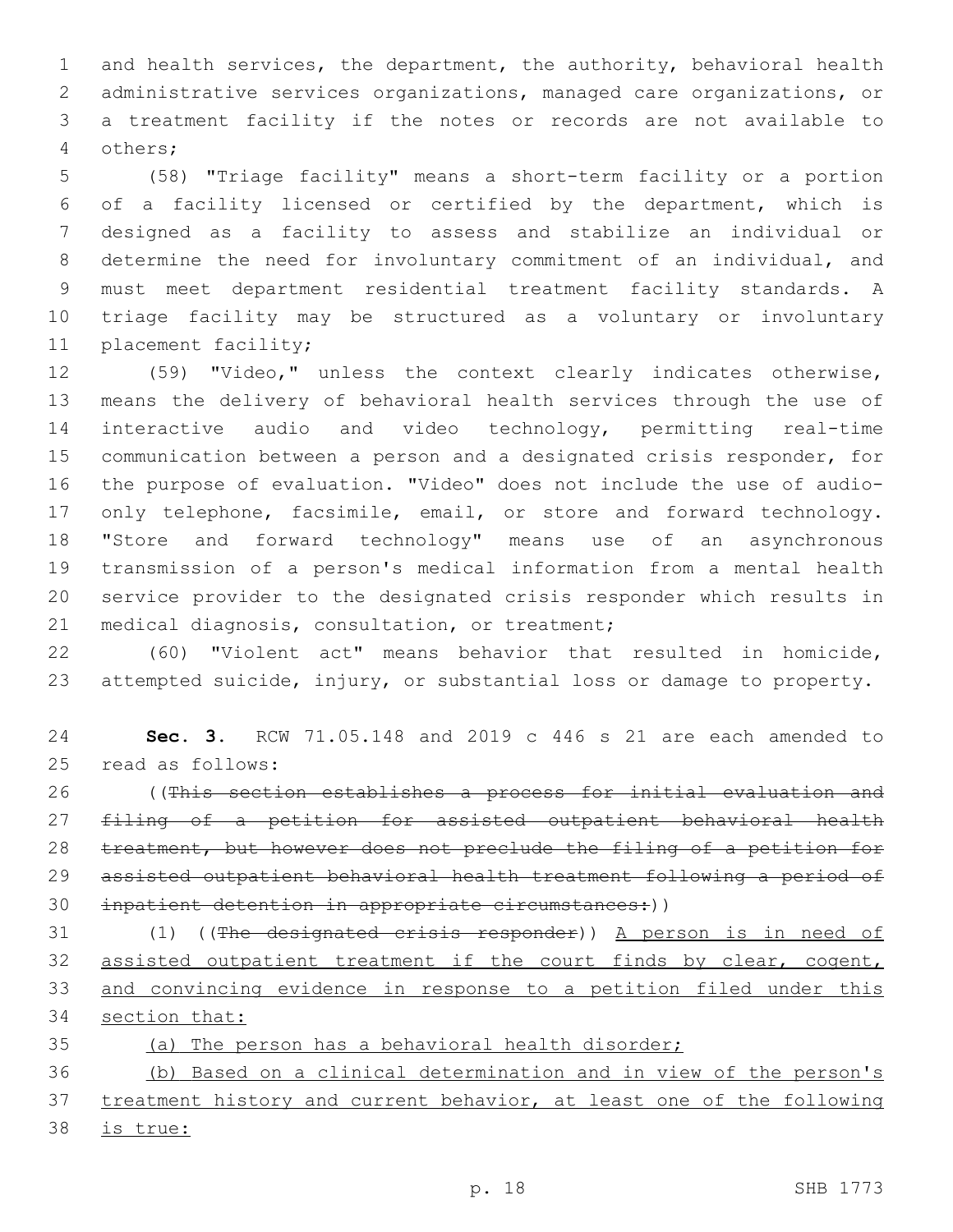| 1              | The person is unlikely to survive safely in the community<br>(i)      |
|----------------|-----------------------------------------------------------------------|
| 2              | without supervision and the person's condition is substantially       |
| 3              | deteriorating; or                                                     |
| $\overline{4}$ | (ii) The person is in need of assisted outpatient treatment in        |
| 5              | order to prevent a relapse or deterioration that would be likely to   |
| 6              | result in grave disability or a likelihood of serious harm to the     |
| 7              | person or to others;                                                  |
| $\,8\,$        | (c) The person has a history of lack of compliance with treatment     |
| $\mathsf 9$    | for his or her behavioral health disorder, in that at least one of    |
| 10             | the following is true:                                                |
| 11             | (i) The person's behavioral health disorder has, at least twice       |
| 12             | within the 36-month period immediately preceding filing of the        |
| 13             | petition or immediately preceding the most recent period of           |
| 14             | hospitalization or incarceration if the petition is filed within 30   |
| 15             | days of release from hospitalization or incarceration, been a         |
| 16             | substantial factor in necessitating hospitalization, or receipt of    |
| 17             | services in a forensic or other mental health unit of a state         |
| 18             | correctional facility or local correctional facility;                 |
| 19             | (ii) The person's behavioral health disorder has, at least twice      |
| 20             | within the last 36 months, been a substantial factor in necessitating |
| 21             | emergency medical care, a substantial factor necessitating            |
| 22             | hospitalization for behavioral health-related medical conditions      |
| 23             | including overdose, infected abscesses, sepsis, endocarditis, or      |
| 24             | other maladies, or a substantial factor in behavior which resulted in |
| 25             | the person's incarceration in a state or local correctional facility; |
| 26             | $or$                                                                  |
| 27             | (iii) The person's behavioral health disorder has resulted in one     |
| 28             | or more violent acts, threats, or attempts to cause serious physical  |
| 29             | harm to themselves or another within the 48-month period immediately  |
| 30             | preceding filing of the petition or immediately preceding the most    |
| 31             | recent period of hospitalization or incarceration if the petition is  |
| 32             | filed within<br>30 days of release from hospitalization or            |
| 33             | incarceration;                                                        |
| 34             | (d) The person has been offered an opportunity to participate in      |
| 35             | a treatment plan, and the person declines voluntary services, or the  |
| 36             | court finds, based on the person's current presentation or history of |
| 37             | noncompliance, that the person has not accepted voluntary services in |
| 38             | good faith;                                                           |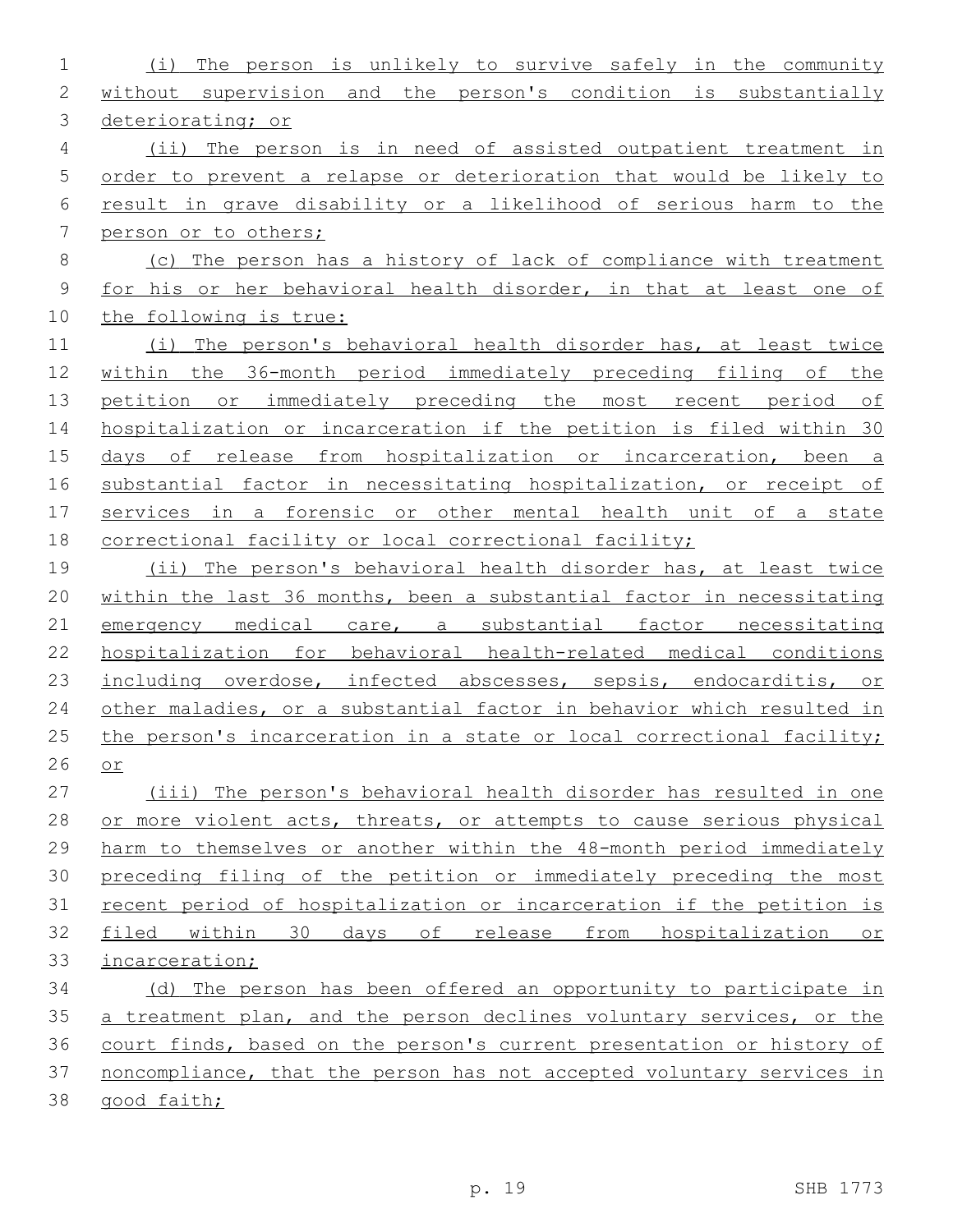- 1 (e) Participation in an assisted outpatient treatment program 2 would be the least restrictive alternative necessary to ensure the 3 person's recovery and stability; and 4 (f) The person will benefit from assisted outpatient treatment. 5 (2) The following individuals may directly file a petition for 6 less restrictive alternative treatment on the basis that a person is 7 in need of assisted outpatient treatment: 8 (a) The director of a hospital where the person is hospitalized; 9 (b) The director of a behavioral health service provider 10 providing behavioral health care or residential services to the 11 person; 12 (c) The person's treating mental health professional or substance 13 use disorder professional or one who has evaluated the person; 14 (d) A designated crisis responder; 15 (e) A release planner from a corrections facility; or 16 (f) An emergency room physician. 17 (3) A court order for less restrictive alternative treatment on 18 the basis that the person is in need of assisted outpatient treatment 19 may be effective for up to 18 months. The petitioner must personally 20 interview the person, unless the person refuses an interview, ((and)) 21 to determine whether the person will voluntarily receive appropriate 22 ((evaluation and)) treatment ((at a mental health facility, secure 23 withdrawal management and stabilization facility, or approved 24 substance use disorder treatment program)). 25 (((2)) (4) The ((designated crisis responder)) petitioner must 26 ((investigate and evaluate the)) allege specific facts ((alleged 27 and)) based on personal observation, evaluation, or investigation, 28 and must consider the reliability or credibility of any person 29 providing information((- The designated crisis responder may spend up 30 to forty-eight hours to complete the investigation, provided that the 31 person may not be held for investigation for any period except as 32 authorized by RCW 71.05.050 or 71.05.153)) material to the petition. 33 (((3) If the designated crisis responder finds that the person is 34 in need of assisted outpatient behavioral health treatment, they may 35 file a petition requesting the court to enter an order for up to 36 ninety days of less restrictive alternative treatment.)) (5) The 37 petition must include: 38 (a) A statement of the circumstances under which the person's 39 condition was made known and ((stating that there is evidence, as a 40 result of the designated crisis responder's)) the basis for the
	-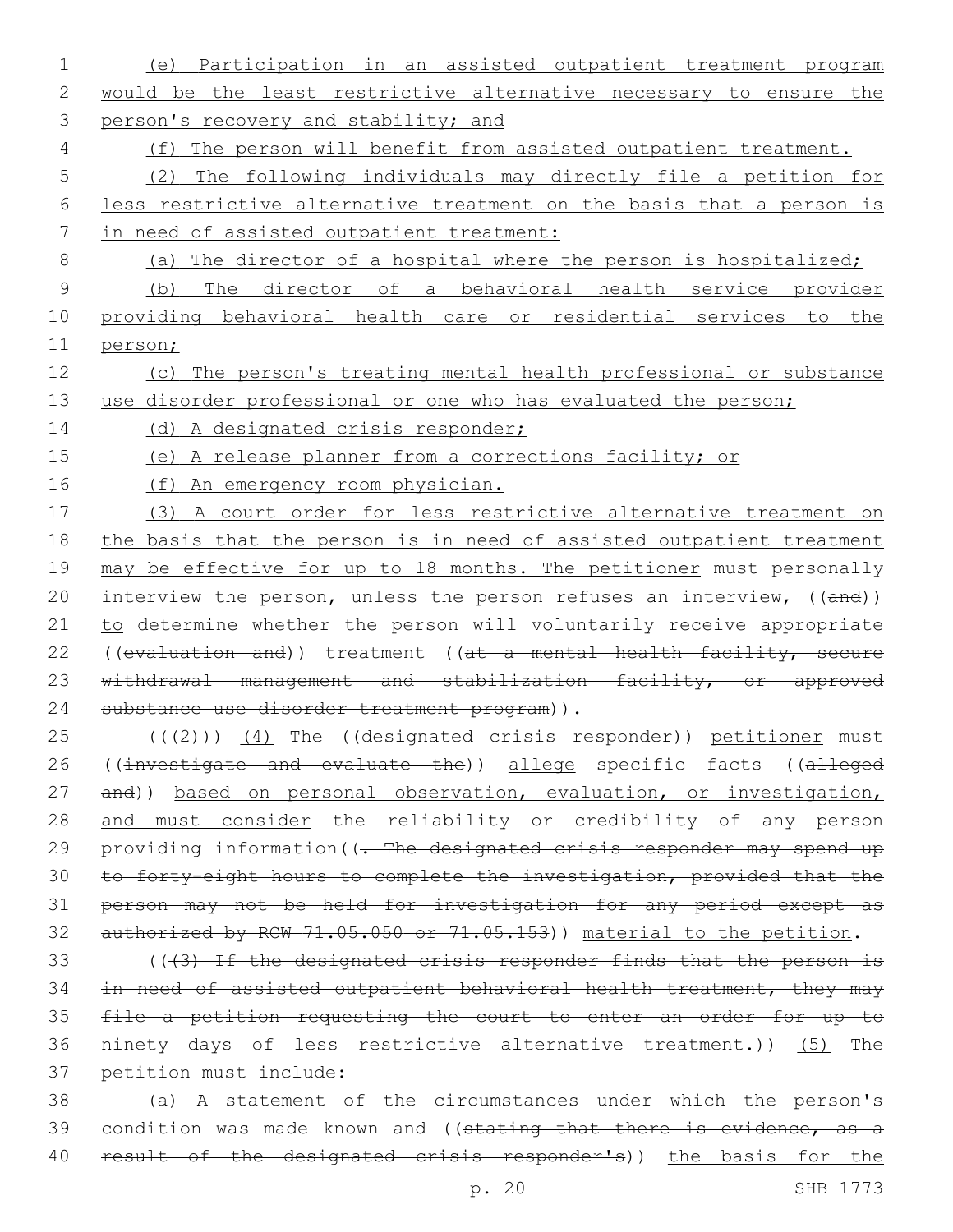1 opinion, from personal observation or investigation, that the person 2 is in need of assisted outpatient ((behavioral health)) treatment( $(\tau$ 3 and stating the)). The petitioner must state which specific facts 4 ((known as a result of)) come from personal observation ((or 5 investigation, upon which the designated crisis responder bases)) and 6 specify what other sources of information the petitioner has relied 7 upon to form this belief;

8 (b) A declaration from a physician, physician assistant, advanced 9 registered nurse practitioner, or the person's treating mental health 10 professional or substance use disorder professional, who has examined 11 the person no more than 10 days prior to the submission of the 12 petition and who is willing to testify in support of the petition, or 13 who alternatively has made appropriate attempts to examine the person 14 within the same period but has not been successful in obtaining the 15 person's cooperation, and who is willing to testify to the reasons 16 they believe that the person meets the criteria for assisted 17 outpatient treatment. If the declaration is provided by the person's 18 treating mental health professional or substance use disorder 19 professional, it must be cosigned by a supervising physician, 20 physician assistant, or advanced registered nurse practitioner who 21 certifies that they have reviewed the declaration;

22 (c) The declarations of additional witnesses, if any, supporting 23 the petition for assisted outpatient ((behavioral health)) treatment;

24 (( $\left( +e \right)$  A designation of retained counsel for the person or, if 25 counsel is appointed, the name, business address, and telephone 26 number of the attorney appointed to represent the person;))

27 (d) The name of an agency, provider, or facility ((which agreed)) 28 that agrees to ((assume the responsibility of providing)) provide 29 less restrictive alternative treatment if the petition is granted by 30 the court; and

31 (e) ((A summons to appear in court at a specific time and place 32 within five judicial days for a probable cause hearing, except as 33 provided in subsection (4) of this section)) If the person is 34 detained in a state hospital, inpatient treatment facility, jail, or 35 correctional facility at the time the petition is filed, the 36 anticipated release date of the person and any other details needed 37 to facilitate successful reentry and transition into the community.

38 (((4) If the person is in the custody of jail or prison at the 39 time of the investigation, a petition for assisted outpatient 40 behavioral health treatment may be used to facilitate continuity of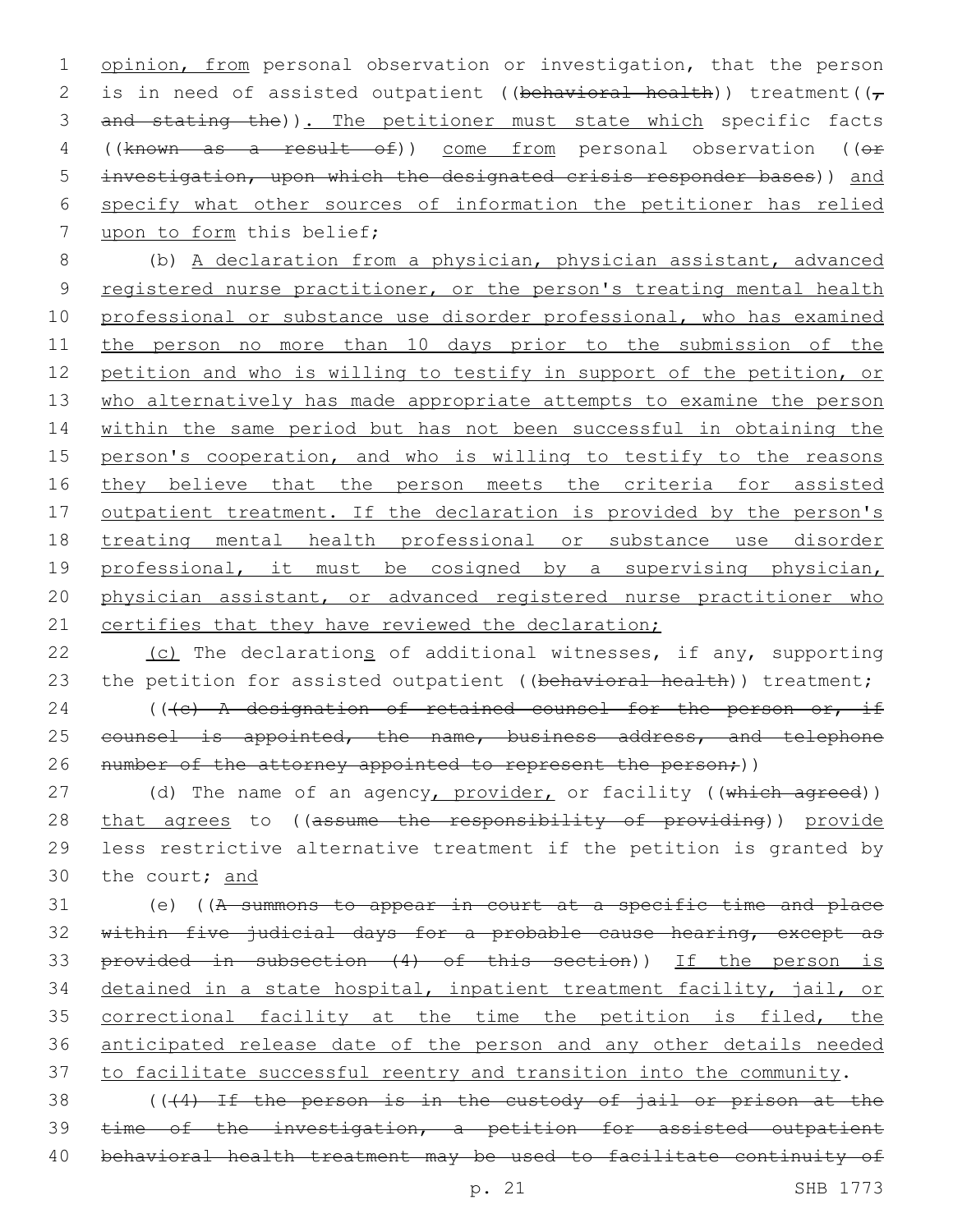1 care after release from custody or the diversion of criminal charges

2 as follows:

 (a) If the petition is filed in anticipation of the person's 4 release from custody, the summons may be for a date up to five judicial days following the person's anticipated release date, provided that a clear time and place for the hearing is provided; or

7 (b) The hearing may be held prior to the person's release from 8 custody, provided that  $(i)$  the filing of the petition does not extend 9 the time the person would otherwise spend in the custody of jail or 10 prison; (ii) the charges or custody of the person is not a pretext to 11 detain the person for the purpose of the involuntary commitment 12 hearing; and (iii) the person's release from custody must be expected 13 to swiftly follow the adjudication of the petition. In this 14 eircumstance, the time for hearing is shortened to three judicial 15 days after the filing of the petition.

16  $(5)$ )) (6) The petition must be served upon the ((person and the 17 person's counsel with a notice of applicable rights)) prosecuting 18 attorney for the county. Proof of service must be filed with the 19 court. The prosecuting attorney shall review the petition. If 20 appropriate, the prosecutor shall consult with the petitioner to 21 conform the contents of the petition with the requirements of law. 22 The prosecutor may decline to proceed with a petition which does not 23 meet legal requirements. If the petition meets legal requirements, 24 the prosecutor shall schedule the petition for a hearing and cause 25 the petition, notice of rights, the name, business address, and 26 telephone number of appointed counsel, and summons to appear to be 27 served upon the person and their quardian, if any. Information about 28 appointed counsel need not be provided if the prosecutor has 29 knowledge that the person has retained counsel. Proof of service must 30 be filed with the court and all papers in the court file must be 31 provided to the person's designated attorney.

 (7) If the petition involves a person whom the prosecutor knows, 33 or has reason to know, is an American Indian or Alaska Native who receives medical or behavioral health services from a tribe within 35 this state, the prosecutor shall notify the tribe and Indian health care provider. Notification shall be made in person or by telephonic or electronic communication to the tribal contact listed in the authority's tribal crisis coordination plan as soon as possible.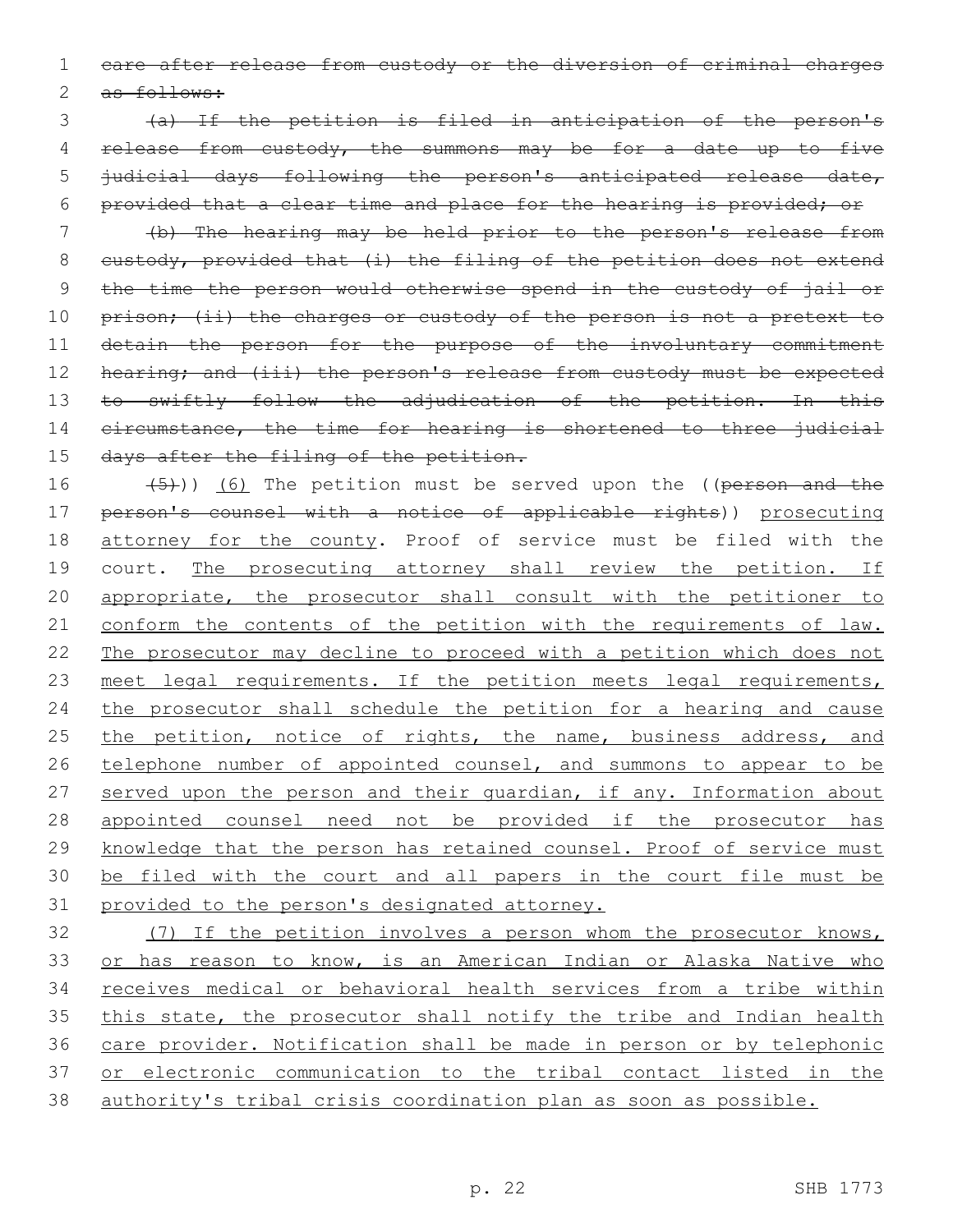1 (((6)) (8) A petition for assisted outpatient ((behavioral 2 health)) treatment filed under this section ((must)) shall be 3 adjudicated under RCW 71.05.240.

 NEW SECTION. **Sec. 4.** A new section is added to chapter 71.34 5 RCW to read as follows:

 (1) An adolescent is in need of assisted outpatient treatment if the court finds by clear, cogent, and convincing evidence in response 8 to a petition filed under this section that:

(a) The adolescent has a behavioral health disorder;

 (b) Based on a clinical determination and in view of the adolescent's treatment history and current behavior, at least one of 12 the following is true:

 (i) The adolescent is unlikely to survive safely in the community without supervision and the adolescent's condition is substantially 15 deteriorating; or

 (ii) The adolescent is in need of assisted outpatient treatment in order to prevent a relapse or deterioration that would be likely to result in grave disability or a likelihood of serious harm to the 19 adolescent or to others;

 (c) The adolescent has a history of lack of compliance with treatment for his or her behavioral health disorder, in that at least 22 one of the following is true:

 (i) The adolescent's behavioral health disorder has, at least twice within the 36-month period immediately preceding filing of the petition or immediately preceding the most recent period of hospitalization or incarceration if the petition is filed within 30 days of release from hospitalization or incarceration, been a substantial factor in necessitating hospitalization, or receipt of services in a forensic or other mental health unit of a state correctional facility or local correctional facility;

 (ii) The person's behavioral health disorder has, at least twice within the last 36 months, been a substantial factor in necessitating emergency medical care, a substantial factor necessitating hospitalization for behavioral health-related medical conditions including overdose, infected abscesses, sepsis, endocarditis, or other maladies, or a substantial factor in behavior which resulted in the person's incarceration in a state or local correctional facility; 38 or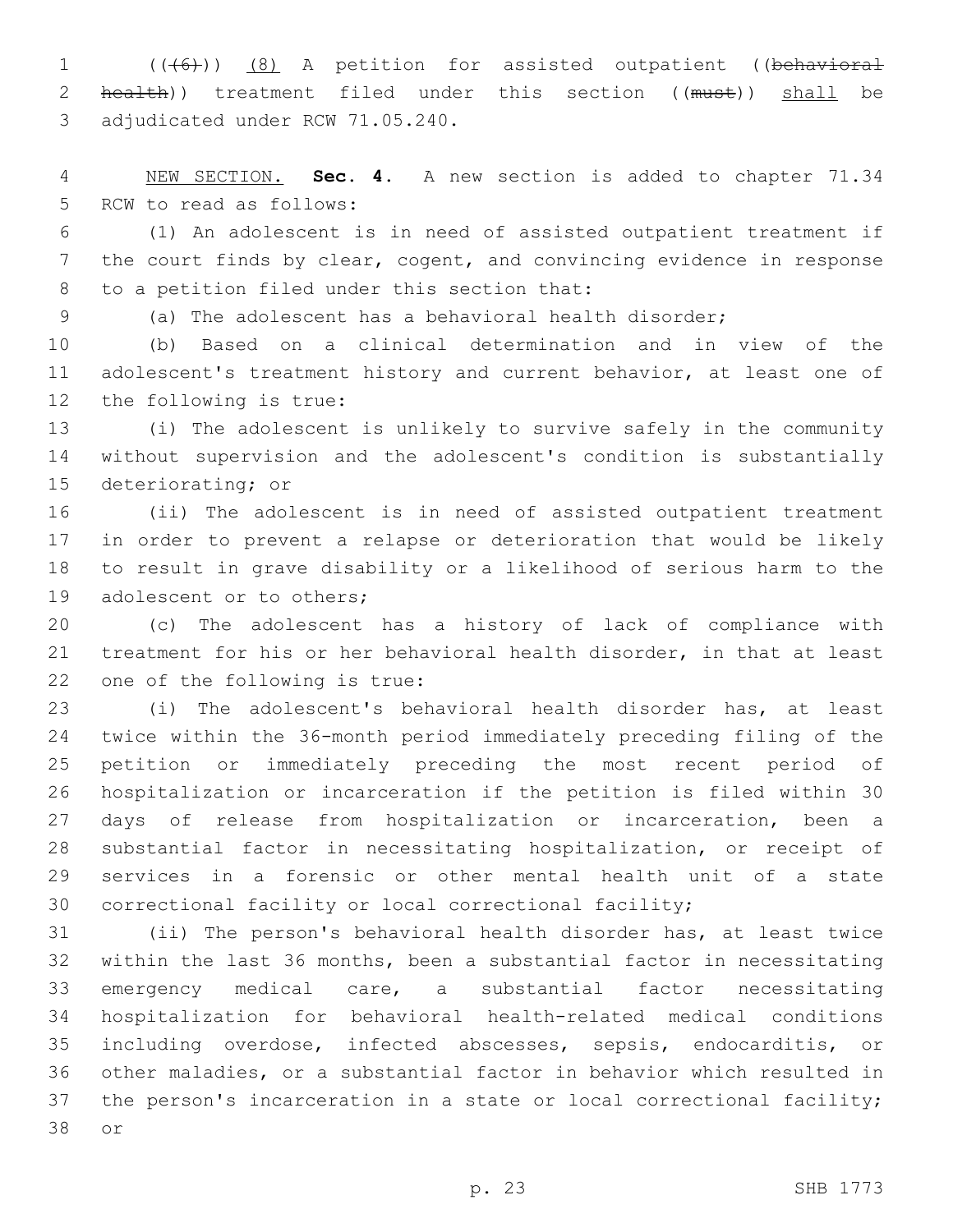(iii) The adolescent's behavioral health disorder has resulted in one or more violent acts, threats, or attempts to cause serious physical harm to themselves or another within the 48-month period immediately preceding filing of the petition or immediately preceding the most recent period of hospitalization or incarceration if the petition is filed within 30 days of release from hospitalization or 7 incarceration;

 (d) The adolescent has been offered an opportunity to participate in a treatment plan, and the adolescent declines voluntary services, or the court finds, based on the adolescent's current presentation or history of noncompliance, that the adolescent has not accepted 12 voluntary services in good faith;

 (e) Participation in an assisted outpatient treatment program would be the least restrictive alternative necessary to ensure the 15 adolescent's recovery and stability; and

 (f) The adolescent will benefit from assisted outpatient 17 treatment.

 (2) The following individuals may directly file a petition for less restrictive alternative treatment on the basis that an adolescent is in need of assisted outpatient treatment:

 (a) The director of a hospital where the adolescent is 22 hospitalized;

 (b) The director of a behavioral health service provider providing behavioral health care or residential services to the 25 adolescent;

 (c) The adolescent's treating mental health professional or substance use disorder professional or one who has evaluated the 28 person;

29 (d) A designated crisis responder;

 (e) A release planner from a juvenile detention or rehabilitation 31 facility; or

32 (f) An emergency room physician.

 (3) A court order for less restrictive alternative treatment on the basis that the adolescent is in need of assisted outpatient treatment may be effective for up to 18 months. The petitioner must personally interview the adolescent, unless the adolescent refuses an interview, to determine whether the adolescent will voluntarily 38 receive appropriate treatment.

 (4) The petitioner must allege specific facts based on personal observation, evaluation, or investigation, and must consider the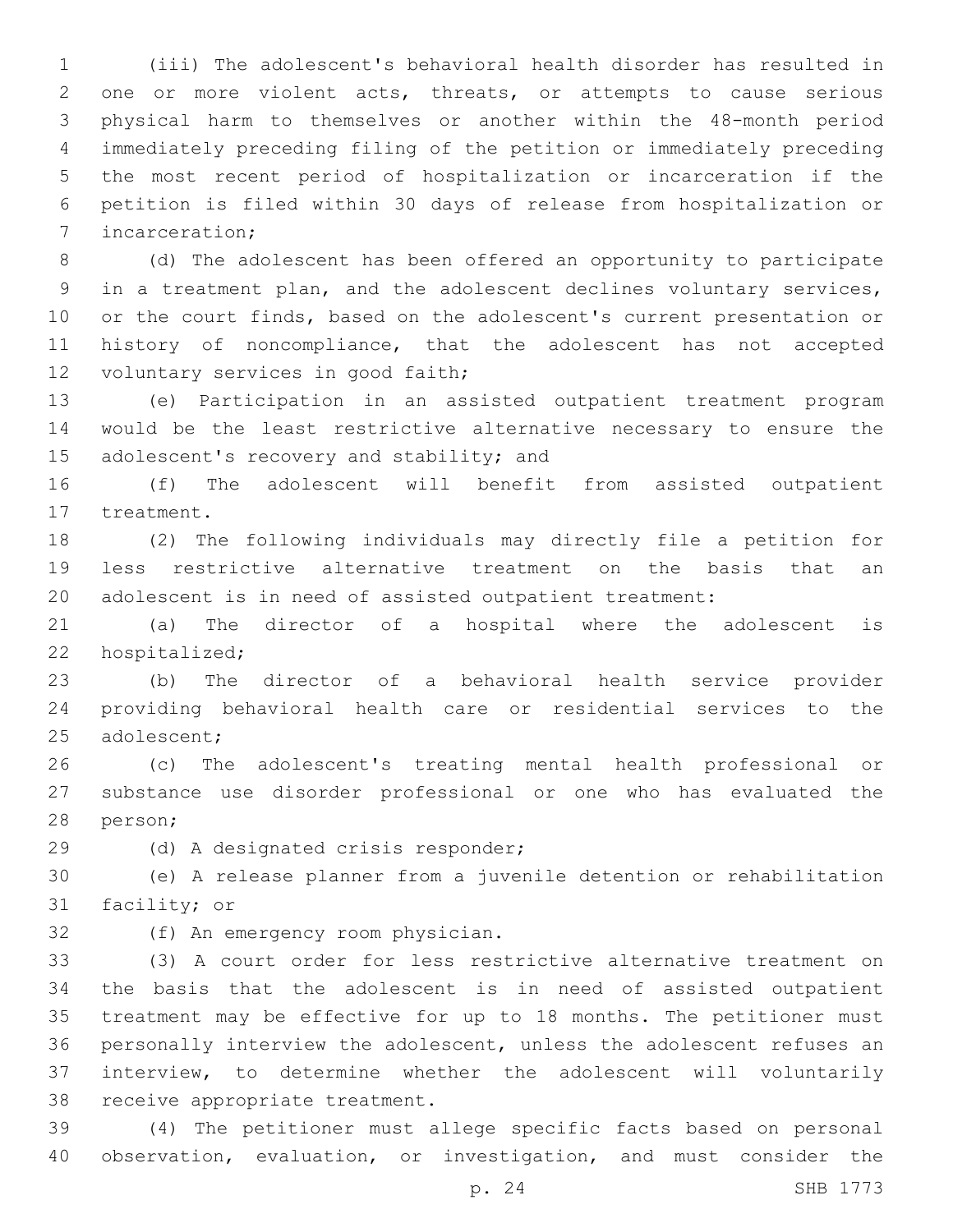reliability or credibility of any person providing information 2 material to the petition.

(5) The petition must include:3

 (a) A statement of the circumstances under which the adolescent's condition was made known and the basis for the opinion, from personal observation or investigation, that the adolescent is in need of assisted outpatient treatment. The petitioner must state which specific facts come from personal observation and specify what other sources of information the petitioner has relied upon to form this 10 belief;

 (b) A declaration from a physician, physician assistant, or advanced registered nurse practitioner, or the adolescent's treating mental health professional or substance use disorder professional, who has examined the adolescent no more than 10 days prior to the submission of the petition and who is willing to testify in support 16 of the petition, or who alternatively has made appropriate attempts to examine the adolescent within the same period but has not been successful in obtaining the adolescent's cooperation, and who is willing to testify to the reasons they believe that the adolescent meets the criteria for assisted outpatient treatment. If the declaration is provided by the adolescent's treating mental health professional or substance use disorder professional, it must be cosigned by a supervising physician, physician assistant, or advanced registered nurse practitioner who certifies that they have reviewed 25 the declaration;

 (c) The declarations of additional witnesses, if any, supporting 27 the petition for assisted outpatient treatment;

 (d) The name of an agency, provider, or facility that agrees to provide less restrictive alternative treatment if the petition is 30 granted by the court; and

 (e) If the adolescent is detained in a state hospital, inpatient treatment facility, or juvenile detention or rehabilitation facility 33 at the time the petition is filed, the anticipated release date of the adolescent and any other details needed to facilitate successful 35 reentry and transition into the community.

 (6) The petition must be served upon the prosecuting attorney for the county. Proof of service must be filed with the court. The prosecuting attorney shall review the petition. If appropriate, the prosecutor shall consult with the petitioner to conform the contents 40 of the petition with the requirements of law. The prosecutor may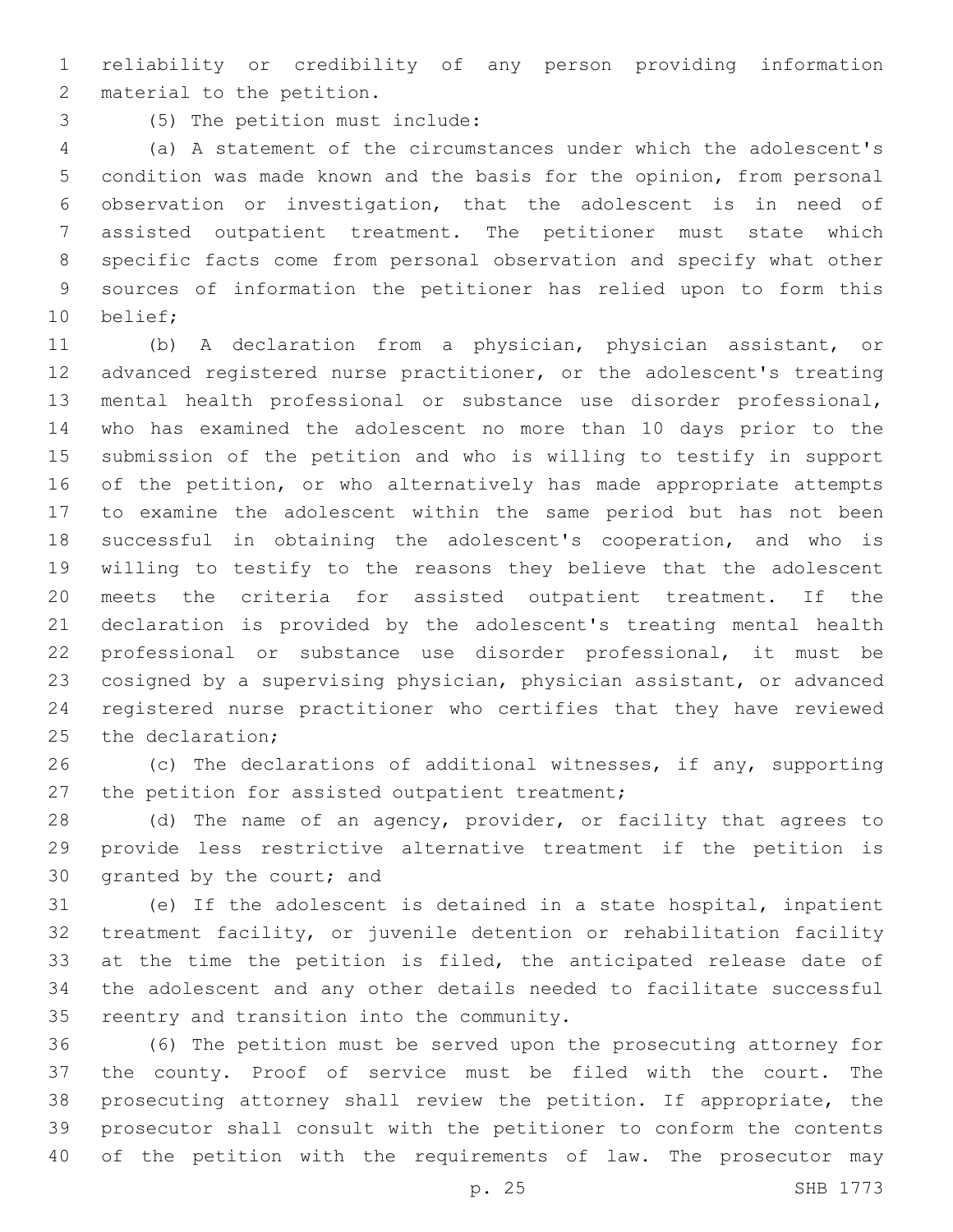decline to proceed with a petition which does not meet legal requirements. If the petition meets legal requirements, the prosecutor shall schedule the petition for a hearing and cause the petition, notice of rights, the name, business address, and telephone number of appointed counsel, and summons to appear to be served upon the adolescent and their guardian, if any. Information about appointed counsel need not be provided if the prosecutor has knowledge that the adolescent has retained counsel. Proof of service must be filed with the court and all papers in the court file must be 10 provided to the adolescent's designated attorney.

 (7) If the petition involves an adolescent whom the prosecutor knows, or has reason to know, is an American Indian or Alaska Native who receives medical or behavioral health services from a tribe within this state, the prosecutor shall notify the tribe and Indian health care provider. Notification shall be made in person or by telephonic or electronic communication to the tribal contact listed in the authority's tribal crisis coordination plan as soon as 18 possible.

 (8) A petition for assisted outpatient treatment filed under this 20 section shall be adjudicated under RCW 71.34.740.

 **Sec. 5.** RCW 71.05.150 and 2021 c 264 s 1 are each amended to 22 read as follows:

 (1) When a designated crisis responder receives information alleging that a person, as a result of a behavioral health disorder, 25 presents a likelihood of serious harm or is gravely disabled,  $(0 +$  that a person is in need of assisted outpatient behavioral health 27 treatment;)) the designated crisis responder may, after investigation and evaluation of the specific facts alleged and of the reliability and credibility of any person providing information to initiate 30 detention ((or involuntary outpatient treatment)), if satisfied that the allegations are true and that the person will not voluntarily seek appropriate treatment, file a petition for initial detention 33 under this section ((or a petition for involuntary outpatient behavioral health treatment under RCW 71.05.148)). Before filing the petition, the designated crisis responder must personally interview the person, unless the person refuses an interview, and determine whether the person will voluntarily receive appropriate evaluation and treatment at an evaluation and treatment facility, crisis stabilization unit, triage facility, secure withdrawal management and

p. 26 SHB 1773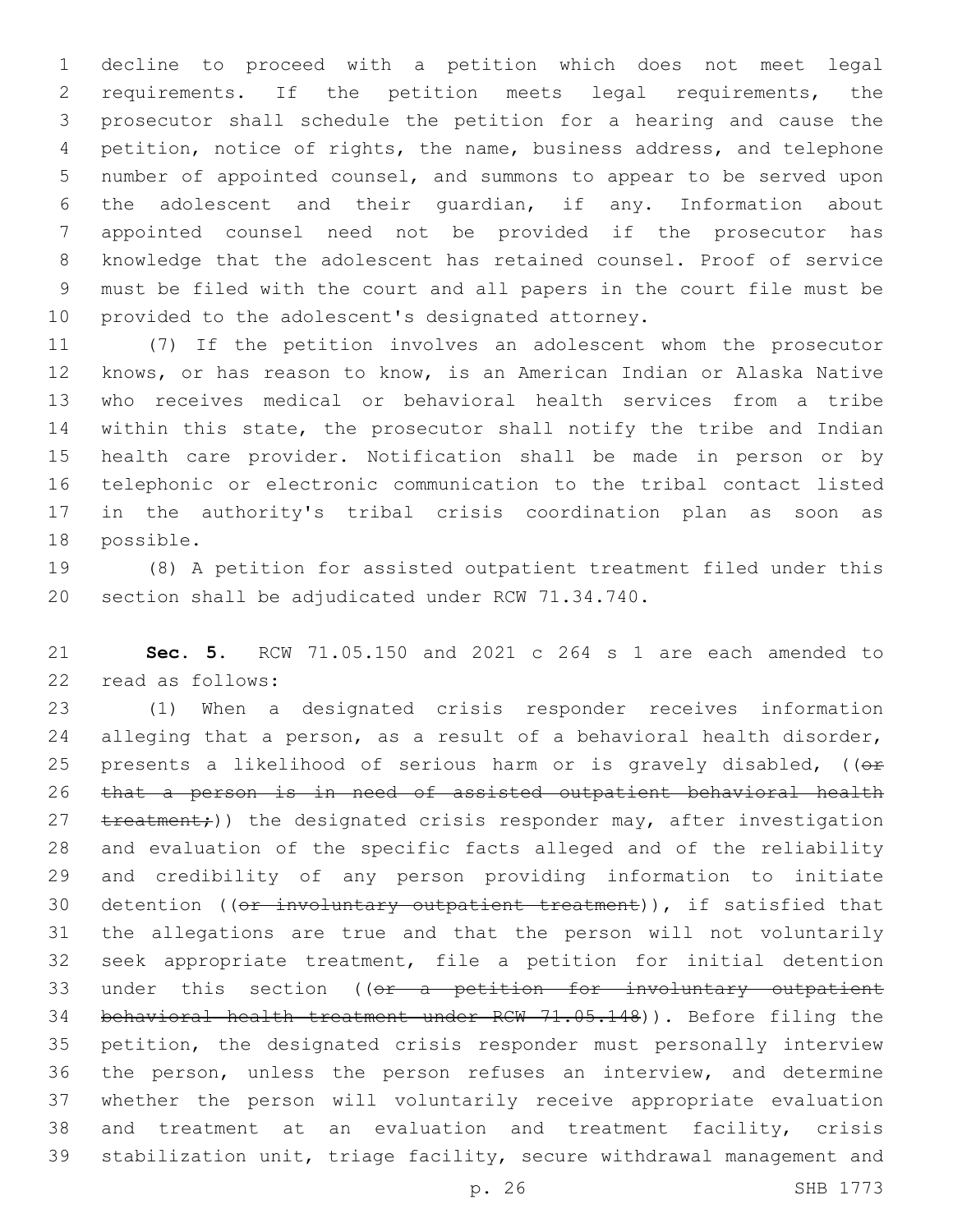stabilization facility, or approved substance use disorder treatment program. As part of the assessment, the designated crisis responder must attempt to ascertain if the person has executed a mental health advance directive under chapter 71.32 RCW. The interview performed by the designated crisis responder may be conducted by video provided that a licensed health care professional or professional person who can adequately and accurately assist with obtaining any necessary information is present with the person at the time of the interview.

 (2)(a) A superior court judge may issue a warrant to detain a person with a behavioral health disorder to a designated evaluation and treatment facility, a secure withdrawal management and stabilization facility, or an approved substance use disorder treatment program, for a period of not more than one hundred twenty hours for evaluation and treatment upon request of a designated crisis responder, subject to (d) of this subsection, whenever it appears to the satisfaction of the judge that:

(i) There is probable cause to support the petition; and

 (ii) The person has refused or failed to accept appropriate 19 evaluation and treatment voluntarily.

 (b) The petition for initial detention, signed under penalty of perjury, or sworn telephonic testimony may be considered by the court in determining whether there are sufficient grounds for issuing the 23 order.

 (c) The order shall designate retained counsel or, if counsel is 25 appointed from a list provided by the court, the name, business address, and telephone number of the attorney appointed to represent 27 the person.

 (d) A court may not issue an order to detain a person to a secure withdrawal management and stabilization facility or approved substance use disorder treatment program unless there is an available secure withdrawal management and stabilization facility or approved substance use disorder treatment program that has adequate space for 33 the person.

 (e) If the court does not issue an order to detain a person pursuant to this subsection (2), the court shall issue an order to 36 dismiss the initial petition.

 (3) The designated crisis responder shall then serve or cause to 38 be served on such person( $(\tau)$ ) and his or her guardian( $(\tau$  and 39 conservator)), if any, a copy of the order together with a notice of rights, and a petition for initial detention. After service on such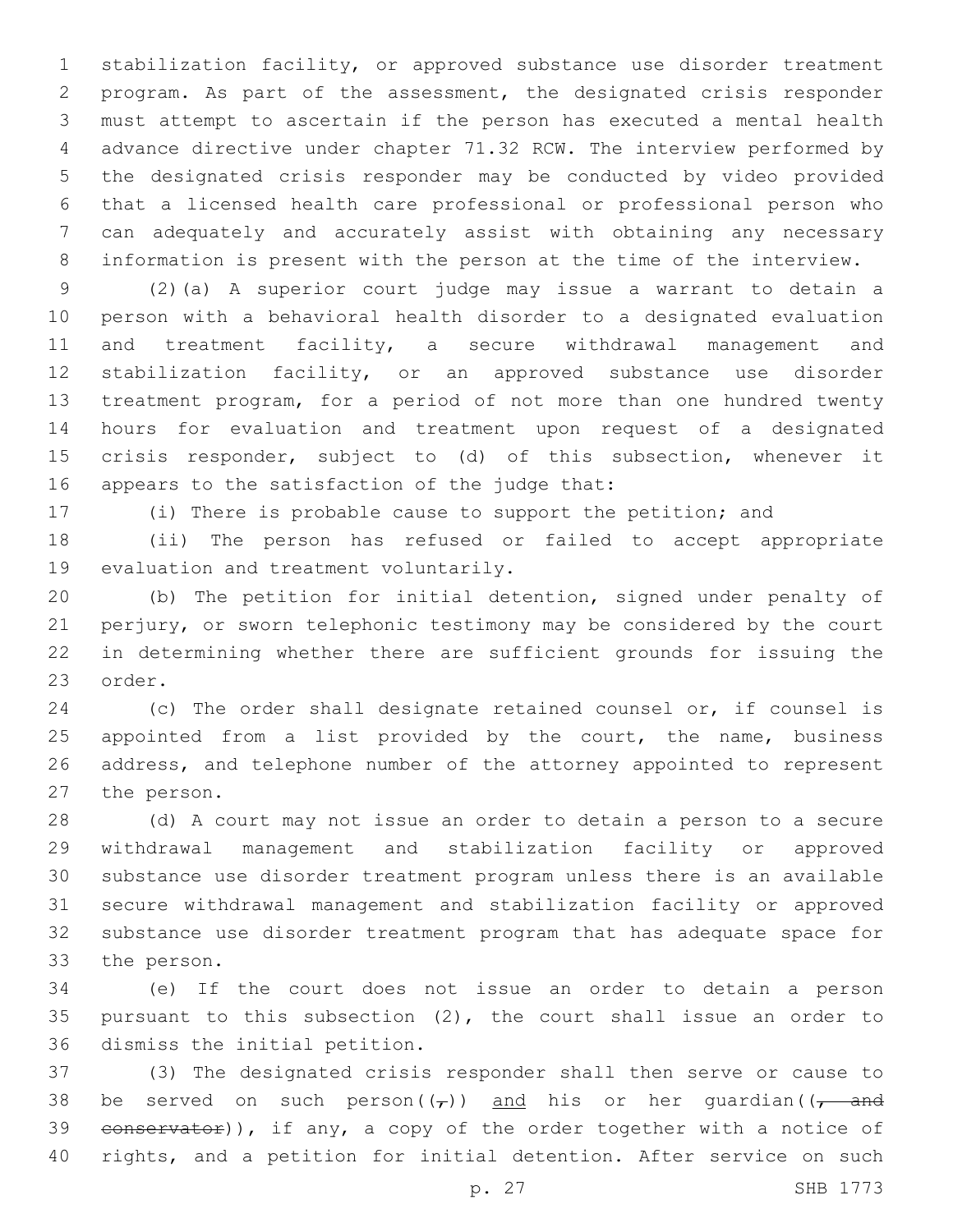person the designated crisis responder shall file the return of service in court and provide copies of all papers in the court file to the evaluation and treatment facility, secure withdrawal management and stabilization facility, or approved substance use disorder treatment program, and the designated attorney. The designated crisis responder shall notify the court and the prosecuting attorney that a probable cause hearing will be held within one hundred twenty hours of the date and time of outpatient evaluation or admission to the evaluation and treatment facility, secure withdrawal management and stabilization facility, or approved substance use disorder treatment program. The person shall be permitted to be accompanied by one or more of his or her relatives, friends, an attorney, a personal physician, or other professional or religious advisor to the place of evaluation. An attorney accompanying the person to the place of evaluation shall be permitted to be present during the admission evaluation. Any other individual accompanying the person may be present during the admission evaluation. The facility may exclude the individual if his or her presence would present a safety risk, delay the proceedings, or 20 otherwise interfere with the evaluation.

 (4) The designated crisis responder may notify a peace officer to take such person or cause such person to be taken into custody and placed in an evaluation and treatment facility, secure withdrawal management and stabilization facility, or approved substance use disorder treatment program. At the time such person is taken into custody there shall commence to be served on such person, his or her guardian, and conservator, if any, a copy of the original order together with a notice of rights and a petition for initial 29 detention.

 (5) Tribal court orders for involuntary commitment shall be recognized and enforced in accordance with superior court civil rule 32 82.5.

 (6) In any investigation and evaluation of an individual under ((RCW 71.05.150)) this section or RCW 71.05.153 in which the designated crisis responder knows, or has reason to know, that the individual is an American Indian or Alaska Native who receives medical or behavioral health services from a tribe within this state, the designated crisis responder shall notify the tribe and Indian health care provider regarding whether or not a petition for initial detention or involuntary outpatient treatment will be filed.

p. 28 SHB 1773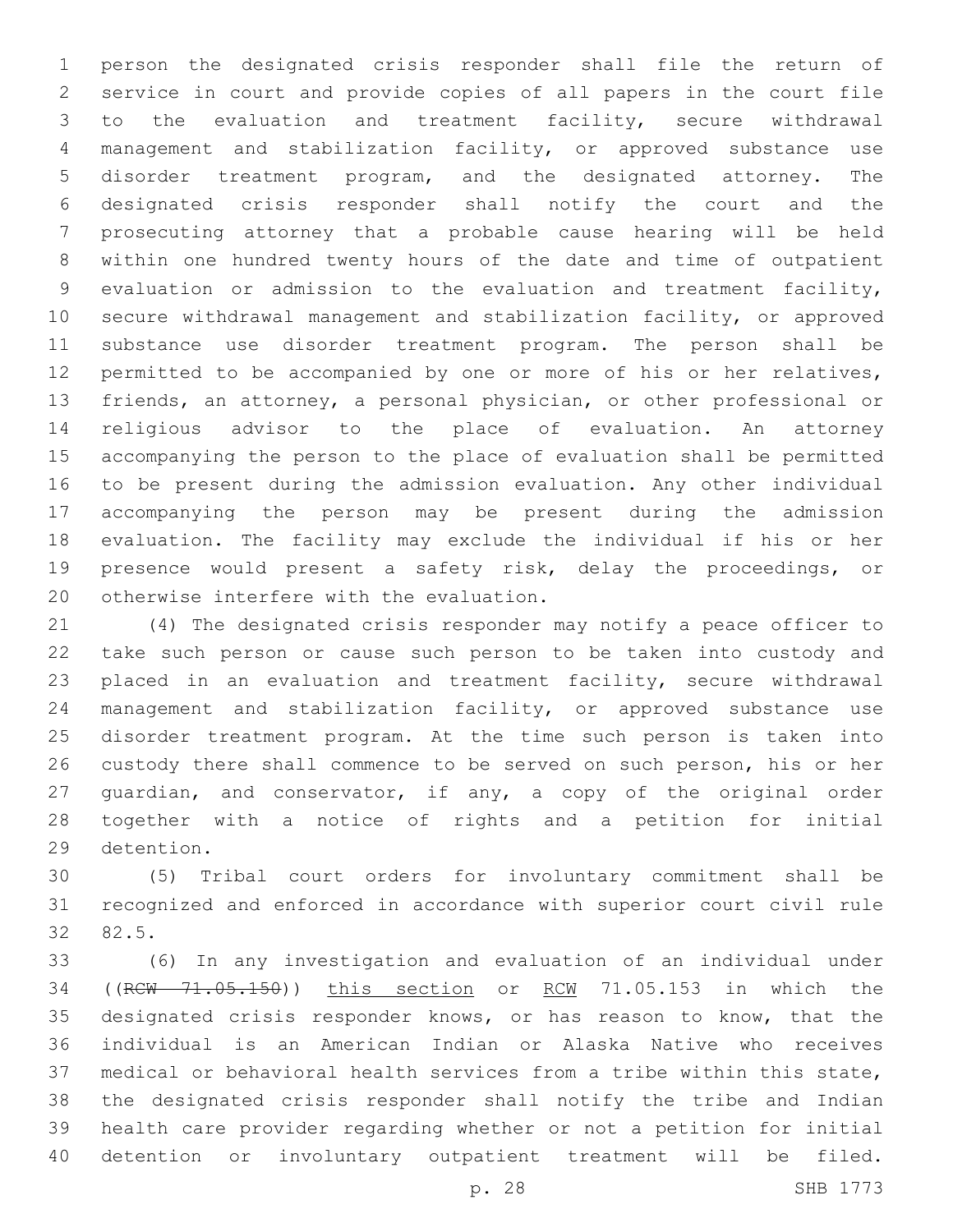Notification shall be made in person or by telephonic or electronic communication to the tribal contact listed in the authority's tribal crisis coordination plan as soon as possible but no later than three hours subject to the requirements in RCW 70.02.230(2)(ee) and (3). A designated crisis responder may restrict the release of information as necessary to comply with 42 C.F.R. Part 2.6

 **Sec. 6.** RCW 71.05.150 and 2021 c 264 s 2 are each amended to 8 read as follows:

 (1) When a designated crisis responder receives information alleging that a person, as a result of a behavioral health disorder, 11 presents a likelihood of serious harm or is gravely disabled, ((or that a person is in need of assisted outpatient behavioral health 13 treatment;)) the designated crisis responder may, after investigation and evaluation of the specific facts alleged and of the reliability and credibility of any person providing information to initiate 16 detention ((or involuntary outpatient treatment)), if satisfied that the allegations are true and that the person will not voluntarily seek appropriate treatment, file a petition for initial detention 19 under this section ((or a petition for involuntary outpatient 20 behavioral health treatment under RCW 71.05.148)). Before filing the petition, the designated crisis responder must personally interview 22 the person, unless the person refuses an interview, and determine whether the person will voluntarily receive appropriate evaluation 24 and treatment at an evaluation and treatment facility, crisis stabilization unit, triage facility, secure withdrawal management and stabilization facility, or approved substance use disorder treatment 27 program. As part of the assessment, the designated crisis responder must attempt to ascertain if the person has executed a mental health advance directive under chapter 71.32 RCW. The interview performed by the designated crisis responder may be conducted by video provided that a licensed health care professional or professional person who can adequately and accurately assist with obtaining any necessary information is present with the person at the time of the interview.

 (2)(a) A superior court judge may issue a warrant to detain a person with a behavioral health disorder to a designated evaluation and treatment facility, a secure withdrawal management and stabilization facility, or an approved substance use disorder treatment program, for a period of not more than one hundred twenty hours for evaluation and treatment upon request of a designated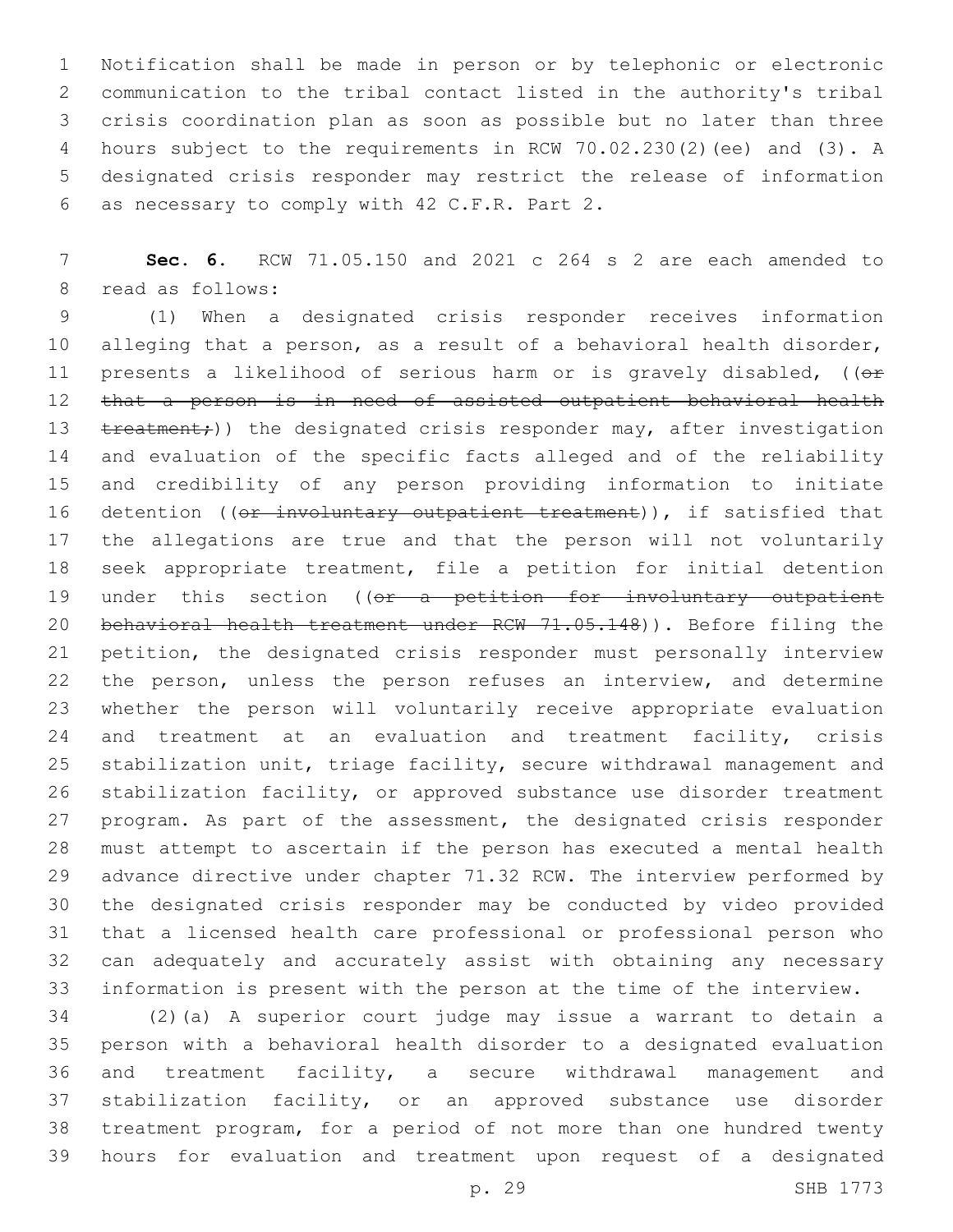crisis responder whenever it appears to the satisfaction of the judge 2 that:

(i) There is probable cause to support the petition; and

 (ii) The person has refused or failed to accept appropriate 5 evaluation and treatment voluntarily.

 (b) The petition for initial detention, signed under penalty of perjury, or sworn telephonic testimony may be considered by the court in determining whether there are sufficient grounds for issuing the 9 order.

 (c) The order shall designate retained counsel or, if counsel is 11 appointed from a list provided by the court, the name, business address, and telephone number of the attorney appointed to represent 13 the person.

 (d) If the court does not issue an order to detain a person pursuant to this subsection (2), the court shall issue an order to 16 dismiss the initial petition.

 (3) The designated crisis responder shall then serve or cause to 18 be served on such person( $(\tau)$ ) and his or her quardian( $(\tau$  and 19 eonservator)), if any, a copy of the order together with a notice of rights, and a petition for initial detention. After service on such person the designated crisis responder shall file the return of service in court and provide copies of all papers in the court file to the evaluation and treatment facility, secure withdrawal management and stabilization facility, or approved substance use disorder treatment program, and the designated attorney. The designated crisis responder shall notify the court and the prosecuting attorney that a probable cause hearing will be held within one hundred twenty hours of the date and time of outpatient evaluation or admission to the evaluation and treatment facility, secure withdrawal management and stabilization facility, or approved substance use disorder treatment program. The person shall be permitted to be accompanied by one or more of his or her relatives, friends, an attorney, a personal physician, or other professional or religious advisor to the place of evaluation. An attorney accompanying the person to the place of evaluation shall be permitted to be present during the admission evaluation. Any other individual accompanying the person may be present during the admission evaluation. The facility may exclude the individual if his or her presence would present a safety risk, delay the proceedings, or 40 otherwise interfere with the evaluation.

p. 30 SHB 1773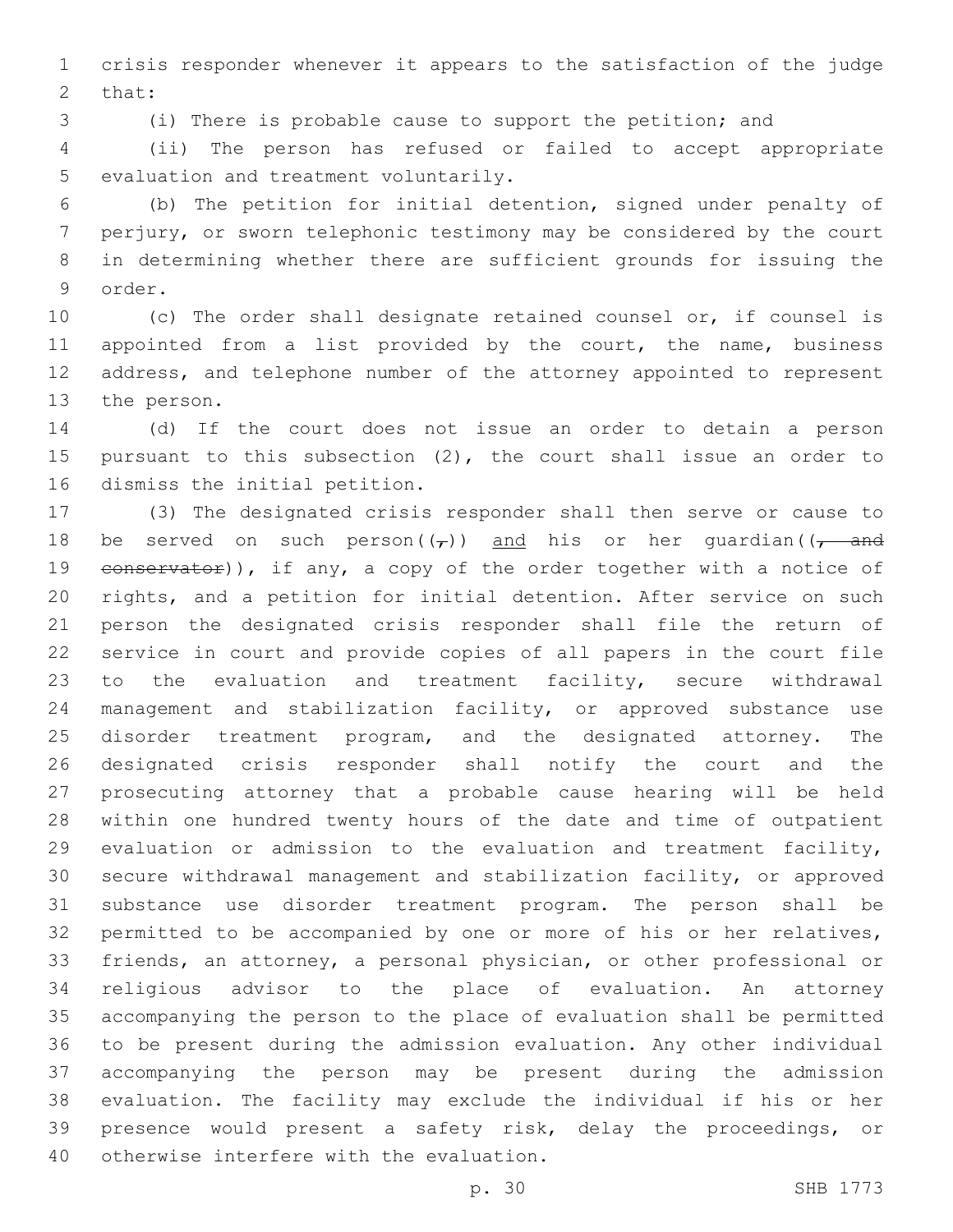(4) The designated crisis responder may notify a peace officer to take such person or cause such person to be taken into custody and placed in an evaluation and treatment facility, secure withdrawal management and stabilization facility, or approved substance use disorder treatment program. At the time such person is taken into custody there shall commence to be served on such person, his or her guardian, and conservator, if any, a copy of the original order together with a notice of rights and a petition for initial 9 detention.

 (5) Tribal court orders for involuntary commitment shall be recognized and enforced in accordance with superior court civil rule 12 82.5.

 (6) In any investigation and evaluation of an individual under ((RCW 71.05.150)) this section or RCW 71.05.153 in which the designated crisis responder knows, or has reason to know, that the individual is an American Indian or Alaska Native who receives medical or behavioral health services from a tribe within this state, the designated crisis responder shall notify the tribe and Indian health care provider regarding whether or not a petition for initial detention or involuntary outpatient treatment will be filed. Notification shall be made in person or by telephonic or electronic communication to the tribal contact listed in the authority's tribal crisis coordination plan as soon as possible but no later than three hours subject to the requirements in RCW 70.02.230(2)(ee) and (3). A designated crisis responder may restrict the release of information 26 as necessary to comply with 42 C.F.R. Part 2.

 **Sec. 7.** RCW 71.05.156 and 2018 c 291 s 12 are each amended to read as follows:28

 A designated crisis responder who conducts an evaluation for imminent likelihood of serious harm or imminent danger because of being gravely disabled under RCW 71.05.153 must also evaluate the person under RCW 71.05.150 for likelihood of serious harm or grave disability that does not meet the imminent standard for emergency 34 detention( $\sqrt{7}$  and to determine whether the person is in need of assisted outpatient behavioral health treatment)).

 **Sec. 8.** RCW 71.05.201 and 2020 c 302 s 24 and 2020 c 256 s 304 are each reenacted and amended to read as follows: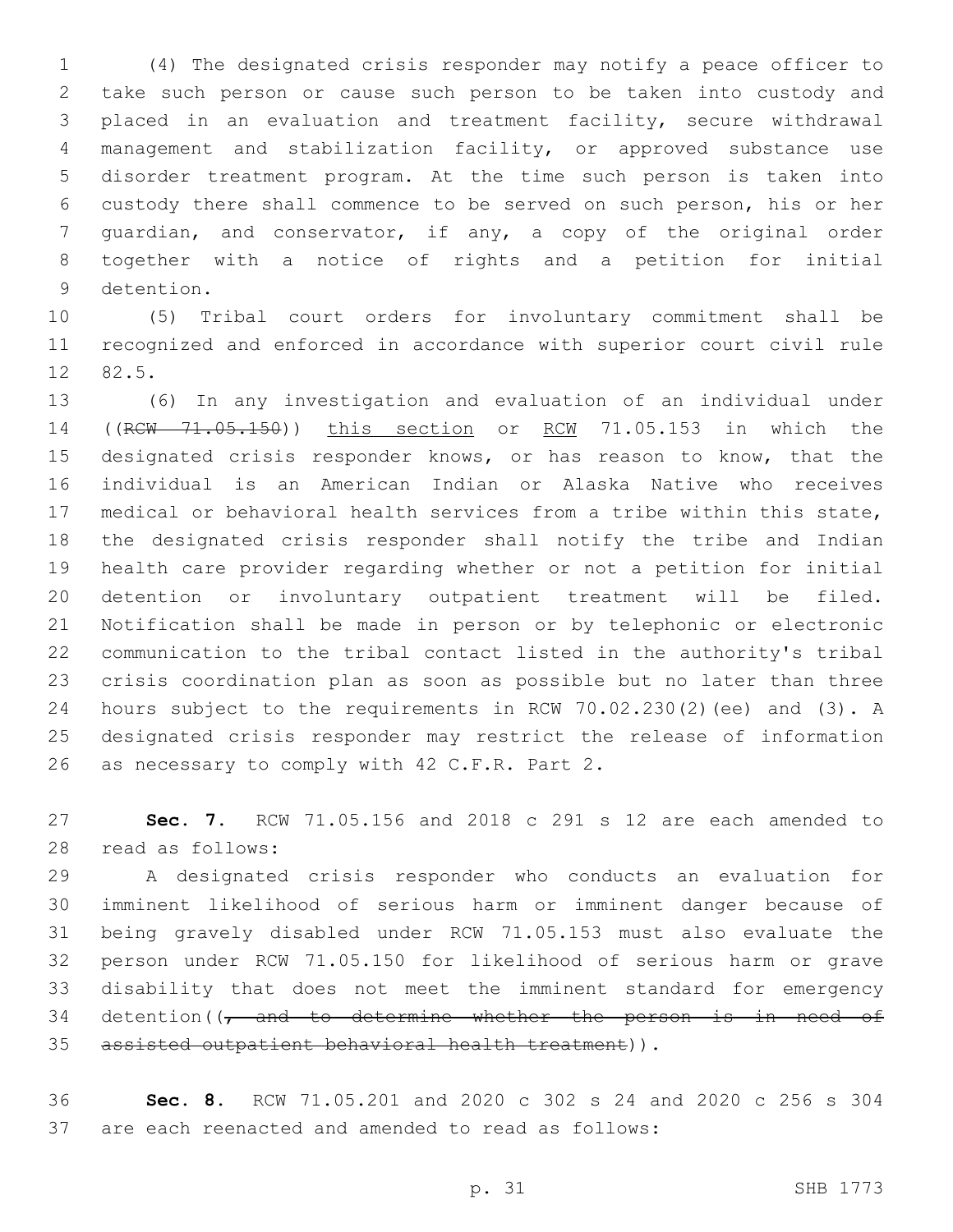(1) If a designated crisis responder decides not to detain a person for evaluation and treatment under RCW 71.05.150 or 71.05.153 or forty-eight hours have elapsed since a designated crisis responder received a request for investigation and the designated crisis responder has not taken action to have the person detained, an immediate family member or guardian ((or conservator)) of the person, or a federally recognized Indian tribe if the person is a member of such tribe, may petition the superior court for the person's initial 9 detention.

 (2) A petition under this section must be filed within ten calendar days following the designated crisis responder investigation or the request for a designated crisis responder investigation. If more than ten days have elapsed, the immediate family member, guardian, or conservator may request a new designated crisis 15 responder investigation.

 (3)(a) The petition must be filed in the county in which the designated crisis responder investigation occurred or was requested to occur and must be submitted on forms developed by the administrative office of the courts for this purpose. The petition must be accompanied by a sworn declaration from the petitioner, and other witnesses if desired, describing why the person should be detained for evaluation and treatment. The description of why the person should be detained may contain, but is not limited to, the 24 information identified in RCW 71.05.212.

25 (b) The petition must contain:

 (i) A description of the relationship between the petitioner and 27 the person; and

 (ii) The date on which an investigation was requested from the 29 designated crisis responder.

 (4) The court shall, within one judicial day, review the petition to determine whether the petition raises sufficient evidence to support the allegation. If the court so finds, it shall provide a copy of the petition to the designated crisis responder agency with an order for the agency to provide the court, within one judicial day, with a written sworn statement describing the basis for the decision not to seek initial detention and a copy of all information material to the designated crisis responder's current decision.

 (5) Following the filing of the petition and before the court reaches a decision, any person, including a mental health

p. 32 SHB 1773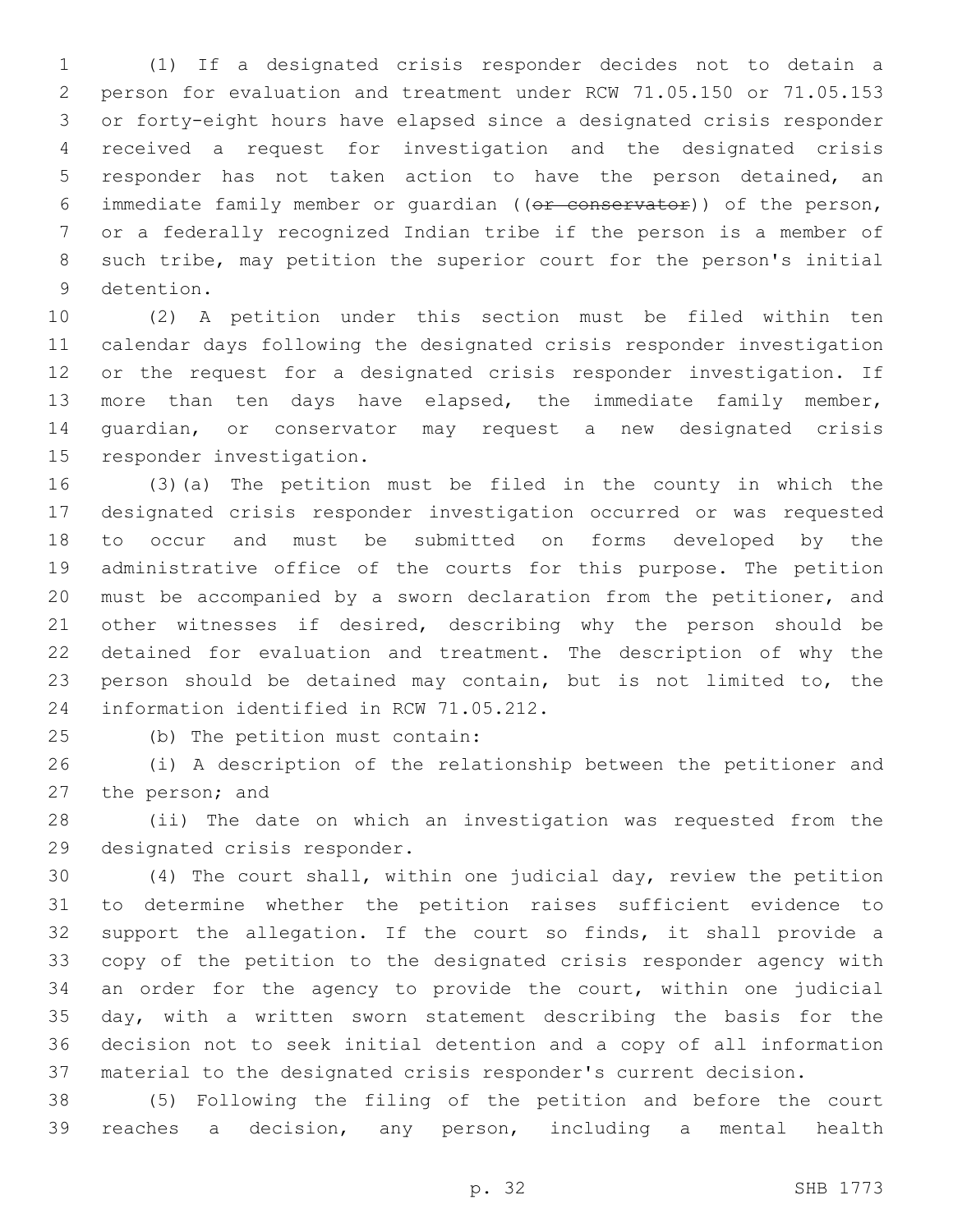professional, may submit a sworn declaration to the court in support 2 of or in opposition to initial detention.

 (6) The court shall dismiss the petition at any time if it finds that a designated crisis responder has filed a petition for the person's initial detention under RCW 71.05.150 or 71.05.153 or that the person has voluntarily accepted appropriate treatment.

 (7) The court must issue a final ruling on the petition within five judicial days after it is filed. After reviewing all of the information provided to the court, the court may enter an order for 10 initial detention ((or an order instructing the designated crisis responder to file a petition for assisted outpatient behavioral 12 health treatment)) if the court finds that: (a) There is probable 13 cause to support a petition for detention ((or assisted outpatient 14 behavioral health treatment)); and (b) the person has refused or failed to accept appropriate evaluation and treatment voluntarily. The court shall transmit its final decision to the petitioner.

 (8) If the court enters an order for initial detention, it shall provide the order to the designated crisis responder agency and issue a written order for apprehension. The designated crisis responder agency serving the jurisdiction of the court must collaborate and coordinate with law enforcement regarding apprehensions and detentions under this subsection, including sharing of information relating to risk and which would assist in locating the person. A person may not be detained to jail pursuant to a written order issued under this subsection. An order for detention under this section should contain the advisement of rights which the person would receive if the person were detained by a designated crisis responder. An order for initial detention under this section expires one hundred 29 eighty days from issuance.

 (9) Except as otherwise expressly stated in this chapter, all procedures must be followed as if the order had been entered under RCW 71.05.150. RCW 71.05.160 does not apply if detention was initiated under the process set forth in this section.

 (10) For purposes of this section, "immediate family member" means a spouse, domestic partner, child, stepchild, parent, 36 stepparent, grandparent, or sibling.

 **Sec. 9.** RCW 71.05.212 and 2020 c 256 s 305 are each amended to 38 read as follows: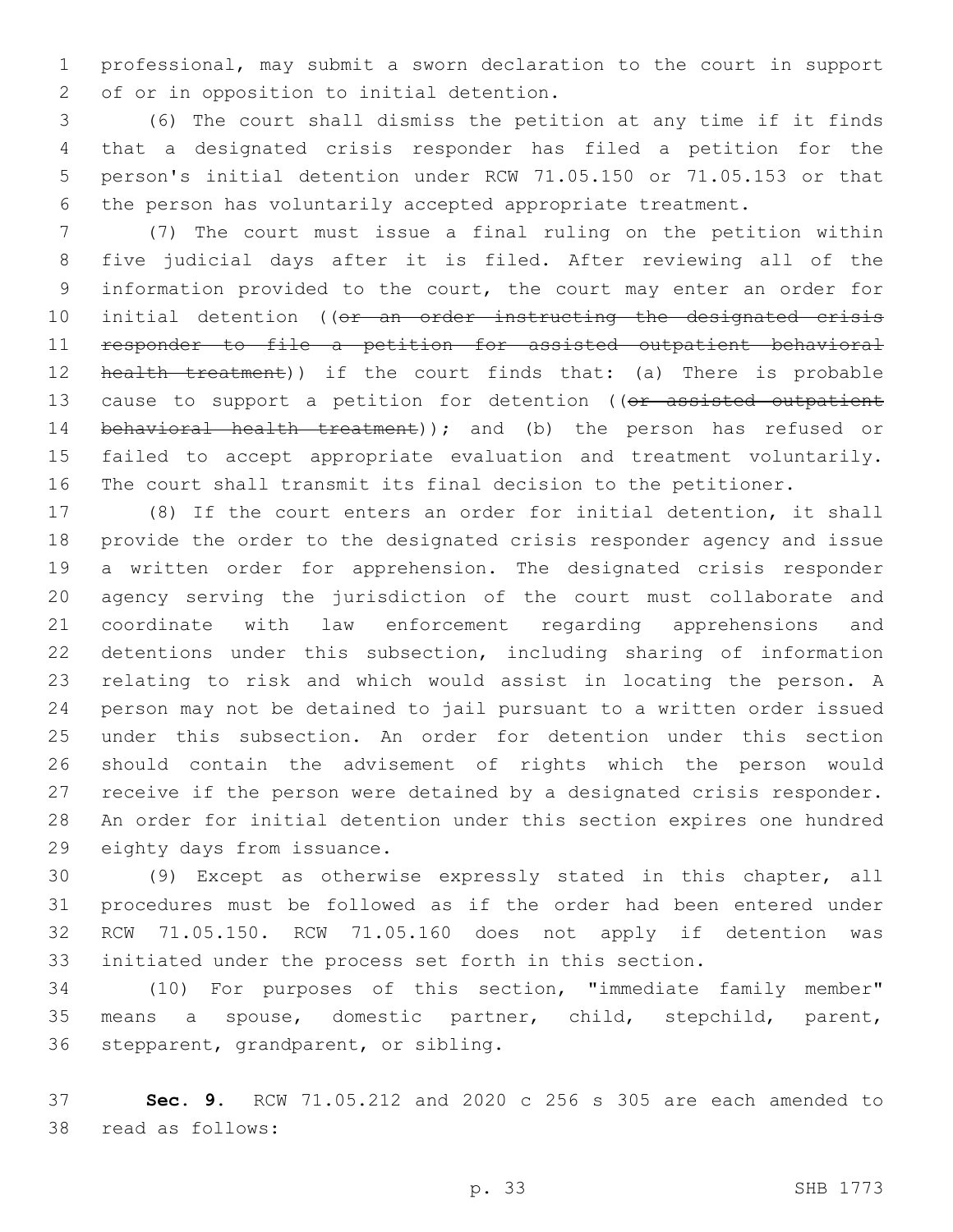(1) Whenever a designated crisis responder or professional person is conducting an evaluation under this chapter, consideration shall include all reasonably available information from credible witnesses 4 and records regarding:

 (a) Prior recommendations for evaluation of the need for civil commitments when the recommendation is made pursuant to an evaluation 7 conducted under chapter 10.77 RCW;

 (b) Historical behavior, including history of one or more violent 9 acts;

 (c) Prior determinations of incompetency or insanity under 11 chapter 10.77 RCW; and

12 (d) Prior commitments under this chapter.

 (2) Credible witnesses may include family members, landlords, neighbors, or others with significant contact and history of involvement with the person. If the designated crisis responder relies upon information from a credible witness in reaching his or her decision to detain the individual, then he or she must provide contact information for any such witness to the prosecutor. The designated crisis responder or prosecutor shall provide notice of the date, time, and location of the probable cause hearing to such a 21 witness.

 (3) Symptoms and behavior of the respondent which standing alone would not justify civil commitment may support a finding of grave disability or likelihood of serious harm, or a finding that the 25 person is in need of assisted outpatient ((behavioral health)) 26 treatment, when:

 (a) Such symptoms or behavior are closely associated with symptoms or behavior which preceded and led to a past incident of involuntary hospitalization, severe deterioration, or one or more 30 violent acts:

 (b) These symptoms or behavior represent a marked and concerning 32 change in the baseline behavior of the respondent; and

 (c) Without treatment, the continued deterioration of the 34 respondent is probable.

 (4) When conducting an evaluation for offenders identified under RCW 72.09.370, the designated crisis responder or professional person shall consider an offender's history of judicially required or administratively ordered antipsychotic medication while in confinement.39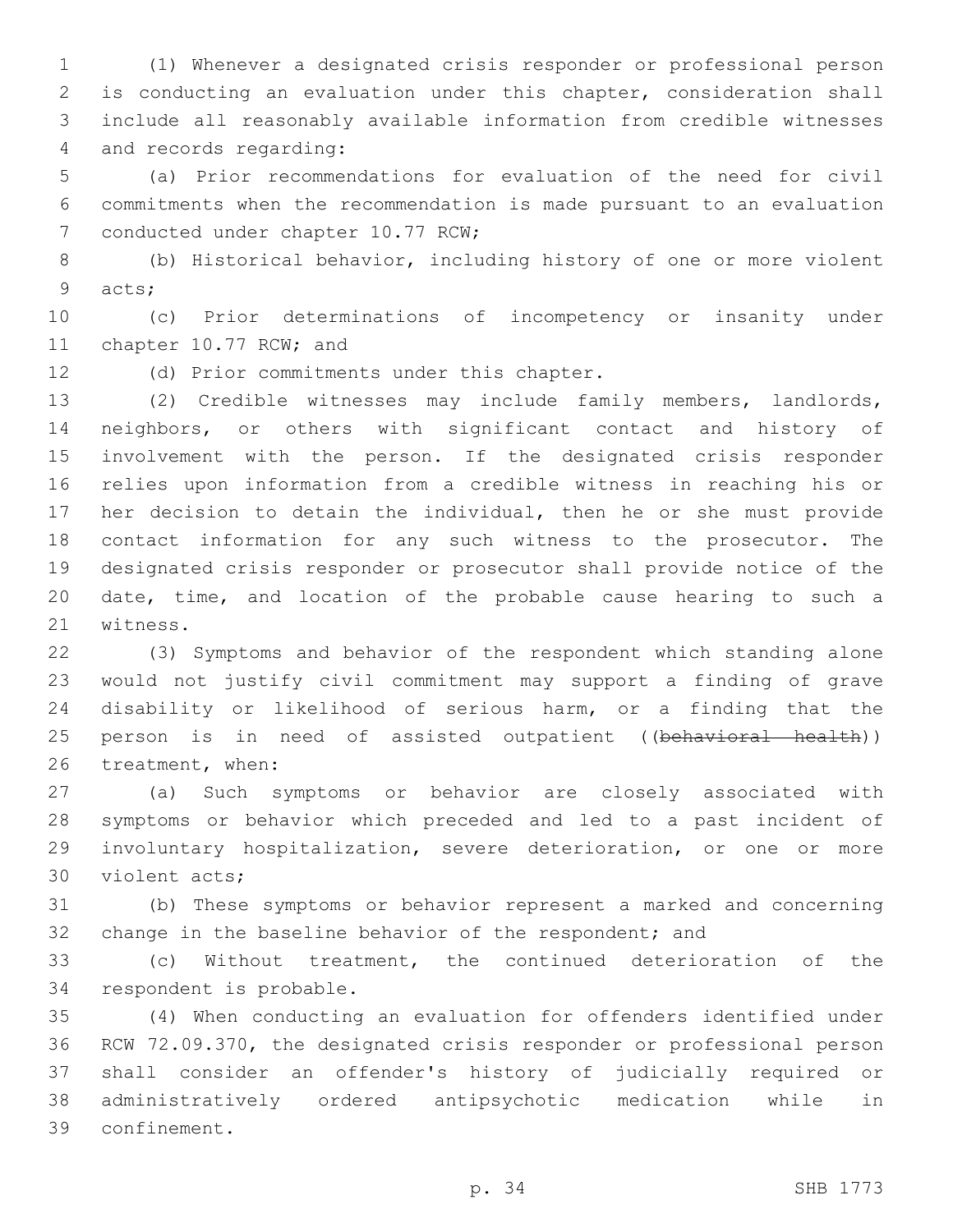(((5) The authority, in consultation with tribes and coordination with Indian health care providers and the American Indian health commission for Washington state, shall establish written guidelines by June 30, 2021, for conducting culturally appropriate evaluations of American Indians or Alaska Natives.))

 **Sec. 10.** RCW 71.05.212 and 2020 c 302 s 28 and 2020 c 256 s 305 7 are each reenacted and amended to read as follows:

 (1) Whenever a designated crisis responder or professional person is conducting an evaluation under this chapter, consideration shall include all reasonably available information from credible witnesses 11 and records regarding:

 (a) Prior recommendations for evaluation of the need for civil commitments when the recommendation is made pursuant to an evaluation 14 conducted under chapter 10.77 RCW;

 (b) Historical behavior, including history of one or more violent 16 acts;

 (c) Prior determinations of incompetency or insanity under 18 chapter 10.77 RCW; and

19 (d) Prior commitments under this chapter.

 (2) Credible witnesses may include family members, landlords, neighbors, or others with significant contact and history of involvement with the person. If the designated crisis responder relies upon information from a credible witness in reaching his or her decision to detain the individual, then he or she must provide contact information for any such witness to the prosecutor. The designated crisis responder or prosecutor shall provide notice of the 27 date, time, and location of the probable cause hearing to such a 28 witness.

 (3) Symptoms and behavior of the respondent which standing alone would not justify civil commitment may support a finding of grave disability or likelihood of serious harm, or a finding that the 32 person is in need of assisted outpatient ((behavioral health)) 33 treatment, when:

 (a) Such symptoms or behavior are closely associated with symptoms or behavior which preceded and led to a past incident of involuntary hospitalization, severe deterioration from safe behavior, 37 or one or more violent acts;

 (b) These symptoms or behavior represent a marked and concerning 39 change in the baseline behavior of the respondent; and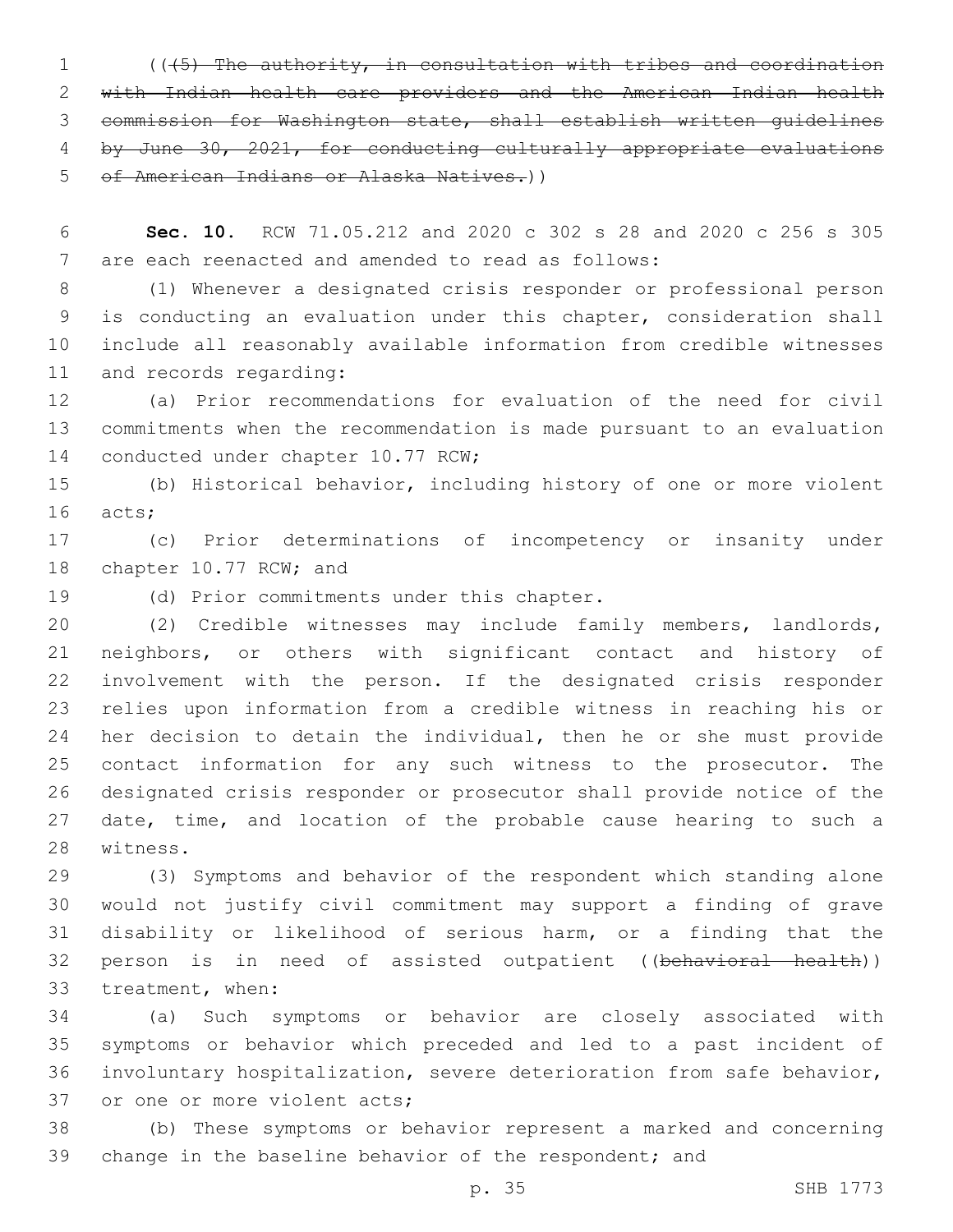(c) Without treatment, the continued deterioration of the 2 respondent is probable.

 (4) When conducting an evaluation for offenders identified under RCW 72.09.370, the designated crisis responder or professional person shall consider an offender's history of judicially required or administratively ordered antipsychotic medication while in 7 confinement.

8  $($  ( $($   $\{5\}$  The authority, in consultation with tribes and coordination with Indian health care providers and the American Indian health commission for Washington state, shall establish written guidelines 11 by June 30, 2021, for conducting culturally appropriate evaluations 12 of American Indians or Alaska Natives.))

 **Sec. 11.** RCW 71.05.230 and 2020 c 302 s 34 are each amended to 14 read as follows:

15 A person detained for one hundred twenty ((hour)) hours of evaluation and treatment may be committed for not more than fourteen additional days of involuntary intensive treatment or ninety additional days of a less restrictive alternative treatment. A petition may only be filed if the following conditions are met:

 (1) The professional staff of the facility providing evaluation services has analyzed the person's condition and finds that the condition is caused by a behavioral health disorder and results in: 23 (a) A likelihood of serious harm; or (b) the person being gravely 24 disabled; ((or (c) the person being in need of assisted outpatient 25 behavioral health treatment;)) and are prepared to testify those 26 conditions are met; and

 (2) The person has been advised of the need for voluntary treatment and the professional staff of the facility has evidence 29 that he or she has not in good faith volunteered; and

 (3) The facility providing intensive treatment is certified to provide such treatment by the department or under RCW 71.05.745; and

 (4)(a)(i) The professional staff of the facility or the designated crisis responder has filed a petition with the court for a fourteen day involuntary detention or a ninety day less restrictive 35 alternative. The petition must be signed by:

 (A) One physician, physician assistant, or psychiatric advanced 37 registered nurse practitioner; and

 (B) One physician, physician assistant, psychiatric advanced registered nurse practitioner, or mental health professional.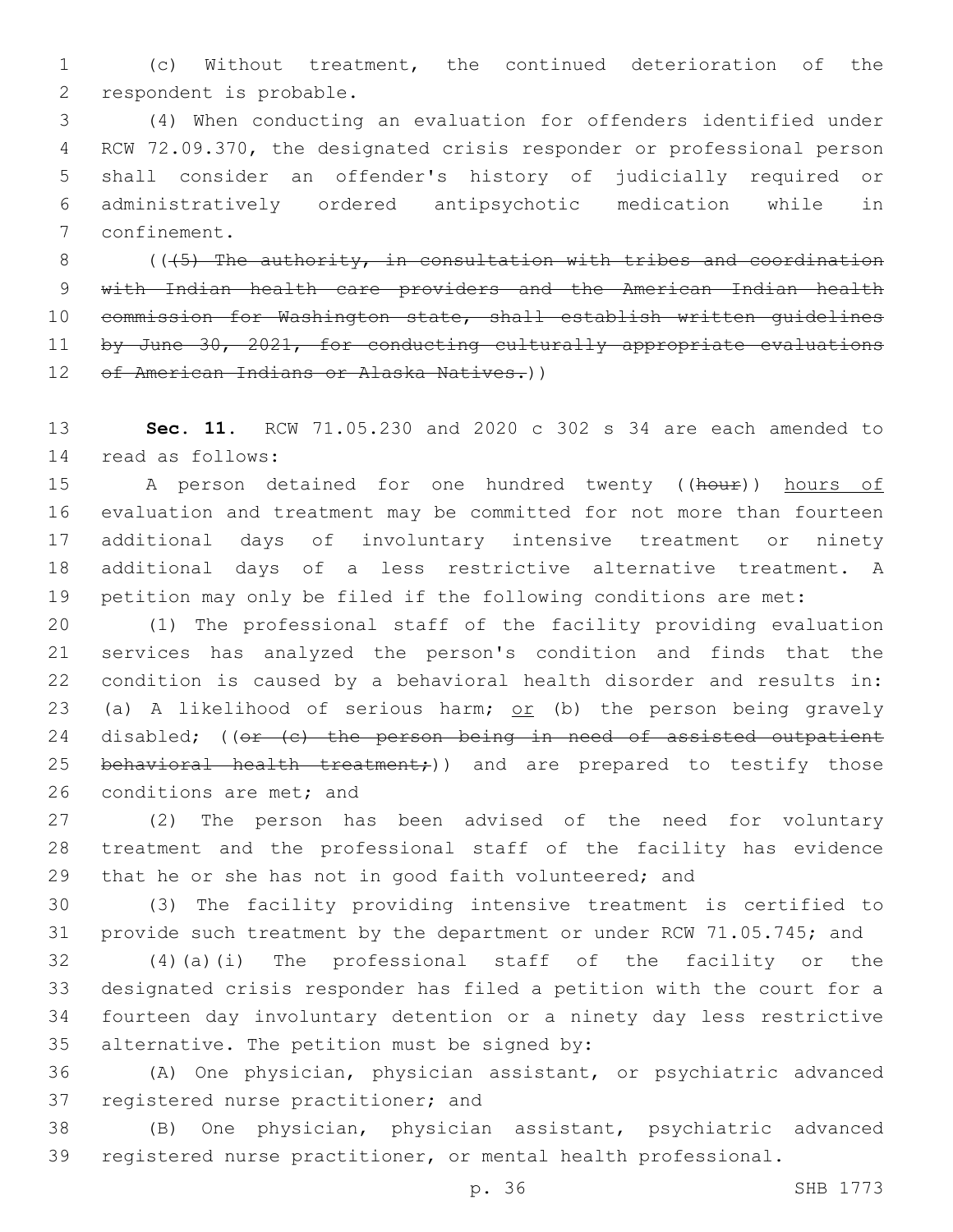(ii) If the petition is for substance use disorder treatment, the petition may be signed by a substance use disorder professional instead of a mental health professional and by an advanced registered nurse practitioner instead of a psychiatric advanced registered nurse practitioner. The persons signing the petition must have examined the 6 person.

 (b) If involuntary detention is sought the petition shall state facts that support the finding that such person, as a result of a behavioral health disorder, presents a likelihood of serious harm, or is gravely disabled and that there are no less restrictive alternatives to detention in the best interest of such person or others. The petition shall state specifically that less restrictive alternative treatment was considered and specify why treatment less restrictive than detention is not appropriate. If an involuntary less 15 restrictive alternative is sought, the petition shall state facts 16 that support the finding that such person, as a result of a behavioral health disorder, presents a likelihood of serious 18 harm( $(\tau)$ ) or is gravely disabled( $\tau$  or is in need of assisted 19 outpatient behavioral health treatment,)) and shall set forth any recommendations for less restrictive alternative treatment services; and

 (5) A copy of the petition has been served on the detained 23 person, his or her attorney, and his or her quardian ( $(e^x)$ 24 conservator)), if any, prior to the probable cause hearing; and

 (6) The court at the time the petition was filed and before the probable cause hearing has appointed counsel to represent such person 27 if no other counsel has appeared; and

 (7) The petition reflects that the person was informed of the loss of firearm rights if involuntarily committed for mental health 30 treatment; and

 (8) At the conclusion of the initial commitment period, the professional staff of the agency or facility or the designated crisis 33 responder may petition for an additional period of either ((ninety)) 34 90 days of less restrictive alternative treatment or ((ninety)) 90 days of involuntary intensive treatment as provided in RCW 71.05.290; and

 (9) If the hospital or facility designated to provide less restrictive alternative treatment is other than the facility providing involuntary treatment, the outpatient facility so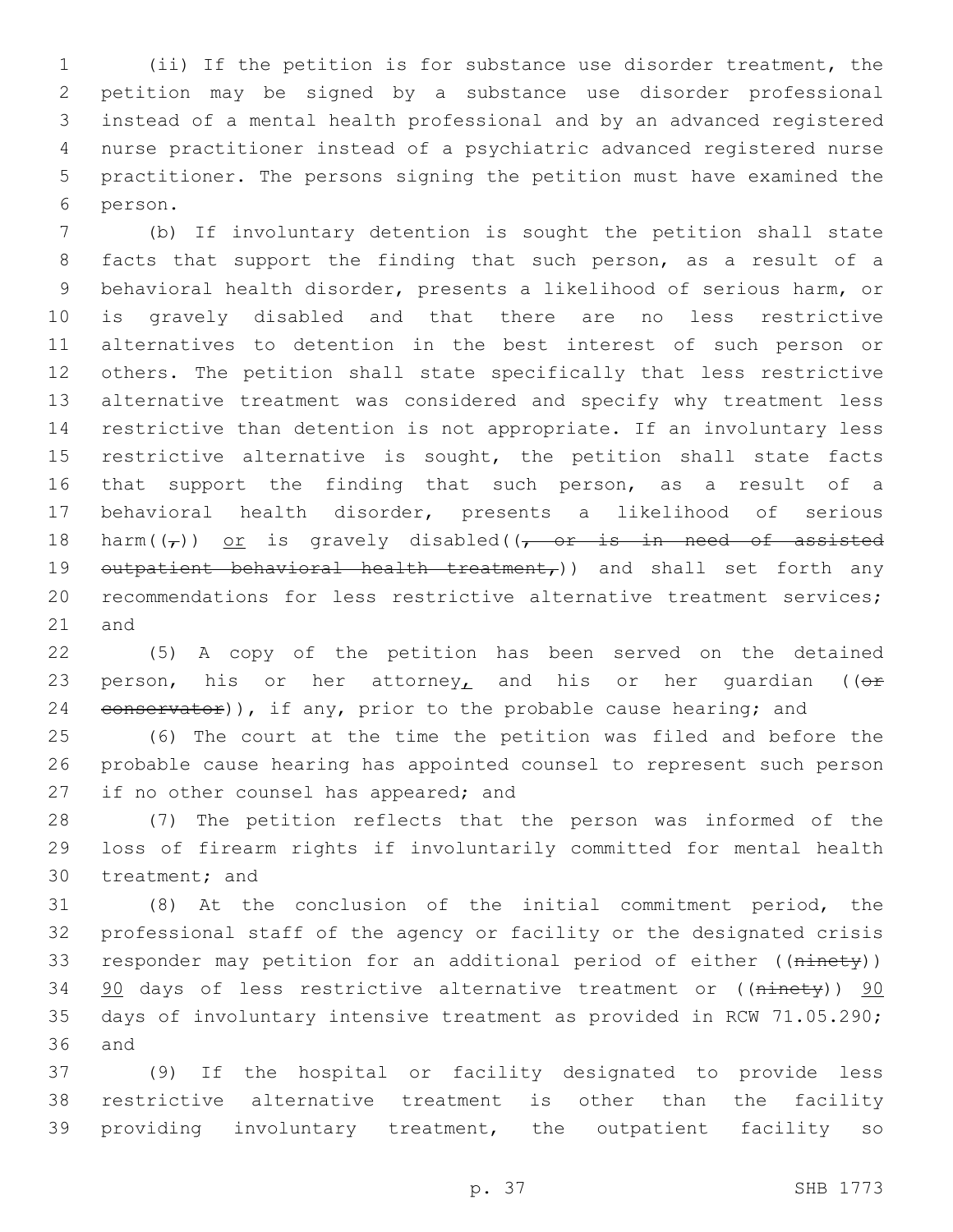designated to provide less restrictive alternative treatment has 2 agreed to assume such responsibility.

 **Sec. 12.** RCW 71.05.240 and 2021 c 264 s 8 are each amended to 4 read as follows:

 (1) If a petition is filed for ((fourteen day)) up to 14 days of involuntary treatment ((or ninety)), 90 days of less restrictive 7 alternative treatment, or 18 months of less restrictive alternative 8 treatment under RCW 71.05.148, the court shall hold a probable cause 9 hearing within ((one hundred twenty)) 120 hours of the initial 10 detention ((of such person as determined in)) under RCW 71.05.180, or 11 at a time ((determined)) scheduled under RCW 71.05.148.

 (2) If the petition is for mental health treatment, the court or the prosecutor at the time of the probable cause hearing and before an order of commitment is entered shall inform the person both orally and in writing that the failure to make a good faith effort to seek voluntary treatment as provided in RCW 71.05.230 will result in the loss of his or her firearm rights if the person is subsequently detained for involuntary treatment under this section.

 (3) If the person or his or her attorney alleges, prior to the commencement of the hearing, that the person has in good faith volunteered for treatment, the petitioner must show, by preponderance of the evidence, that the person has not in good faith volunteered for appropriate treatment. In order to qualify as a good faith 24 volunteer, the person must abide by procedures and a treatment plan as prescribed by a treatment facility and professional staff.

 (4)(a) Subject to (b) of this subsection, at the conclusion of 27 the probable cause hearing, if the court finds by a preponderance of 28 the evidence that ((such)) a person detained for behavioral health 29 treatment, as the result of a behavioral health disorder, presents a likelihood of serious harm, or is gravely disabled, and, after considering less restrictive alternatives to involuntary detention and treatment, finds that no such alternatives are in the best interests of such person or others, the court shall order that such person be detained for involuntary treatment not to exceed ((fourteen)) 14 days in a facility licensed or certified to provide treatment by the department or under RCW 71.05.745.

 (b) A court may only order commitment to a secure withdrawal management and stabilization facility or approved substance use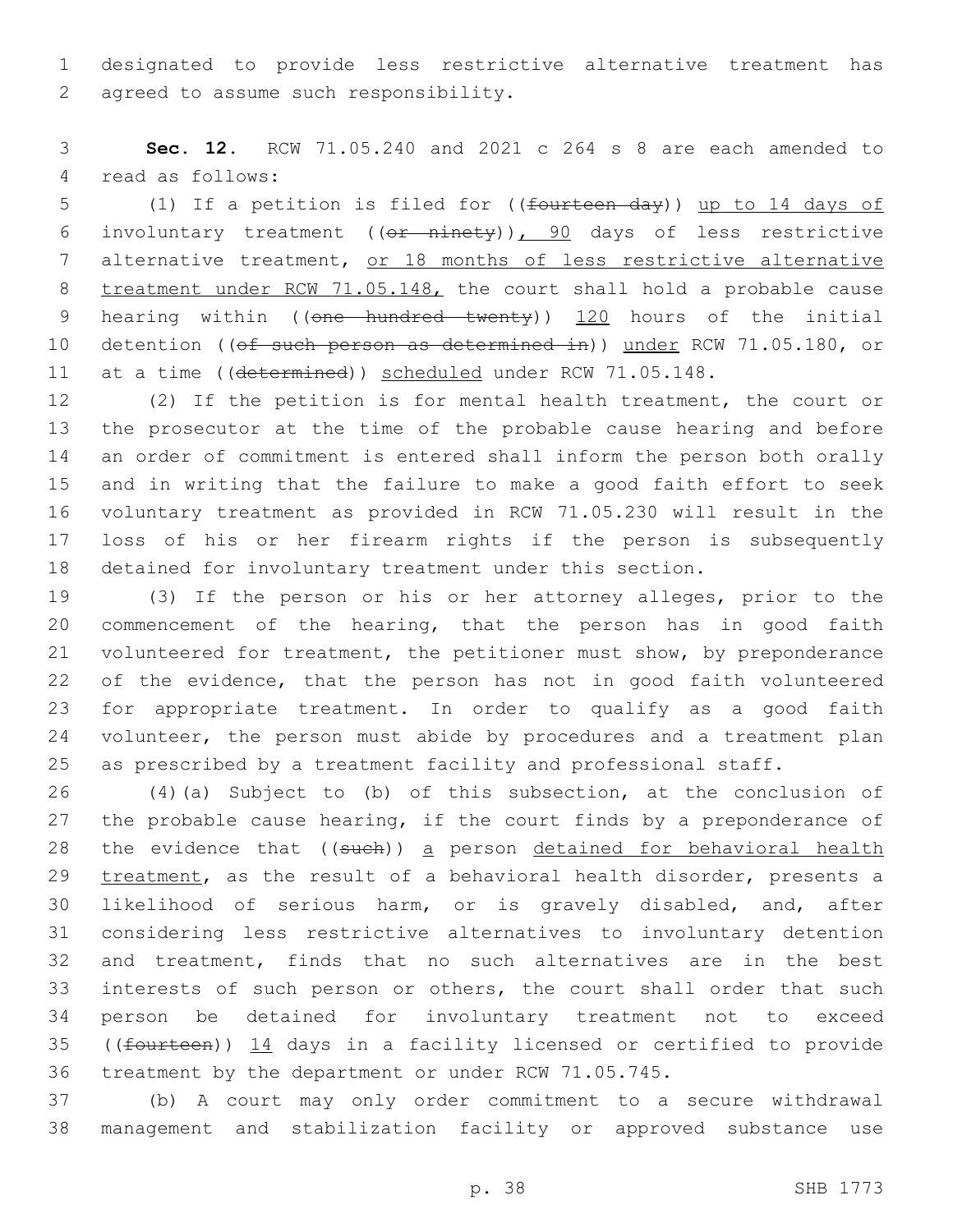disorder treatment program if there is an available facility with 2 adequate space for the person.

 (c) At the conclusion of the probable cause hearing, if the court 4 finds by a preponderance of the evidence that ((such)) a person detained for behavioral health treatment, as the result of a behavioral health disorder, presents a likelihood of serious harm or is gravely disabled, but that treatment in a less restrictive setting than detention is in the best interest of such person or others, the court shall order an appropriate less restrictive alternative course 10 of treatment for up to ninety days.

 (d) If the court finds by a preponderance of the evidence that 12 ((such)) a person subject to a petition under RCW 71.05.148, as the result of a behavioral health disorder, is in need of assisted 14 outpatient ((behavioral health)) treatment( $\sqrt{\tau}$  and that the person does not present a likelihood of serious harm and is not gravely 16 disabled)), the court shall order an appropriate less restrictive 17 alternative course of treatment for up to ((ninety days)) 18 months.

 (5) An order for less restrictive alternative treatment must name the behavioral health service provider responsible for identifying the services the person will receive in accordance with RCW 71.05.585, and must include a requirement that the person cooperate with the treatment recommendations of the behavioral health service 23 provider.

 (6) The court shall notify the person orally and in writing that 25 if involuntary treatment is sought beyond the ((fourteen-day)) 14-day 26 inpatient or ((ninety-day)) 90-day less restrictive treatment period, the person has the right to a full hearing or jury trial under RCW 71.05.310. If the commitment is for mental health treatment, the 29 court shall ((also)) notify the person orally and in writing that the person is barred from the possession of firearms and that the prohibition remains in effect until a court restores his or her right 32 to possess a firearm under RCW 9.41.047.

 (7) If the court does not issue an order to detain or commit a person under this section, the court shall issue an order to dismiss 35 the petition.

 (8) Nothing in this section precludes the court from subsequently modifying the terms of an order for less restrictive alternative 38 treatment under RCW 71.05.590(3).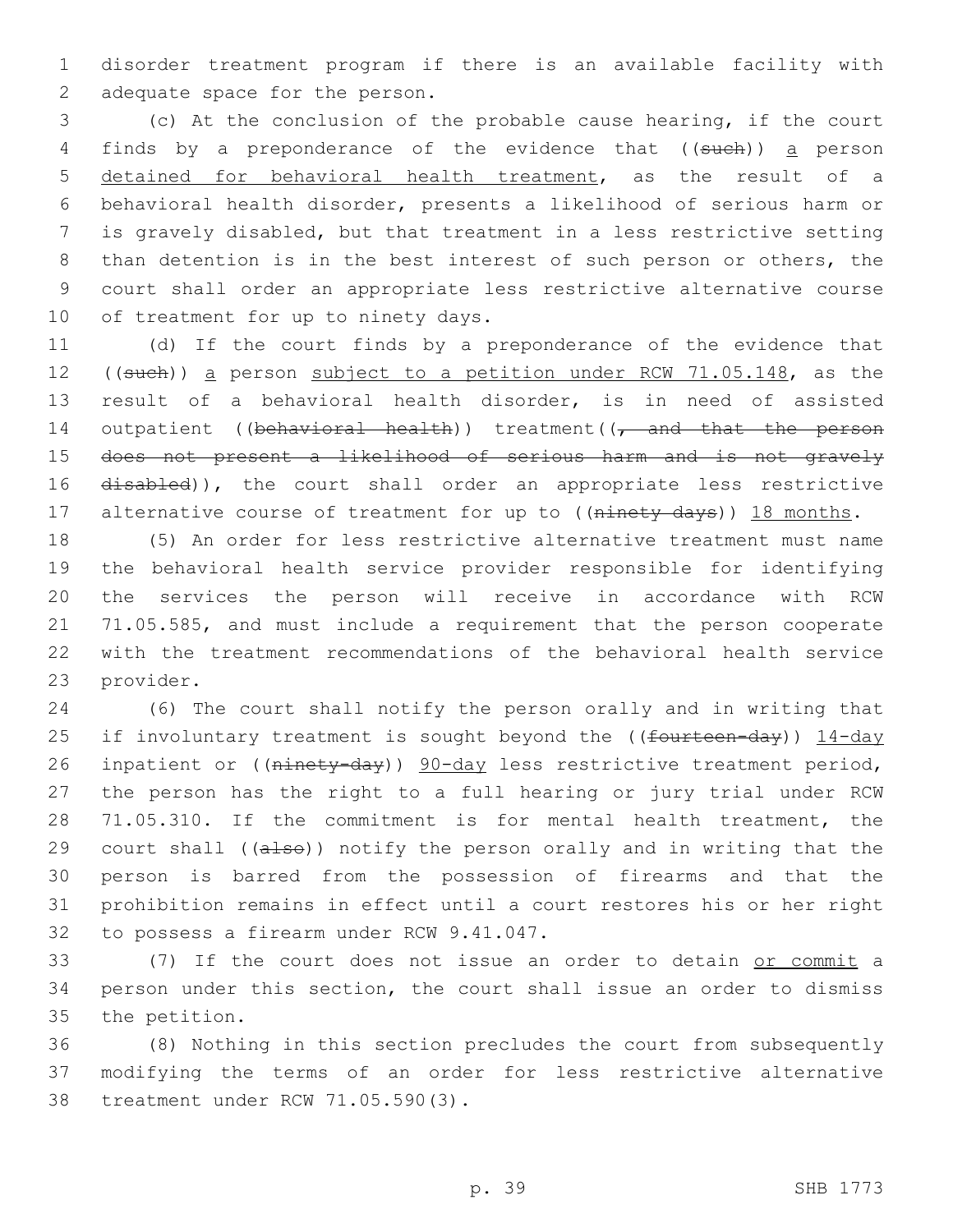**Sec. 13.** RCW 71.05.240 and 2021 c 264 s 9 are each amended to 2 read as follows:

 (1) If a petition is filed for ((fourteen day)) up to 14 days of involuntary treatment ((or ninety)), 90 days of less restrictive alternative treatment, or 18 months of less restrictive alternative treatment under RCW 71.05.148, the court shall hold a probable cause hearing within ((one hundred twenty)) 120 hours of the initial 8 detention ((of such person as determined in)) under RCW 71.05.180, or 9 at a time ((determined)) scheduled under RCW 71.05.148.

 (2) If the petition is for mental health treatment, the court or the prosecutor at the time of the probable cause hearing and before an order of commitment is entered shall inform the person both orally and in writing that the failure to make a good faith effort to seek voluntary treatment as provided in RCW 71.05.230 will result in the loss of his or her firearm rights if the person is subsequently detained for involuntary treatment under this section.

 (3) If the person or his or her attorney alleges, prior to the commencement of the hearing, that the person has in good faith volunteered for treatment, the petitioner must show, by preponderance of the evidence, that the person has not in good faith volunteered for appropriate treatment. In order to qualify as a good faith volunteer, the person must abide by procedures and a treatment plan as prescribed by a treatment facility and professional staff.

 (4)(a) At the conclusion of the probable cause hearing, if the 25 court finds by a preponderance of the evidence that ((such)) a person detained for behavioral health treatment, as the result of a behavioral health disorder, presents a likelihood of serious harm, or is gravely disabled, and, after considering less restrictive alternatives to involuntary detention and treatment, finds that no such alternatives are in the best interests of such person or others, the court shall order that such person be detained for involuntary treatment not to exceed fourteen days in a facility licensed or certified to provide treatment by the department or under RCW 71.05.745.34

 (b) At the conclusion of the probable cause hearing, if the court 36 finds by a preponderance of the evidence that ((such)) a person detained for behavioral health treatment, as the result of a behavioral health disorder, presents a likelihood of serious harm or is gravely disabled, but that treatment in a less restrictive setting than detention is in the best interest of such person or others, the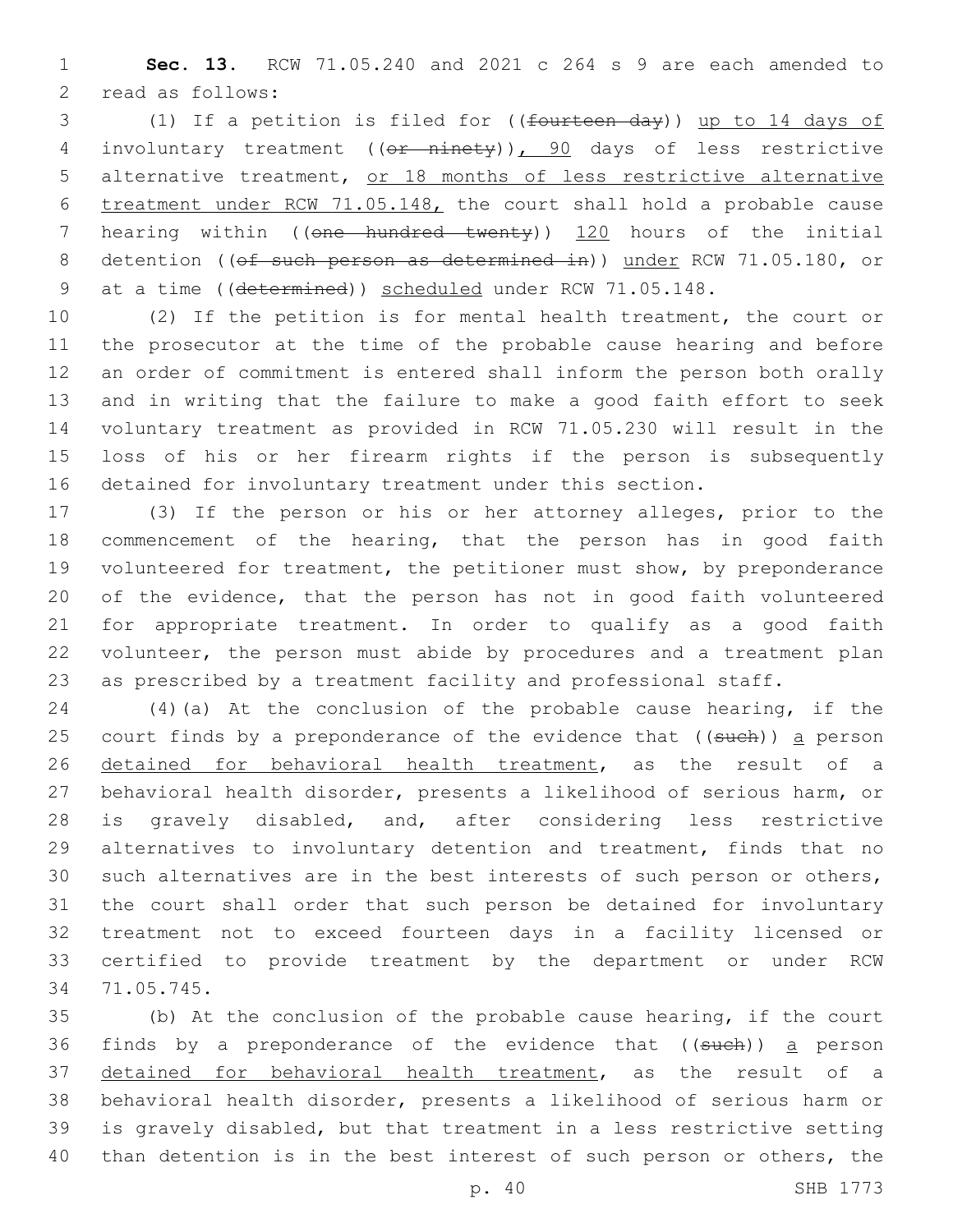court shall order an appropriate less restrictive alternative course 2 of treatment for up to ninety days.

 (c) If the court finds by a preponderance of the evidence that ((such)) a person subject to a petition under RCW 71.05.148, as the result of a behavioral health disorder, is in need of assisted 6 outpatient ((behavioral health)) treatment( $(-$  and that the person does not present a likelihood of serious harm and is not gravely 8 disabled)), the court shall order an appropriate less restrictive 9 alternative course of treatment for up to ((ninety days)) 18 months.

 (5) An order for less restrictive alternative treatment must name the behavioral health service provider responsible for identifying the services the person will receive in accordance with RCW 71.05.585, and must include a requirement that the person cooperate with the treatment recommendations of the behavioral health service 15 provider.

 (6) The court shall notify the person orally and in writing that 17 if involuntary treatment is sought beyond the ((fourteen-day)) 14-day 18 inpatient or ((ninety-day)) 90-day less restrictive treatment period, such person has the right to a full hearing or jury trial under RCW 71.05.310. If the commitment is for mental health treatment, the court shall also notify the person orally and in writing that the person is barred from the possession of firearms and that the prohibition remains in effect until a court restores his or her right 24 to possess a firearm under RCW 9.41.047.

 (7) If the court does not issue an order to detain or commit a person under this section, the court shall issue an order to dismiss 27 the petition.

 (8) Nothing in this section precludes the court from subsequently modifying the terms of an order for less restrictive alternative 30 treatment under RCW 71.05.590(3).

 **Sec. 14.** RCW 71.05.245 and 2018 c 291 s 14 are each amended to 32 read as follows:

 (1) In making a determination of whether a person is gravely disabled, presents a likelihood of serious harm, or is in need of 35 assisted outpatient ((behavioral health)) treatment in a hearing conducted under RCW 71.05.240 or 71.05.320, the court must consider the symptoms and behavior of the respondent in light of all available evidence concerning the respondent's historical behavior.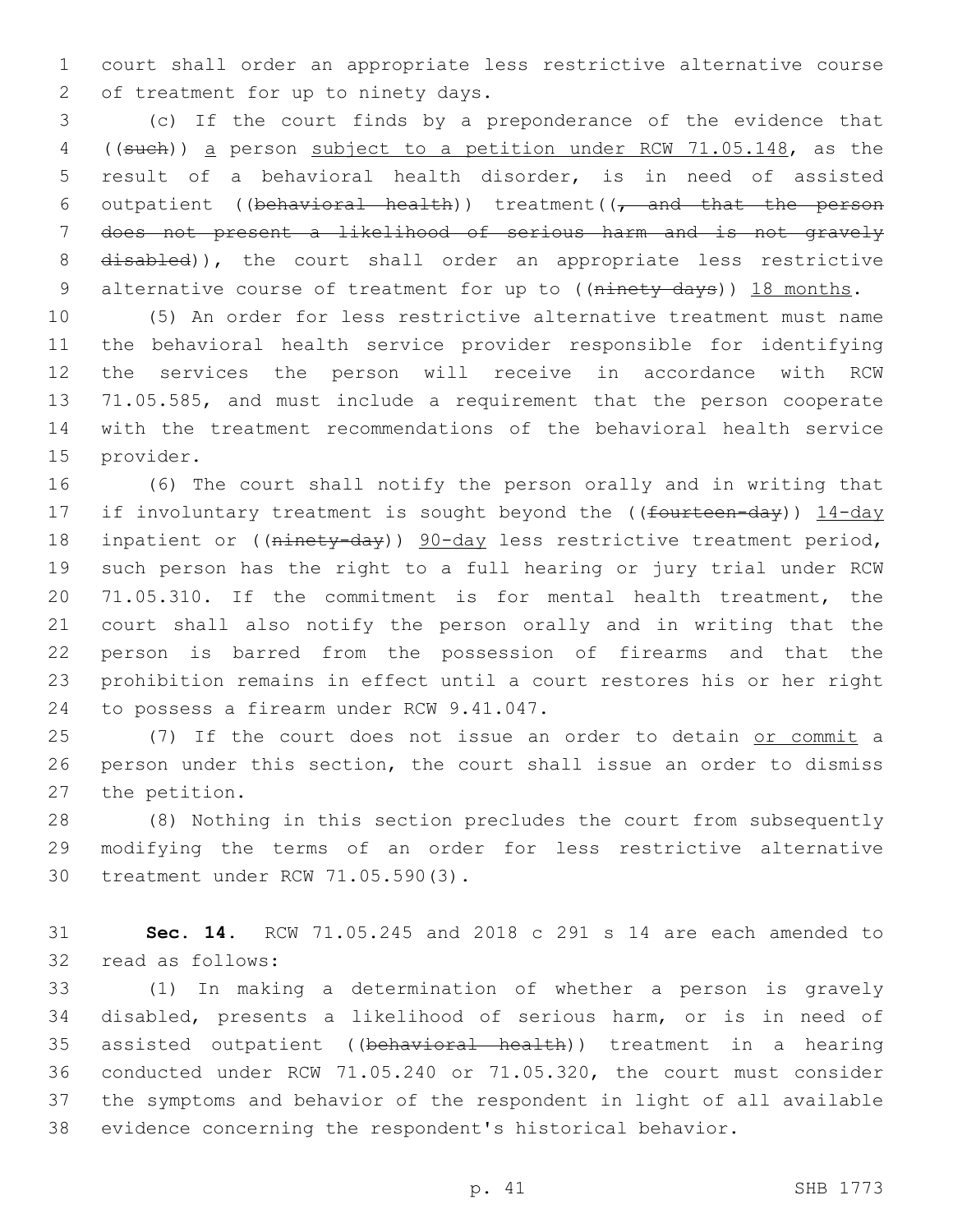(2) Symptoms or behavior which standing alone would not justify civil commitment may support a finding of grave disability or likelihood of serious harm, or a finding that the person is in need of assisted outpatient ((behavioral health)) treatment, when: (a) Such symptoms or behavior are closely associated with symptoms or behavior which preceded and led to a past incident of involuntary hospitalization, severe deterioration, or one or more violent acts; (b) these symptoms or behavior represent a marked and concerning change in the baseline behavior of the respondent; and (c) without treatment, the continued deterioration of the respondent is probable.

 (3) In making a determination of whether there is a likelihood of serious harm in a hearing conducted under RCW 71.05.240 or 71.05.320, the court shall give great weight to any evidence before the court regarding whether the person has: (a) A recent history of one or more violent acts; or (b) a recent history of one or more commitments under this chapter or its equivalent provisions under the laws of another state which were based on a likelihood of serious harm. The existence of prior violent acts or commitments under this chapter or its equivalent shall not be the sole basis for determining whether a 20 person presents a likelihood of serious harm.

 For the purposes of this subsection "recent" refers to the period of time not exceeding three years prior to the current hearing.

 **Sec. 15.** RCW 71.05.280 and 2020 c 302 s 41 are each amended to 24 read as follows:

 At the expiration of the fourteen-day period of intensive treatment, a person may be committed for further treatment pursuant 27 to RCW 71.05.320 if:

 (1) Such person after having been taken into custody for evaluation and treatment has threatened, attempted, or inflicted: (a) Physical harm upon the person of another or himself or herself, or substantial damage upon the property of another, and (b) as a result of a behavioral health disorder presents a likelihood of serious 33 harm; or

 (2) Such person was taken into custody as a result of conduct in which he or she attempted or inflicted physical harm upon the person of another or himself or herself, or substantial damage upon the property of others, and continues to present, as a result of a behavioral health disorder, a likelihood of serious harm; or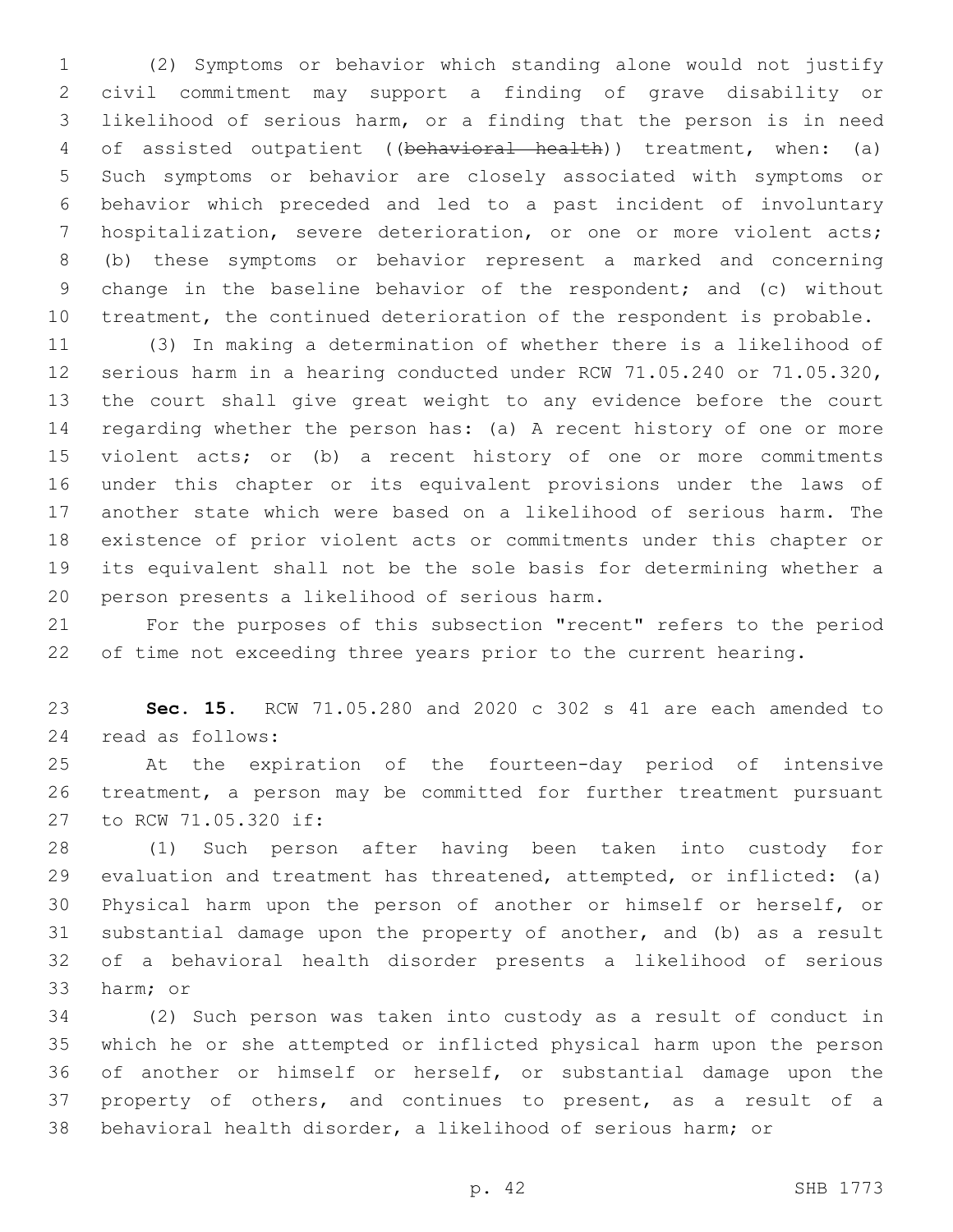(3) Such person has been determined to be incompetent and criminal charges have been dismissed pursuant to RCW 10.77.086(4), and has committed acts constituting a felony, and as a result of a behavioral health disorder, presents a substantial likelihood of 5 repeating similar acts.

 (a) In any proceeding pursuant to this subsection it shall not be necessary to show intent, willfulness, or state of mind as an element 8 of the crime;

 (b) For any person subject to commitment under this subsection where the charge underlying the finding of incompetence is for a felony classified as violent under RCW 9.94A.030, the court shall determine whether the acts the person committed constitute a violent 13 offense under RCW 9.94A.030; or

14 (4) Such person is gravely disabled((; or

 (5) Such person is in need of assisted outpatient behavioral 16 health treatment)).

 **Sec. 16.** RCW 71.05.290 and 2020 c 302 s 42 are each amended to 18 read as follows:

19 (1) At any time during a person's ((fourteen)) 14-day intensive treatment period, the professional person in charge of a treatment facility or his or her professional designee or the designated crisis responder may petition the superior court for an order requiring such person to undergo an additional period of treatment. Such petition must be based on one or more of the grounds set forth in RCW 25 71.05.280.

 (2)(a)(i) The petition shall summarize the facts which support the need for further commitment and shall be supported by affidavits based on an examination of the patient and signed by:

 (A) One physician, physician assistant, or psychiatric advanced 30 registered nurse practitioner; and

 (B) One physician, physician assistant, psychiatric advanced registered nurse practitioner, or mental health professional.

 (ii) If the petition is for substance use disorder treatment, the petition may be signed by a substance use disorder professional instead of a mental health professional and by an advanced registered nurse practitioner instead of a psychiatric advanced registered nurse 37 practitioner.

 (b) The affidavits shall describe in detail the behavior of the detained person which supports the petition and shall explain what,

p. 43 SHB 1773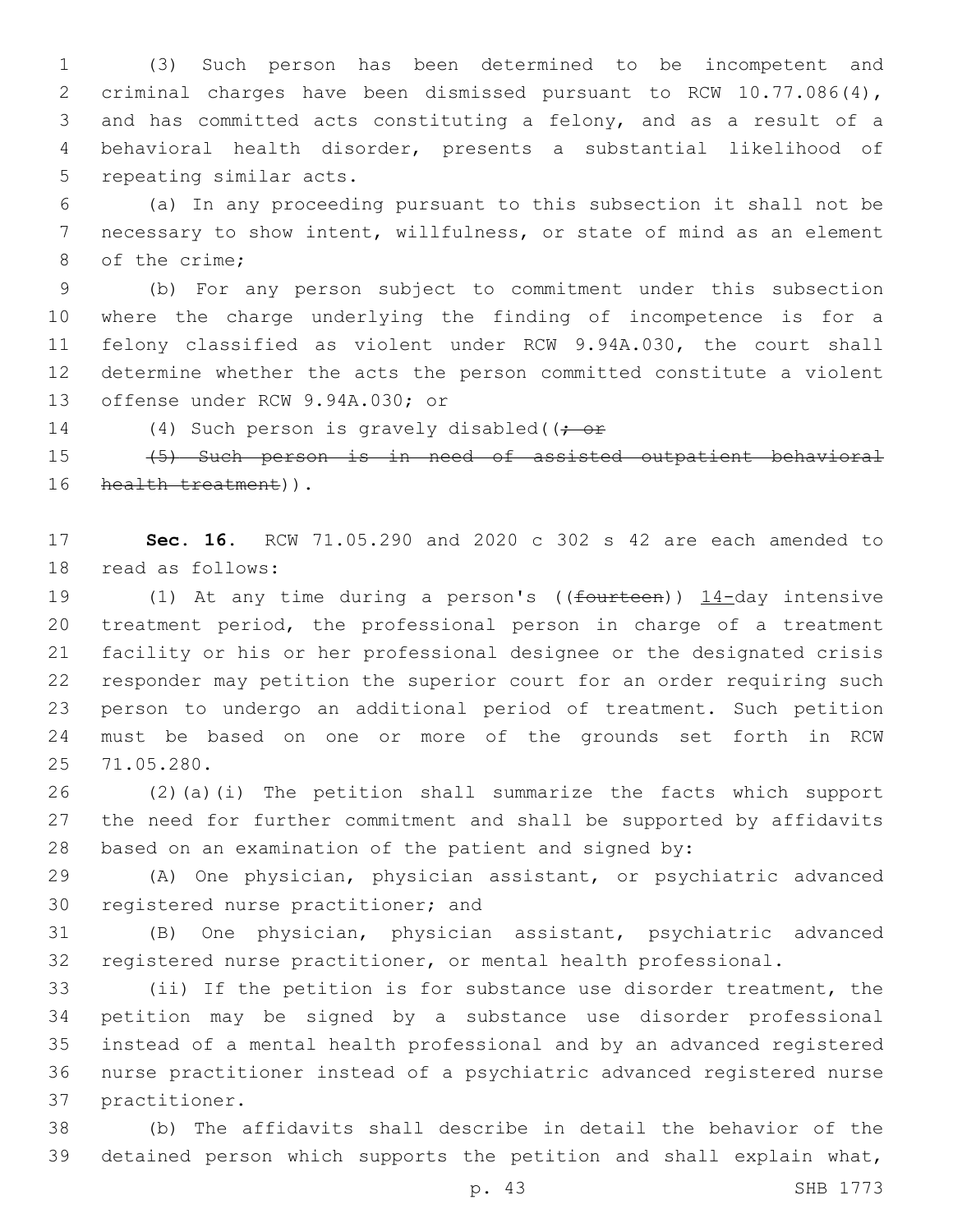if any, less restrictive treatments which are alternatives to detention are available to such person, and shall state the willingness of the affiant to testify to such facts in subsequent judicial proceedings under this chapter. If less restrictive alternative treatment is sought, the petition shall set forth any recommendations for less restrictive alternative treatment services.

 (3) If a person has been determined to be incompetent pursuant to RCW 10.77.086(4), then the professional person in charge of the treatment facility or his or her professional designee or the 10 designated crisis responder may directly file a petition for ((one 11 hundred eighty-day)) 180-day treatment under RCW 71.05.280(3), or for ((ninety-day)) 90-day treatment under RCW 71.05.280 (1), (2), or (4) 13 ( $(-$  or  $(5)$ )). No petition for initial detention or ((fourteen)) 14-day detention is required before such a petition may be filed.

 **Sec. 17.** RCW 71.05.320 and 2021 c 264 s 10 and 2021 c 263 s 2 are each reenacted and amended to read as follows:

 (1)(a) Subject to (b) of this subsection, if the court or jury finds that grounds set forth in RCW 71.05.280 have been proven and that the best interests of the person or others will not be served by a less restrictive treatment which is an alternative to detention, the court shall remand him or her to the custody of the department of social and health services or to a facility certified for ninety day treatment by the department for a further period of intensive treatment not to exceed ninety days from the date of judgment.

 (b) If the order for inpatient treatment is based on a substance use disorder, treatment must take place at an approved substance use disorder treatment program. The court may only enter an order for commitment based on a substance use disorder if there is an available approved substance use disorder treatment program with adequate space 30 for the person.

 (c) If the grounds set forth in RCW 71.05.280(3) are the basis of commitment, then the period of treatment may be up to but not exceed one hundred eighty days from the date of judgment to the custody of the department of social and health services or to a facility 35 certified for ((one hundred eighty-day)) 180-day treatment by the 36 department or under RCW 71.05.745.

 (2) If the court or jury finds that grounds set forth in RCW 71.05.280 have been proven, but finds that treatment less restrictive than detention will be in the best interest of the person or others,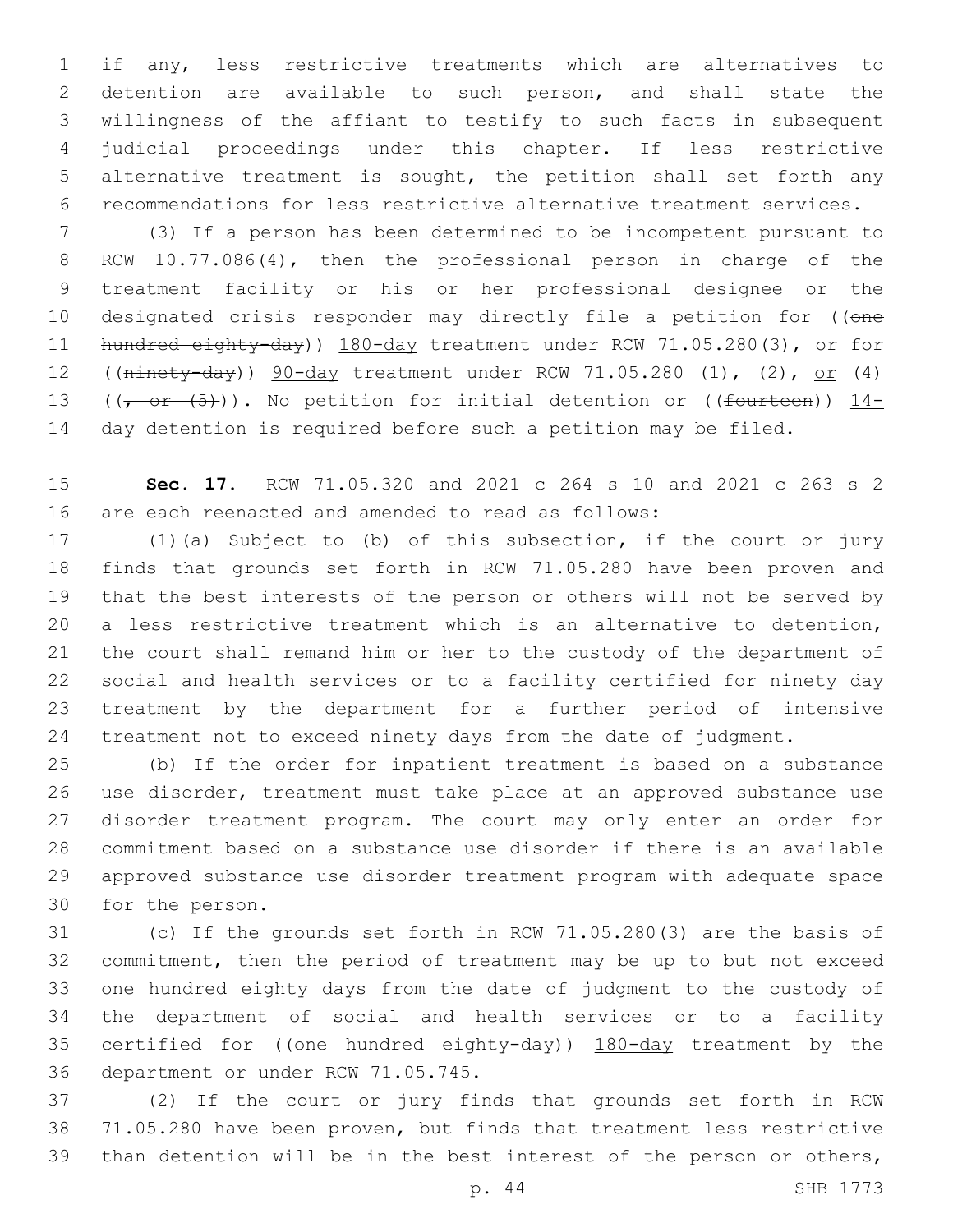then the court shall remand him or her to the custody of the department of social and health services or to a facility certified for ninety day treatment by the department or to a less restrictive alternative for a further period of less restrictive treatment not to 5 exceed ((ninety)) 90 days from the date of judgment. If the grounds set forth in RCW 71.05.280(3) are the basis of commitment, then the 7 period of treatment may be up to but not exceed ((one hundred 8 eighty)) 180 days from the date of judgment. If the court has made an affirmative special finding under RCW 71.05.280(3)(b), the court shall appoint a multidisciplinary transition team as provided in 11 subsection (6)(a)(i) of this section. ((If the court or jury finds 12 that the grounds set forth in RCW 71.05.280(5) have been proven, and 13 provide the only basis for commitment, the court must enter an order 14 for less restrictive alternative treatment for up to ninety days from 15 the date of judgment and may not order inpatient treatment.))

 (3) An order for less restrictive alternative treatment entered under subsection (2) of this section must name the behavioral health service provider responsible for identifying the services the person will receive in accordance with RCW 71.05.585, and must include a requirement that the person cooperate with the services planned by 21 the behavioral health service provider.

 (4) The person shall be released from involuntary treatment at the expiration of the period of commitment imposed under subsection (1) or (2) of this section unless the superintendent or professional person in charge of the facility in which he or she is confined, or in the event of a less restrictive alternative, the designated crisis responder, files a new petition for involuntary treatment on the 28 grounds that the committed person:

 (a) During the current period of court ordered treatment: (i) Has threatened, attempted, or inflicted physical harm upon the person of another, or substantial damage upon the property of another, and (ii) as a result of a behavioral health disorder or developmental disability presents a likelihood of serious harm; or

 (b) Was taken into custody as a result of conduct in which he or she attempted or inflicted serious physical harm upon the person of another, and continues to present, as a result of a behavioral health disorder or developmental disability, a likelihood of serious harm; 38 or

 (c)(i) Is in custody pursuant to RCW 71.05.280(3) and as a result of a behavioral health disorder or developmental disability continues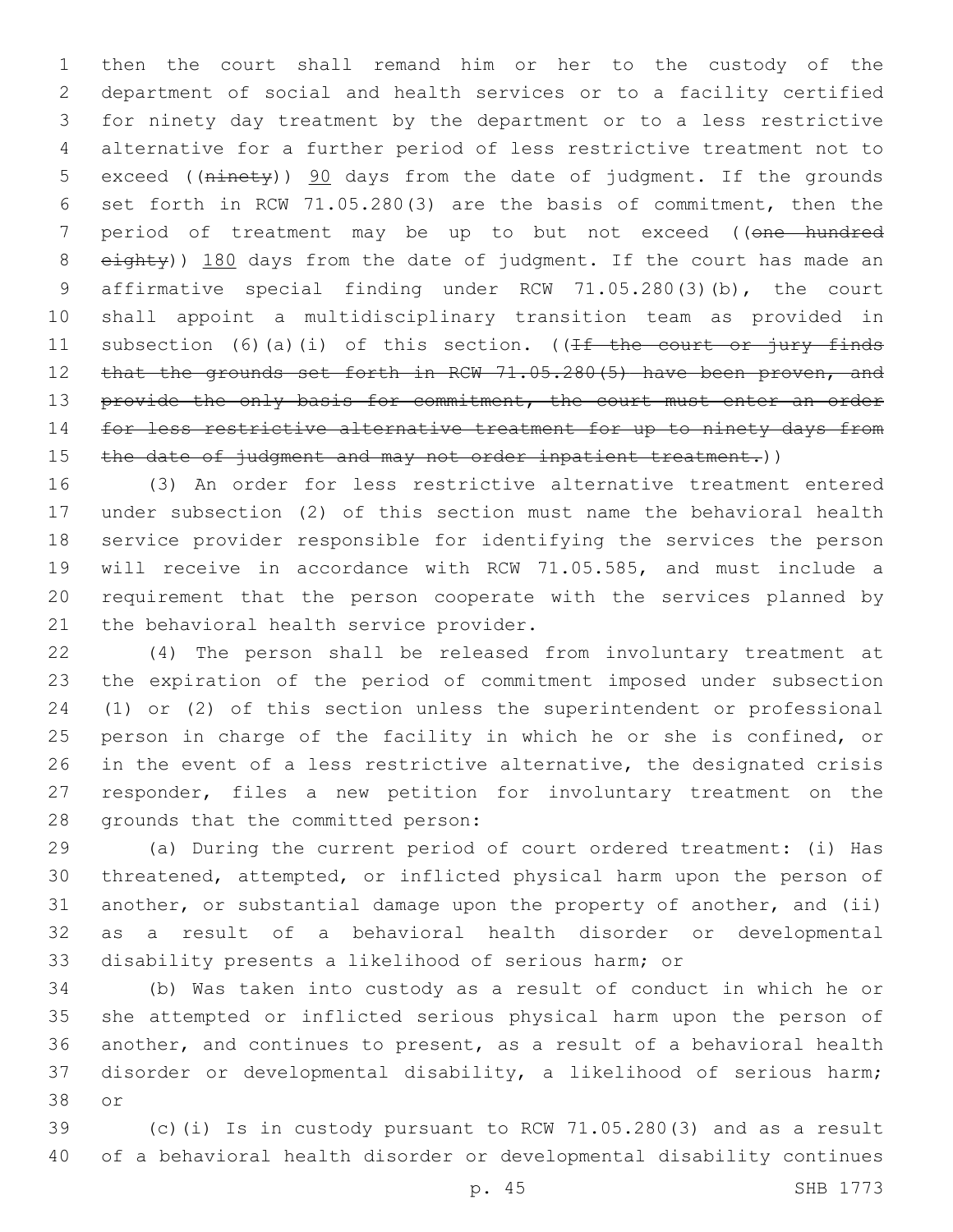to present a substantial likelihood of repeating acts similar to the charged criminal behavior, when considering the person's life history, progress in treatment, and the public safety.

 (ii) In cases under this subsection where the court has made an affirmative special finding under RCW 71.05.280(3)(b), the commitment shall continue for up to an additional one hundred eighty-day period whenever the petition presents prima facie evidence that the person continues to suffer from a behavioral health disorder or developmental disability that results in a substantial likelihood of committing acts similar to the charged criminal behavior, unless the person presents proof through an admissible expert opinion that the person's condition has so changed such that the behavioral health disorder or developmental disability no longer presents a substantial likelihood of the person committing acts similar to the charged criminal behavior. The initial or additional commitment period may include transfer to a specialized program of intensive support and treatment, which may be initiated prior to or after discharge from 18 the state hospital; or

19 (d) Continues to be gravely disabled( $(-e^+e^-)$ 

 (e) Is in need of assisted outpatient behavioral health 21 treatment)).

 If the conduct required to be proven in (b) and (c) of this subsection was found by a judge or jury in a prior trial under this chapter, it shall not be necessary to prove such conduct again.

 If less restrictive alternative treatment is sought, the petition shall set forth any recommendations for less restrictive alternative 27 treatment services.

 (5) A new petition for involuntary treatment filed under subsection (4) of this section shall be filed and heard in the superior court of the county of the facility which is filing the new petition for involuntary treatment unless good cause is shown for a change of venue. The cost of the proceedings shall be borne by the 33 state.

 (6)(a) The hearing shall be held as provided in RCW 71.05.310, and if the court or jury finds that the grounds for additional confinement as set forth in this section are present, subject to subsection (1)(b) of this section, the court may order the committed person returned for an additional period of treatment not to exceed 39 ((one hundred eighty)) 180 days from the date of judgment, except as 40 provided in subsection (7) of this section. ((If the court's order is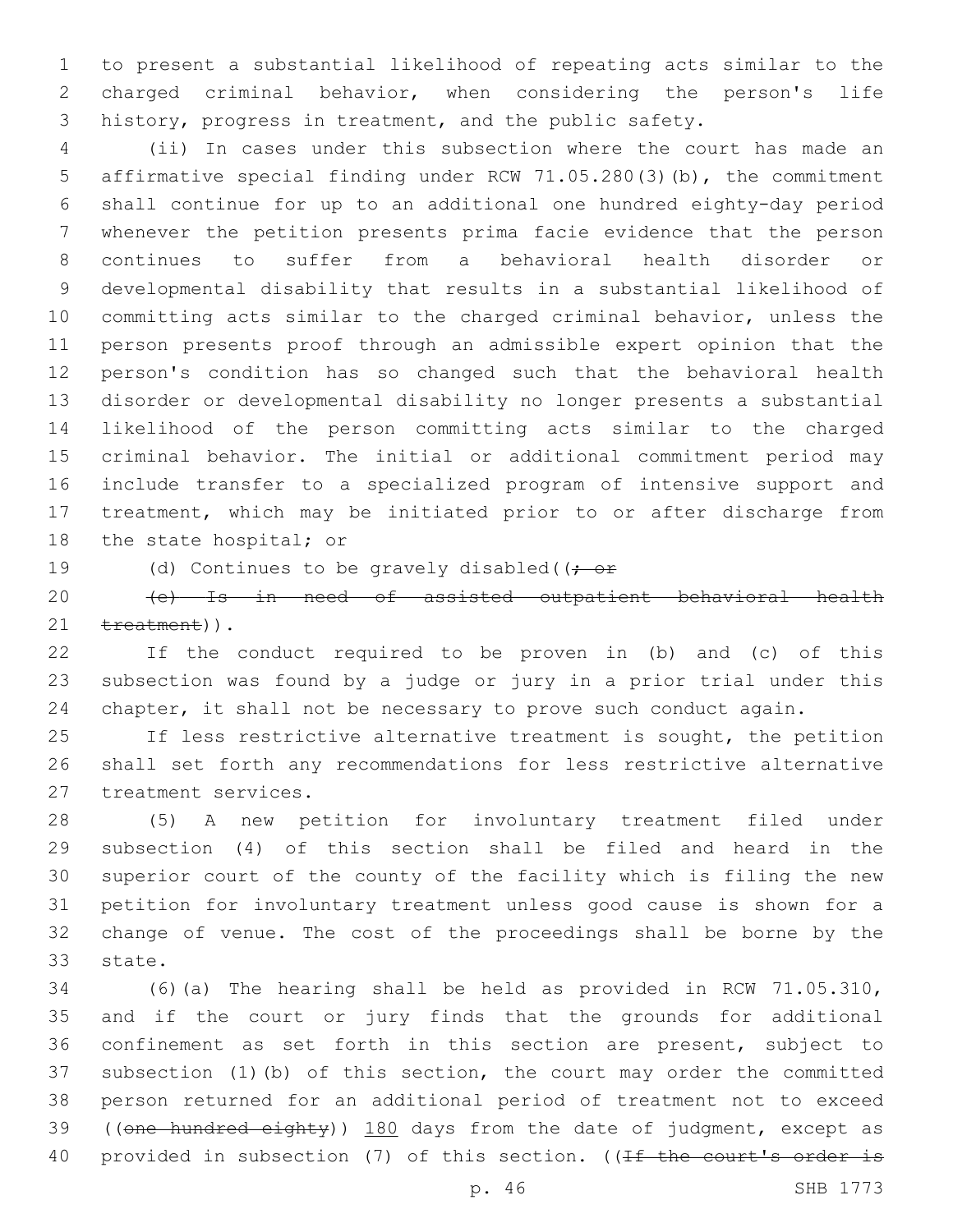1 based solely on the grounds identified in subsection (4) (e) of this 2 section, the court may enter an order for less restrictive alternative treatment not to exceed one hundred eighty days from the date of judgment, and may not enter an order for inpatient treatment.)) An order for less restrictive alternative treatment must name the behavioral health service provider responsible for identifying the services the person will receive in accordance with RCW 71.05.585, and must include a requirement that the person cooperate with the services planned by the behavioral health service 10 provider.

 (i) In cases where the court has ordered less restrictive alternative treatment and has previously made an affirmative special finding under RCW 71.05.280(3)(b), the court shall appoint a multidisciplinary transition team to supervise and assist the person on the order for less restrictive treatment, which shall include a representative of the community behavioral health agency providing treatment under RCW 71.05.585, and a specially trained supervising community corrections officer. The court may omit the appointment of a community corrections officer if it makes a special finding that the appointment of a community corrections officer would not facilitate the success of the person, or the safety of the person and 22 the community under (a)(ii) of this subsection.

 (ii) The role of the transition team shall be to facilitate the success of the person on the less restrictive alternative order by monitoring the person's progress in treatment, compliance with court- ordered conditions, and to problem solve around extra support the person may need or circumstances which may arise that threaten the 28 safety of the person or the community. The transition team may develop a monitoring plan which may be carried out by any member of the team. The transition team shall meet according to a schedule developed by the team, and shall communicate as needed if issues arise that require the immediate attention of the team.

 (iii) The department of corrections shall collaborate with the department to develop specialized training for community corrections officers under this section. The lack of a trained community corrections officer must not be the cause of delay to entry of a less 37 restrictive alternative order.

38 (b) At the end of the ((one hundred eighty-day)) 180-day period of commitment, or one-year period of commitment if subsection (7) of this section applies, the committed person shall be released unless a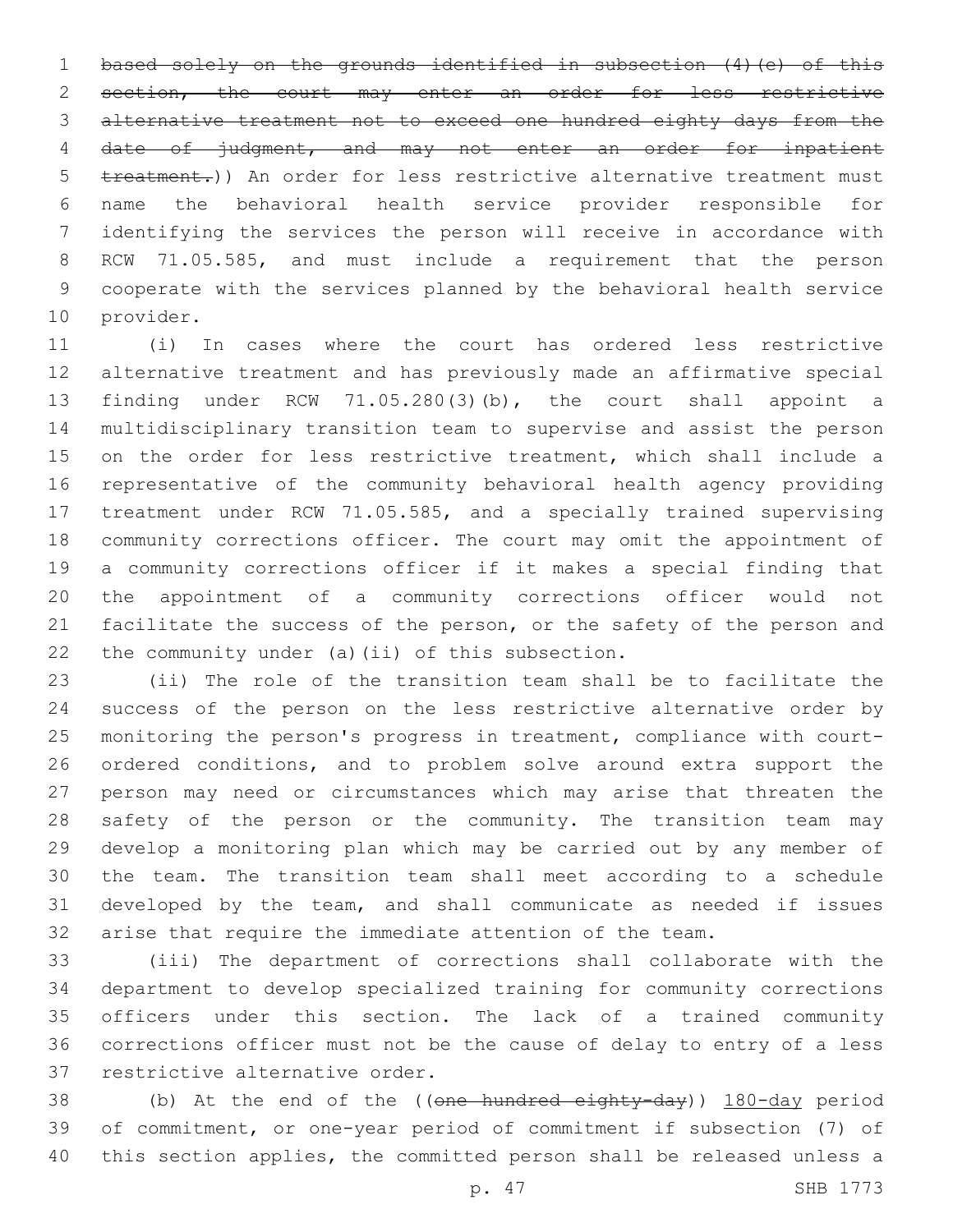1 petition for an additional ((one hundred eighty-day)) 180-day period of continued treatment is filed and heard in the same manner as 3 provided in this section. Successive ((one hundred eighty-day)) 180-4 day commitments are permissible on the same grounds and pursuant to 5 the same procedures as the original ((one hundred eighty-day)) 180-6 day commitment.

 (7) An order for less restrictive treatment entered under subsection (6) of this section may be for up to one year when the person's previous commitment term was for intensive inpatient 10 treatment in a state hospital.

11 (8) No person committed ((as provided in)) under this section may be detained unless a valid order of commitment is in effect. No order 13 of commitment ((ean)) under this section may exceed ((one hundred eighty)) 180 days in length except as provided in subsection (7) of 15 this section.

 (9) Nothing in this section precludes the court from subsequently modifying the terms of an order for less restrictive alternative 18 treatment under RCW 71.05.590(3).

 **Sec. 18.** RCW 71.05.320 and 2021 c 264 s 11 and 2021 c 263 s 3 are each reenacted and amended to read as follows:

 (1) If the court or jury finds that grounds set forth in RCW 71.05.280 have been proven and that the best interests of the person or others will not be served by a less restrictive treatment which is an alternative to detention, the court shall remand him or her to the custody of the department of social and health services or to a facility certified for ninety day treatment by the department for a further period of intensive treatment not to exceed ninety days from 28 the date of judgment.

 If the order for inpatient treatment is based on a substance use disorder, treatment must take place at an approved substance use disorder treatment program. If the grounds set forth in RCW 71.05.280(3) are the basis of commitment, then the period of treatment may be up to but not exceed one hundred eighty days from the date of judgment to the custody of the department of social and 35 health services or to a facility certified for ((one hundred eighty-36 day)) 180-day treatment by the department or under RCW 71.05.745.

 (2) If the court or jury finds that grounds set forth in RCW 71.05.280 have been proven, but finds that treatment less restrictive than detention will be in the best interest of the person or others,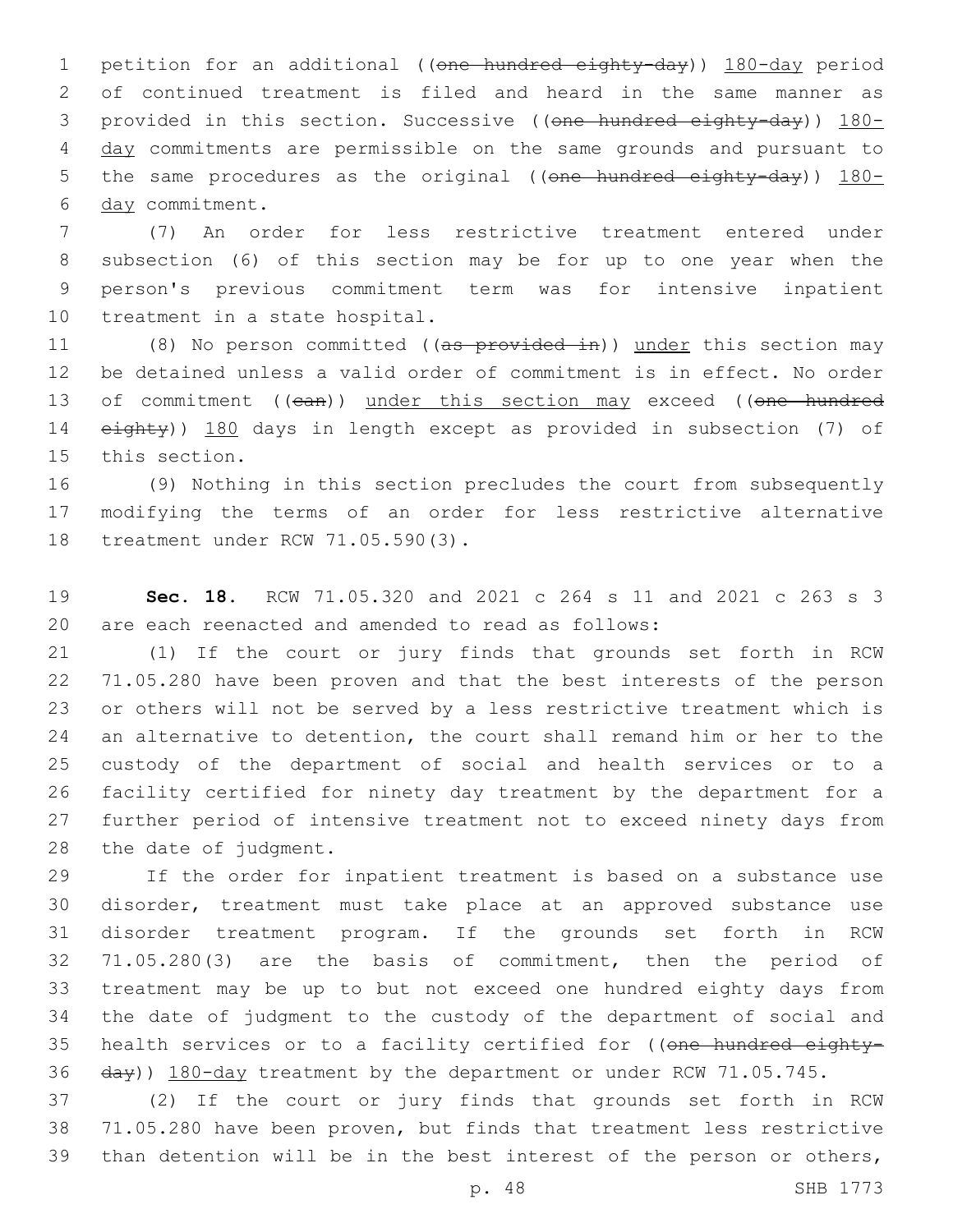then the court shall remand him or her to the custody of the department of social and health services or to a facility certified for ninety day treatment by the department or to a less restrictive alternative for a further period of less restrictive treatment not to 5 exceed ((ninety)) 90 days from the date of judgment. If the grounds set forth in RCW 71.05.280(3) are the basis of commitment, then the 7 period of treatment may be up to but not exceed ((one hundred 8 eighty)) 180 days from the date of judgment. If the court has made an affirmative special finding under RCW 71.05.280(3)(b), the court shall appoint a multidisciplinary transition team as provided in 11 subsection (6)(a)(i) of this section.( $(-If$  the court or jury finds 12 that the grounds set forth in RCW 71.05.280(5) have been proven, and 13 provide the only basis for commitment, the court must enter an order 14 for less restrictive alternative treatment for up to ninety days from 15 the date of judgment and may not order inpatient treatment.))

 (3) An order for less restrictive alternative treatment entered under subsection (2) of this section must name the behavioral health service provider responsible for identifying the services the person will receive in accordance with RCW 71.05.585, and must include a requirement that the person cooperate with the services planned by 21 the behavioral health service provider.

 (4) The person shall be released from involuntary treatment at the expiration of the period of commitment imposed under subsection (1) or (2) of this section unless the superintendent or professional person in charge of the facility in which he or she is confined, or in the event of a less restrictive alternative, the designated crisis responder, files a new petition for involuntary treatment on the 28 grounds that the committed person:

 (a) During the current period of court ordered treatment: (i) Has threatened, attempted, or inflicted physical harm upon the person of another, or substantial damage upon the property of another, and (ii) as a result of a behavioral health disorder or developmental disability presents a likelihood of serious harm; or

 (b) Was taken into custody as a result of conduct in which he or she attempted or inflicted serious physical harm upon the person of another, and continues to present, as a result of a behavioral health disorder or developmental disability, a likelihood of serious harm; 38 or

 (c)(i) Is in custody pursuant to RCW 71.05.280(3) and as a result of a behavioral health disorder or developmental disability continues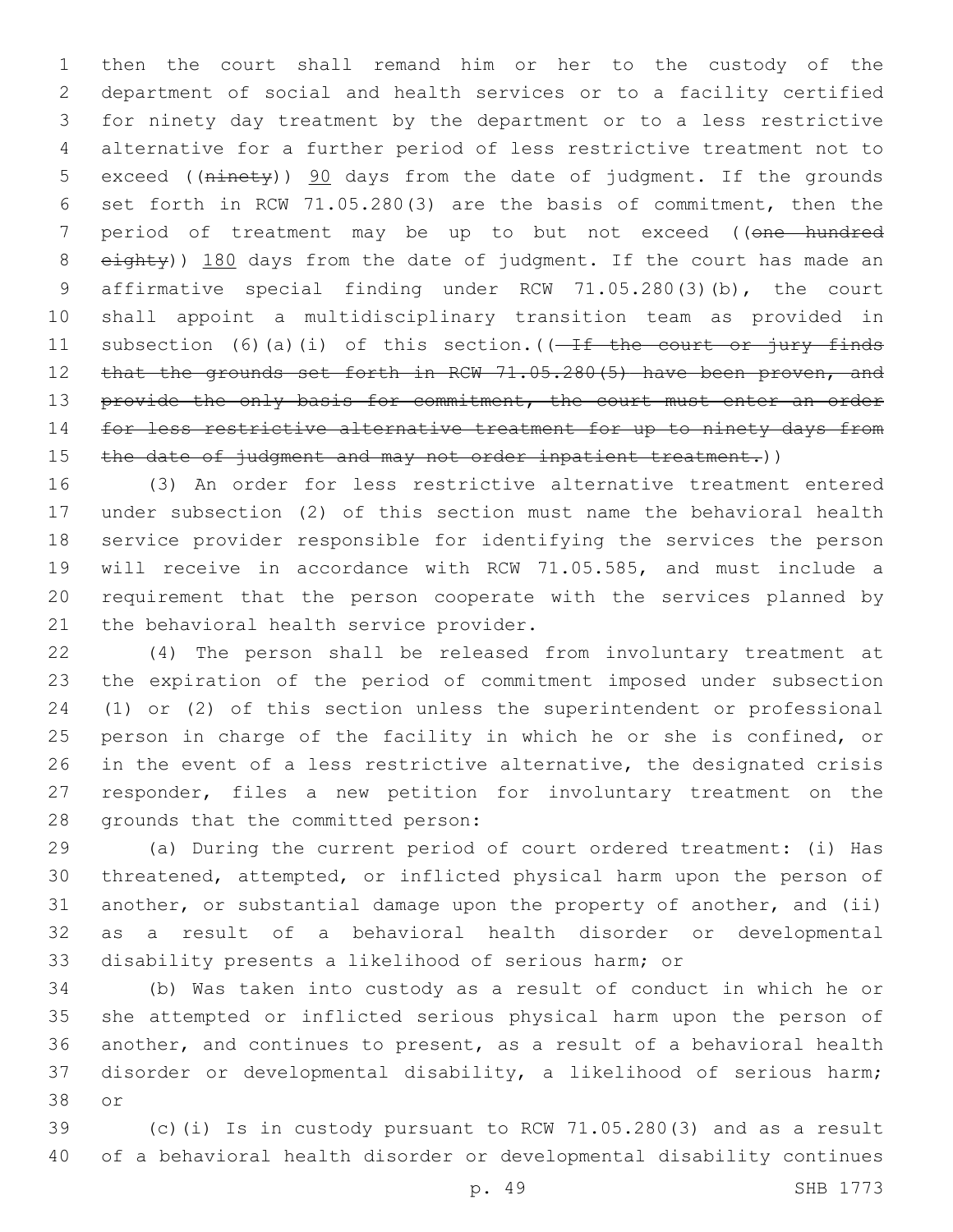to present a substantial likelihood of repeating acts similar to the charged criminal behavior, when considering the person's life history, progress in treatment, and the public safety.

 (ii) In cases under this subsection where the court has made an affirmative special finding under RCW 71.05.280(3)(b), the commitment shall continue for up to an additional one hundred eighty-day period whenever the petition presents prima facie evidence that the person continues to suffer from a behavioral health disorder or developmental disability that results in a substantial likelihood of committing acts similar to the charged criminal behavior, unless the person presents proof through an admissible expert opinion that the person's condition has so changed such that the behavioral health disorder or developmental disability no longer presents a substantial likelihood of the person committing acts similar to the charged criminal behavior. The initial or additional commitment period may include transfer to a specialized program of intensive support and treatment, which may be initiated prior to or after discharge from 18 the state hospital; or

19 (d) Continues to be gravely disabled( $(-e^+e^-)$ 

 (e) Is in need of assisted outpatient behavioral health 21 treatment)).

 If the conduct required to be proven in (b) and (c) of this subsection was found by a judge or jury in a prior trial under this chapter, it shall not be necessary to prove such conduct again.

 If less restrictive alternative treatment is sought, the petition shall set forth any recommendations for less restrictive alternative 27 treatment services.

 (5) A new petition for involuntary treatment filed under subsection (4) of this section shall be filed and heard in the superior court of the county of the facility which is filing the new petition for involuntary treatment unless good cause is shown for a change of venue. The cost of the proceedings shall be borne by the 33 state.

 (6)(a) The hearing shall be held as provided in RCW 71.05.310, and if the court or jury finds that the grounds for additional confinement as set forth in this section are present, the court may order the committed person returned for an additional period of 38 treatment not to exceed ((one hundred eighty)) 180 days from the date of judgment, except as provided in subsection (7) of this section. ((If the court's order is based solely on the grounds identified in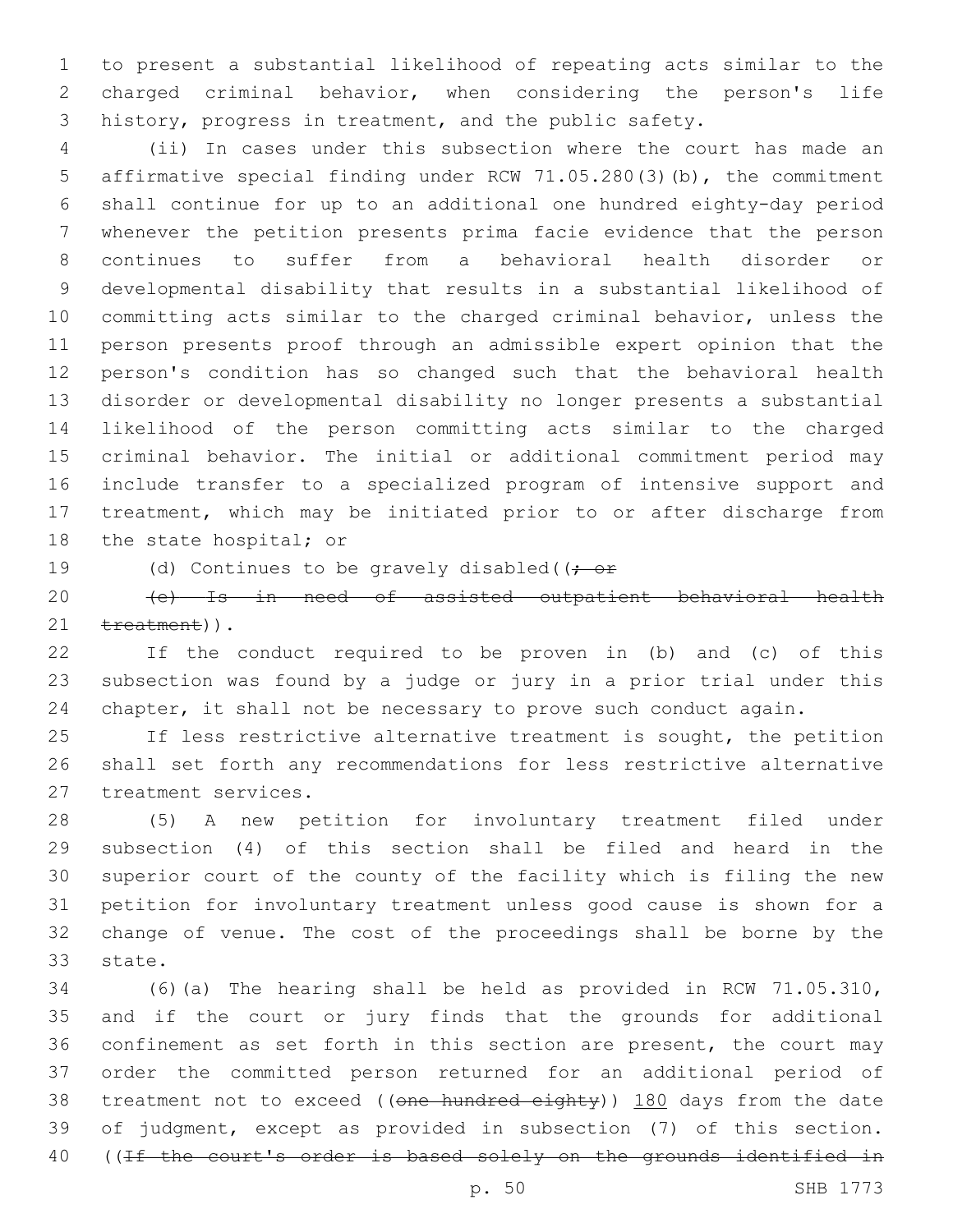1 subsection (4) (e) of this section, the court may enter an order for less restrictive alternative treatment not to exceed one hundred 3 eighty days from the date of judgment, and may not enter an order for inpatient treatment.)) An order for less restrictive alternative treatment must name the behavioral health service provider responsible for identifying the services the person will receive in accordance with RCW 71.05.585, and must include a requirement that the person cooperate with the services planned by the behavioral 9 health service provider.

 (i) In cases where the court has ordered less restrictive alternative treatment and has previously made an affirmative special finding under RCW 71.05.280(3)(b), the court shall appoint a multidisciplinary transition team to supervise and assist the person 14 on the order for less restrictive treatment, which shall include a representative of the community behavioral health agency providing treatment under RCW 71.05.585, and a specially trained supervising community corrections officer. The court may omit the appointment of a community corrections officer if it makes a special finding that the appointment of a community corrections officer would not facilitate the success of the person, or the safety of the person and 21 the community under (a)(ii) of this subsection.

 (ii) The role of the transition team shall be to facilitate the success of the person on the less restrictive alternative order by monitoring the person's progress in treatment, compliance with court- ordered conditions, and to problem solve around extra support the person may need or circumstances which may arise that threaten the safety of the person or the community. The transition team may develop a monitoring plan which may be carried out by any member of the team. The transition team shall meet according to a schedule developed by the team, and shall communicate as needed if issues arise that require the immediate attention of the team.

 (iii) The department of corrections shall collaborate with the department to develop specialized training for community corrections officers under this section. The lack of a trained community corrections officer must not be the cause of delay to entry of a less 36 restrictive alternative order.

37 (b) At the end of the ((one hundred eighty-day)) 180-day period of commitment, or one-year period of commitment if subsection (7) of this section applies, the committed person shall be released unless a 40 petition for an additional ((one hundred eighty-day)) 180-day period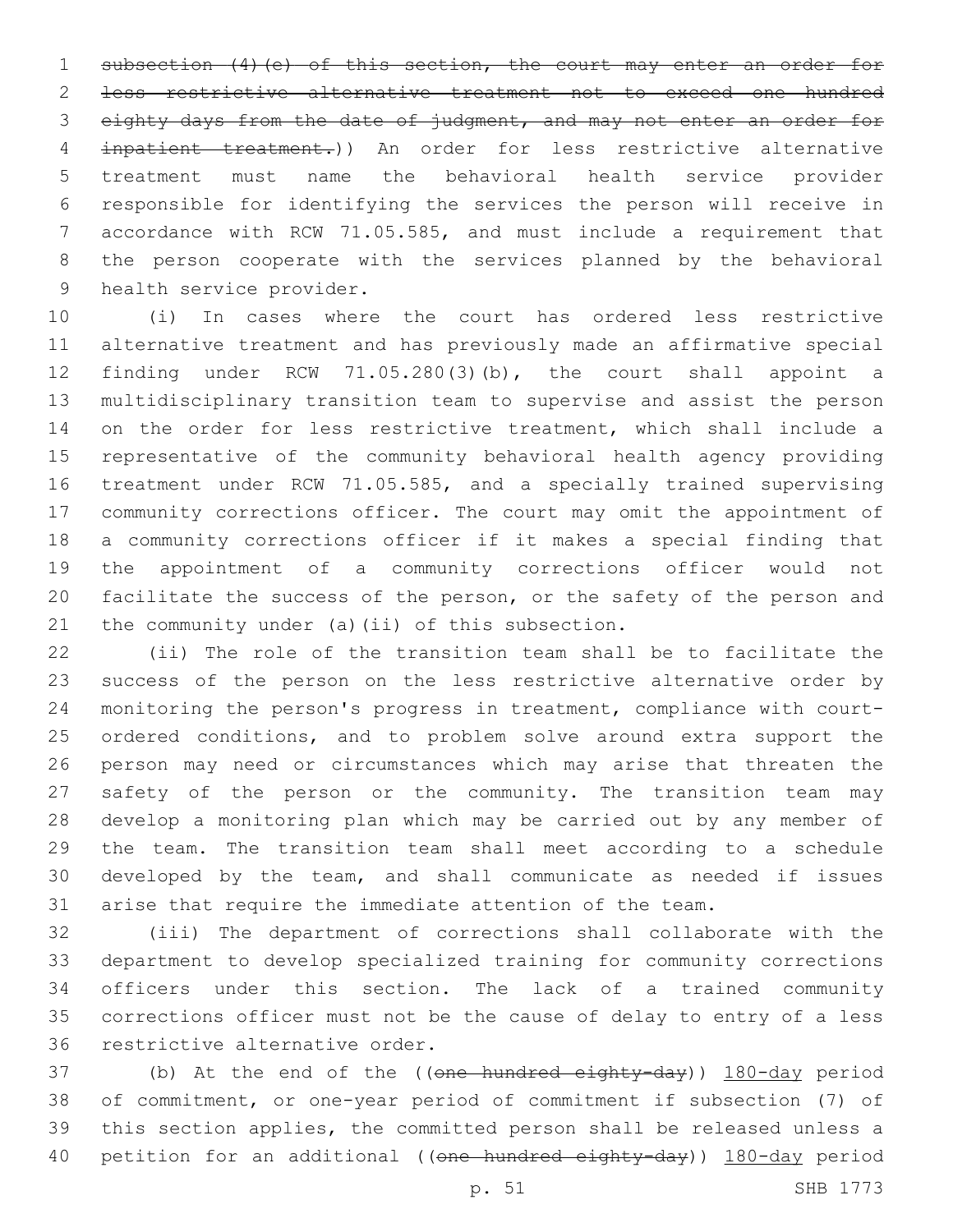1 of continued treatment is filed and heard in the same manner as 2 provided in this section. Successive ((one hundred eighty-day)) 180-3 day commitments are permissible on the same grounds and pursuant to 4 the same procedures as the original ((one hundred eighty-day)) 180-5 day commitment.

 (7) An order for less restrictive treatment entered under subsection (6) of this section may be for up to one year when the person's previous commitment term was for intensive inpatient 9 treatment in a state hospital.

10 (8) No person committed ((as provided in)) under this section may 11 be detained unless a valid order of commitment is in effect. No order 12 of commitment ((ean)) under this section may exceed ((one hundred 13 eighty)) 180 days in length except as provided in subsection (7) of 14 this section.

15 (9) Nothing in this section precludes the court from subsequently 16 modifying the terms of an order for less restrictive alternative 17 treatment under RCW 71.05.590(3).

18 **Sec. 19.** RCW 71.05.365 and 2019 c 325 s 3008 are each amended to 19 read as follows:

 When a person has been involuntarily committed for treatment to a 21 hospital for a period of ((ninety)) 90 or ((one hundred eighty)) 180 days, and the superintendent or professional person in charge of the hospital determines that the person no longer requires active psychiatric treatment at an inpatient level of care, the behavioral health administrative services organization, managed care organization, or agency providing oversight of long-term care or developmental disability services that is responsible for resource management services for the person must work with the hospital to develop an individualized discharge plan, including whether a petition should be filed for less restrictive alternative treatment on the basis that the person is in need of assisted outpatient 32 treatment, and arrange for a transition to the community in accordance with the person's individualized discharge plan within 34 ((fourteen)) 14 days of the determination.

35 **Sec. 20.** RCW 71.05.585 and 2021 c 264 s 13 are each amended to 36 read as follows:

37 (1) Less restrictive alternative treatment, at a minimum, 38 includes the following services: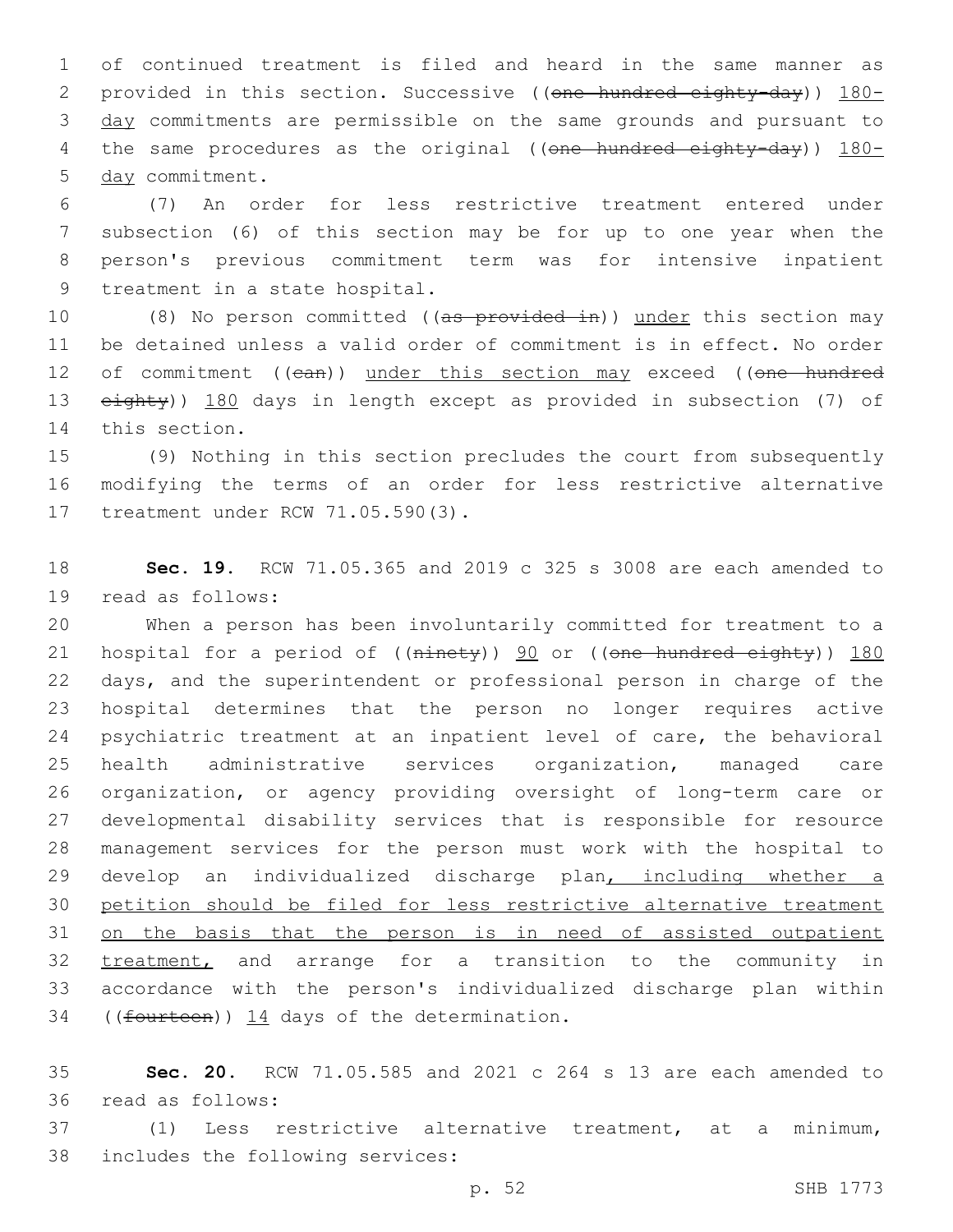(a) Assignment of a care coordinator;1

2 (b) An intake evaluation with the provider of the less 3 restrictive alternative treatment;

4 (c) A psychiatric evaluation, a substance use disorder 5 evaluation, or both;

6 (d) A schedule of regular contacts with the provider of the 7 treatment services for the duration of the order;

8 (e) A transition plan addressing access to continued services at 9 the expiration of the order;

10 (f) An individual crisis plan;

11 (g) Consultation about the formation of a mental health advance 12 directive under chapter 71.32 RCW; and

13 (h) Notification to the care coordinator assigned in (a) of this 14 subsection if reasonable efforts to engage the client fail to produce 15 substantial compliance with court-ordered treatment conditions.

16 (2) Less restrictive alternative treatment may additionally 17 include requirements to participate in the following services:

18 (a) Medication management;

19 (b) Psychotherapy;

(c) Nursing;20

(d) Substance use disorder counseling;21

22 (e) Residential treatment;

23 (f) Partial hospitalization;

24 (g) Support for housing, benefits, education, and employment; and  $(4\theta)$ ) (h) Periodic court review.

 (3) If the person was provided with involuntary medication under RCW 71.05.215 or pursuant to a judicial order during the involuntary commitment period, the less restrictive alternative treatment order may authorize the less restrictive alternative treatment provider or its designee to administer involuntary antipsychotic medication to the person if the provider has attempted and failed to obtain the informed consent of the person and there is a concurring medical opinion approving the medication by a psychiatrist, physician assistant working with a supervising psychiatrist, psychiatric advanced registered nurse practitioner, or physician or physician assistant in consultation with an independent mental health 37 professional with prescribing authority.

38 (4) Less restrictive alternative treatment must be administered 39 by a provider that is certified or licensed to provide or coordinate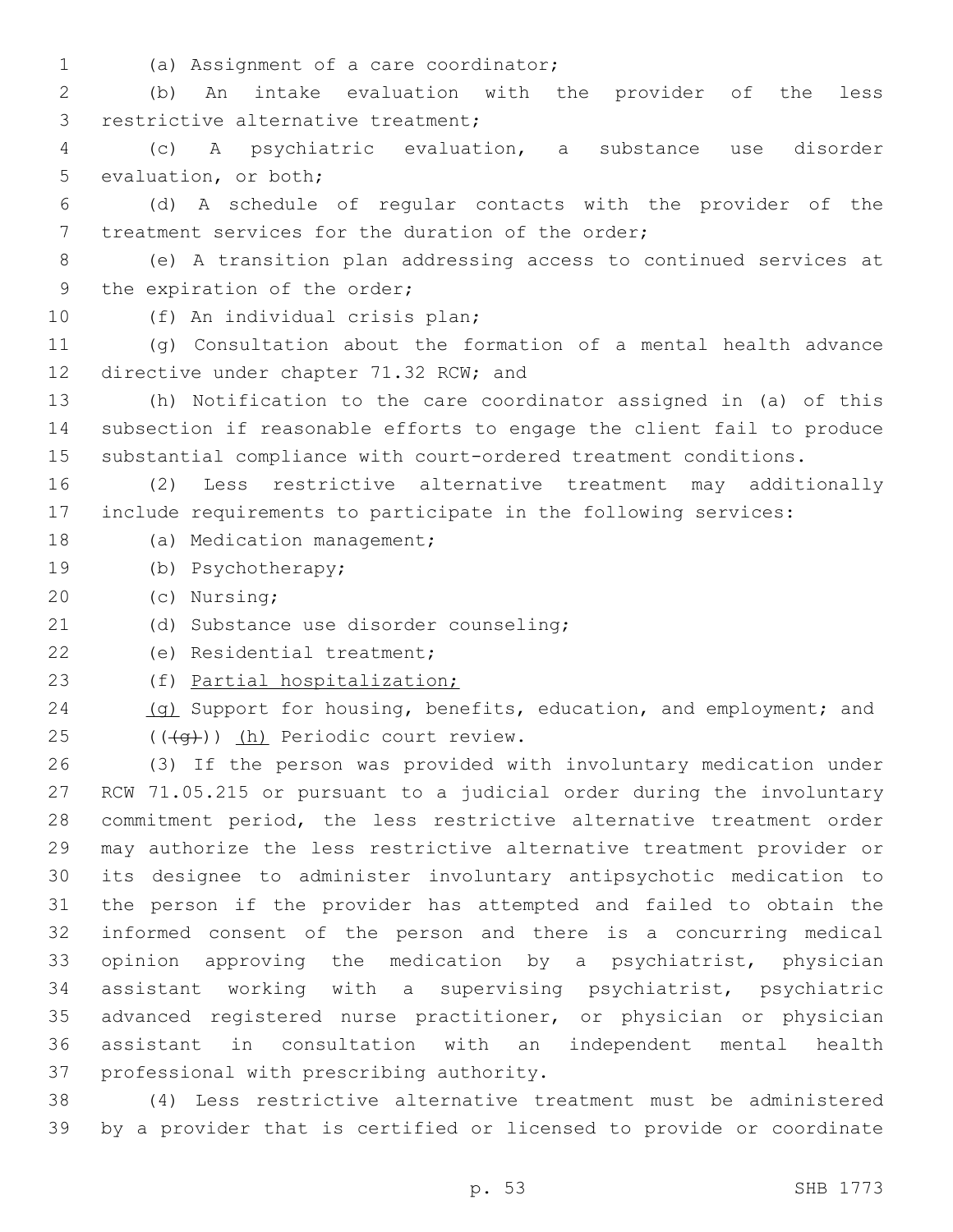the full scope of services required under the less restrictive alternative order and that has agreed to assume this responsibility.

 (5) The care coordinator assigned to a person ordered to less restrictive alternative treatment must submit an individualized plan for the person's treatment services to the court that entered the order. An initial plan must be submitted as soon as possible following the intake evaluation and a revised plan must be submitted upon any subsequent modification in which a type of service is 9 removed from or added to the treatment plan.

 (6) A care coordinator may disclose information and records related to mental health services pursuant to RCW 70.02.230(2)(k) for purposes of implementing less restrictive alternative treatment.

 (7) For the purpose of this section, "care coordinator" means a clinical practitioner who coordinates the activities of less restrictive alternative treatment. The care coordinator coordinates activities with the designated crisis responders that are necessary for enforcement and continuation of less restrictive alternative orders and is responsible for coordinating service activities with other agencies and establishing and maintaining a therapeutic relationship with the individual on a continuing basis.

 **Sec. 21.** RCW 10.77.175 and 2021 c 263 s 4 are each amended to 22 read as follows:

 (1) Conditional release planning should start at admission and proceed in coordination between the department and the person's managed care organization, or behavioral health administrative services organization if the person is not eligible for medical 27 assistance under chapter 74.09 RCW. If needed, the department shall assist the person to enroll in medical assistance in suspense status under RCW 74.09.670. The state hospital liaison for the managed care organization or behavioral health administrative services organization shall facilitate conditional release planning in 32 collaboration with the department.

 (2) Less restrictive alternative treatment pursuant to a conditional release order, at a minimum, includes the following 35 services:

36 (a) Assignment of a care coordinator;

 (b) An intake evaluation with the provider of the conditional 38 treatment;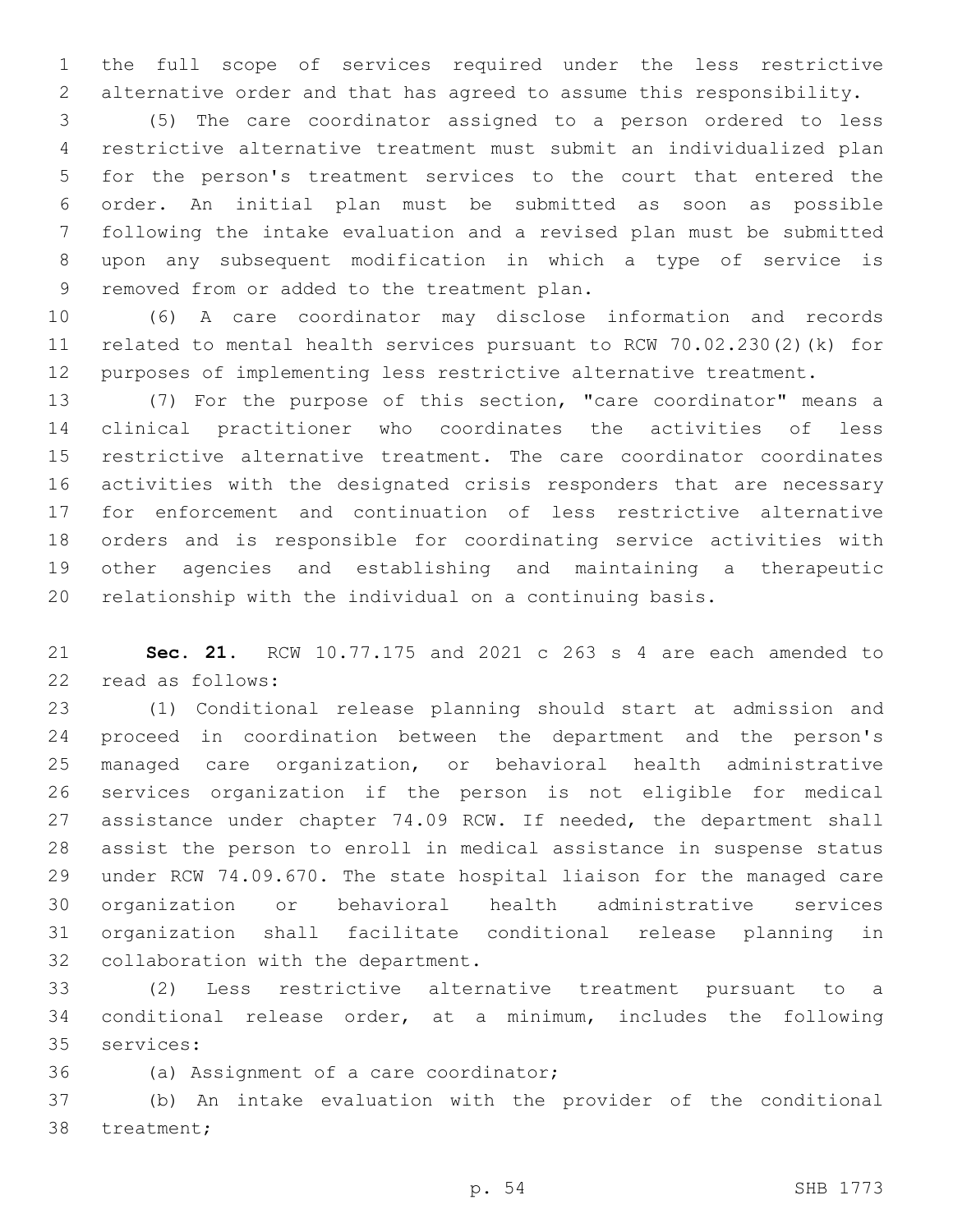(c) A psychiatric evaluation or a substance use disorder 2 evaluation, or both; (d) A schedule of regular contacts with the provider of the less restrictive alternative treatment services for the duration of the 5 order; (e) A transition plan addressing access to continued services at 7 the expiration of the order; (f) An individual crisis plan;8 (g) Consultation about the formation of a mental health advance 10 directive under chapter 71.32 RCW; ((and)) (h) Appointment of a transition team under RCW 10.77.150;  $((\text{+and+})^2)$  and (i) Notification to the care coordinator assigned in (a) of this subsection and to the transition team as provided in RCW 10.77.150 if reasonable efforts to engage the client fail to produce substantial compliance with court-ordered treatment conditions. (3) Less restrictive alternative treatment pursuant to a conditional release order may additionally include requirements to 19 participate in the following services: 20 (a) Medication management; (b) Psychotherapy;21 (c) Nursing;22 (d) Substance use disorder counseling;23 24 (e) Residential treatment; (f) Partial hospitalization; 26 (g) Support for housing, benefits, education, and employment; and 27 ((((g))) (h) Periodic court review. (4) Nothing in this section prohibits items in subsection (2) of this section from beginning before the conditional release of the individual.30 (5) If the person was provided with involuntary medication under RCW 10.77.094 or pursuant to a judicial order during the involuntary commitment period, the less restrictive alternative treatment pursuant to the conditional release order may authorize the less restrictive alternative treatment provider or its designee to administer involuntary antipsychotic medication to the person if the provider has attempted and failed to obtain the informed consent of the person and there is a concurring medical opinion approving the medication by a psychiatrist, physician assistant working with a

supervising psychiatrist, psychiatric advanced registered nurse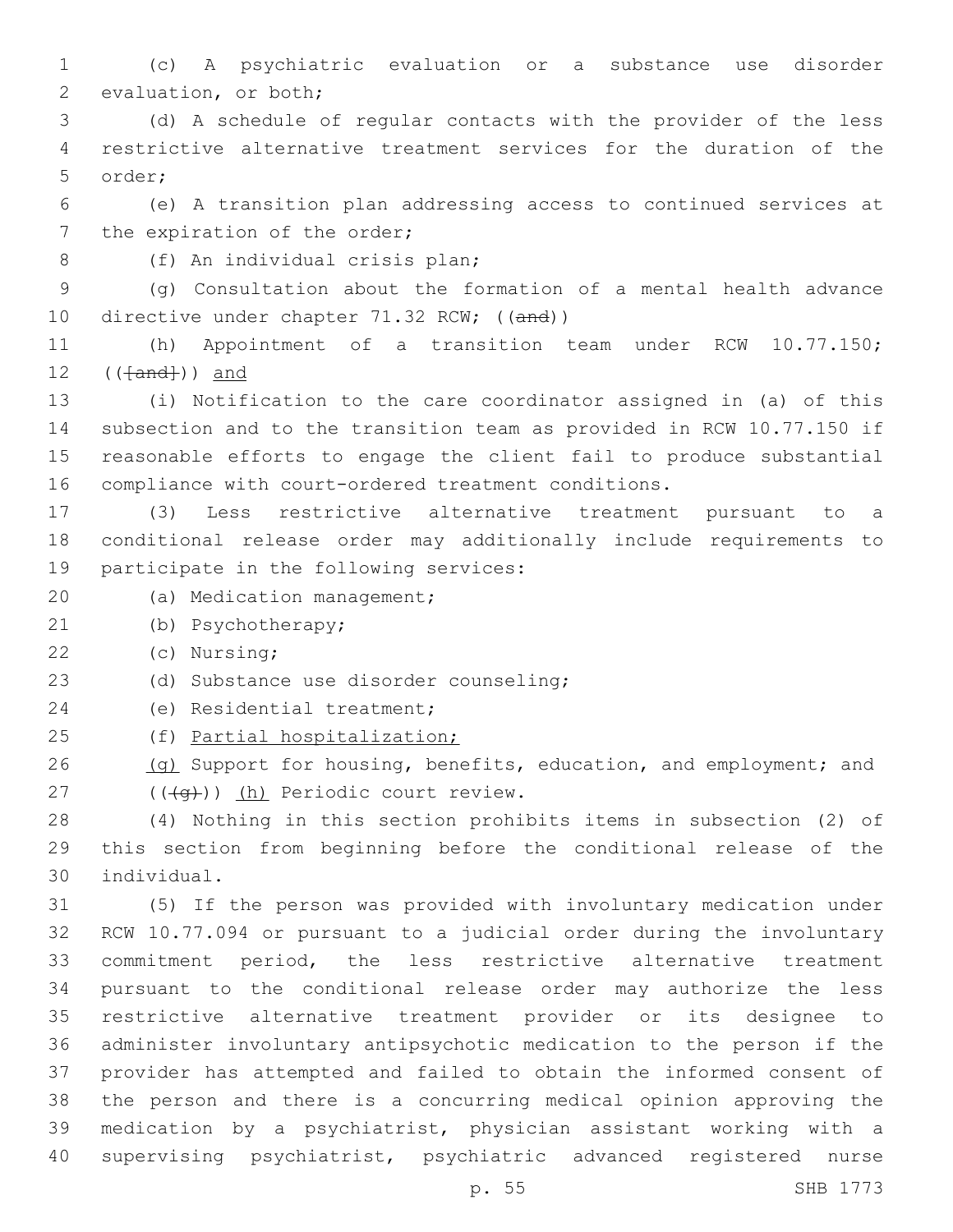practitioner, or physician or physician assistant in consultation with an independent mental health professional with prescribing 3 authority.

 (6) Less restrictive alternative treatment pursuant to a conditional release order must be administered by a provider that is certified or licensed to provide or coordinate the full scope of services required under the less restrictive alternative order and 8 that has agreed to assume this responsibility.

 (7) The care coordinator assigned to a person ordered to less restrictive alternative treatment pursuant to a conditional release order must submit an individualized plan for the person's treatment services to the court that entered the order. An initial plan must be submitted as soon as possible following the intake evaluation and a revised plan must be submitted upon any subsequent modification in which a type of service is removed from or added to the treatment 16 plan.

 (8) A care coordinator may disclose information and records related to mental health treatment under RCW 70.02.230(2)(k) for purposes of implementing less restrictive alternative treatment 20 pursuant to a conditional release order.

 (9) For the purpose of this section, "care coordinator" means a representative from the department of social and health services who coordinates the activities of less restrictive alternative treatment pursuant to a conditional release order. The care coordinator coordinates activities with the person's transition team that are necessary for enforcement and continuation of the conditional release order and is responsible for coordinating service activities with other agencies and establishing and maintaining a therapeutic relationship with the individual on a continuing basis.

 **Sec. 22.** RCW 71.05.590 and 2021 c 264 s 14 are each amended to 31 read as follows:

 (1) Either an agency or facility designated to monitor or provide services under a less restrictive alternative order or conditional release, or a designated crisis responder, may take action to 35 enforce, modify, or revoke a less restrictive alternative treatment 36 order or conditional release order. The agency, facility, or 37 designated crisis responder must determine that:

 (a) The person is failing to adhere to the terms and conditions 39 of the ((court)) order;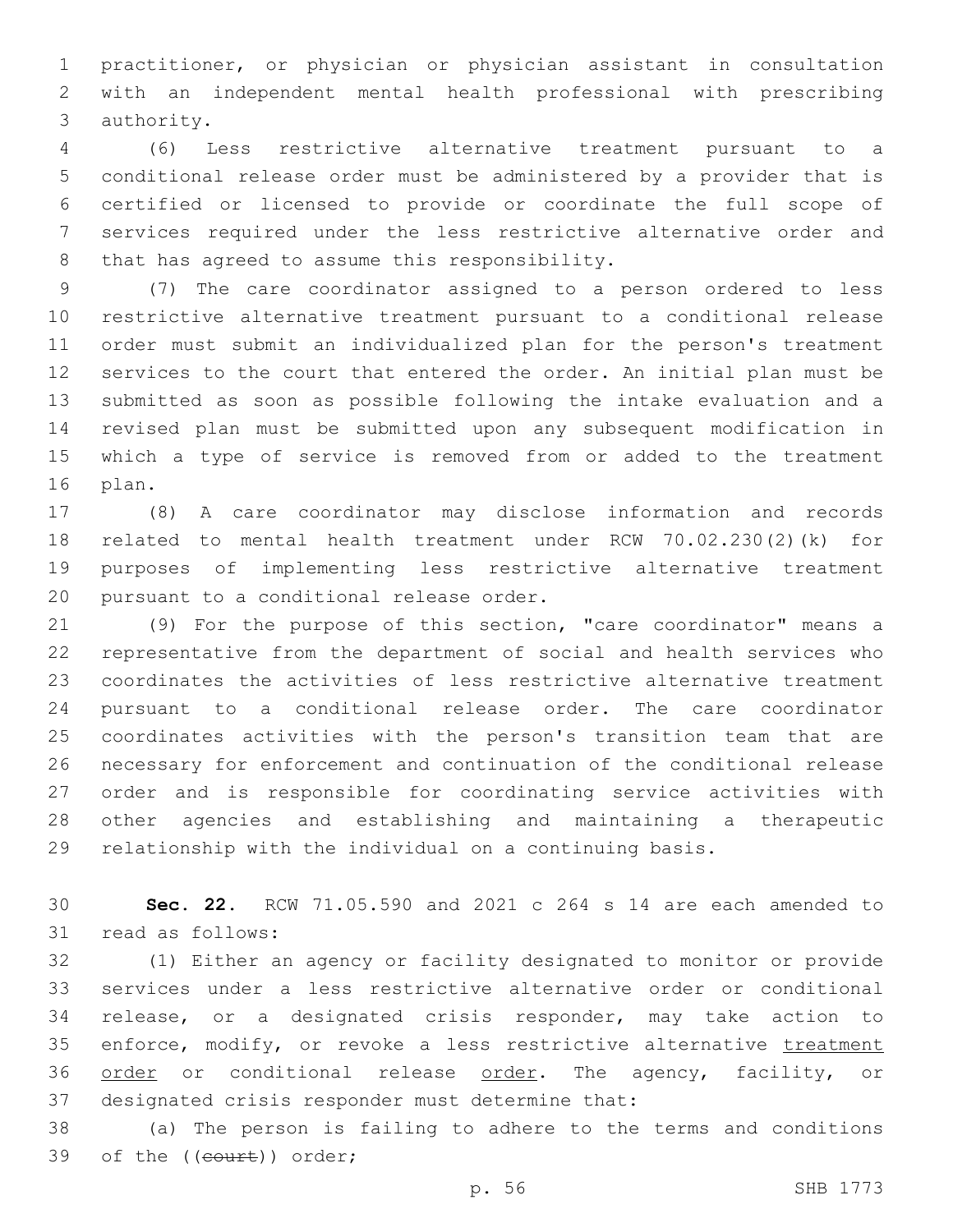1 (b) Substantial deterioration in the person's functioning has 2 occurred;

3 (c) There is evidence of substantial decompensation with a 4 reasonable probability that the decompensation can be reversed by 5 further evaluation, intervention, or treatment; or

6 (d) The person poses a likelihood of serious harm.

 (2) Actions taken under this section must include a flexible range of responses of varying levels of intensity appropriate to the circumstances and consistent with the interests of the individual and 10 the public in personal autonomy, safety, recovery, and compliance. Available actions may include, but are not limited to, any of the 12 following:

13 (a) To counsel or advise the person as to their rights and 14 responsibilities under the court order, and to offer ((appropriate)) 15 incentives to motivate compliance;

16 (b) To increase the intensity of outpatient services provided to 17 the person by increasing the frequency of contacts with the provider, 18 referring the person for an assessment for assertive community 19 services, or by other means;

 (c) To request a court hearing for review and modification of the 21 court order. The request must be ((made to or by)) directed to the court with jurisdiction over the order and specify the circumstances that give rise to the request and what modification is being sought. 24 The county prosecutor shall assist the ((agency or facility in)) 25 entity requesting ((this)) the hearing and ((issuing)) issue an appropriate summons to the person. This subsection does not limit the inherent authority of a treatment provider to alter conditions of treatment for clinical reasons, and is intended to be used only when court intervention is necessary or advisable to secure the person's compliance and prevent decompensation or deterioration;

31 (d) To ((cause)) detain the person ((to be transported by a peace 32 officer, designated crisis responder, or other means to the)) for up 33 to 12 hours for evaluation at an agency  $((e f))^r$  facility ((monitoring 34  $er)$ ) providing services under the court order, (( $er - to - a$ )) triage 35 facility, crisis stabilization unit, emergency department, evaluation 36 and treatment facility, secure withdrawal management and 37 stabilization facility with available space, or an approved substance 38 use disorder treatment program with available space. The ((person may 39 be detained at the facility for up to twelve hours for the)) purpose 40 of ((an)) the evaluation is to determine whether modification,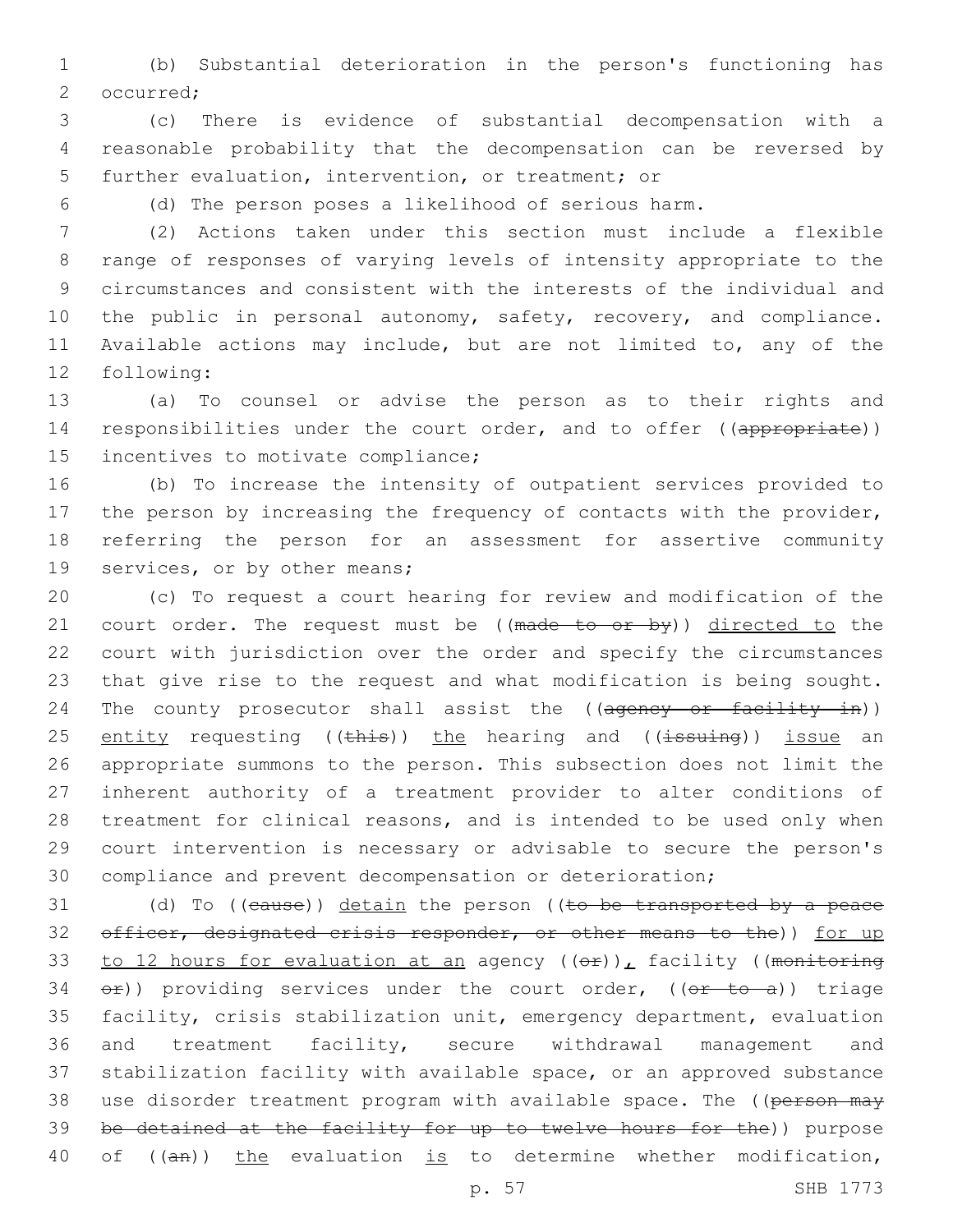revocation, or commitment proceedings are necessary and appropriate to stabilize the person and prevent decompensation, deterioration, or physical harm. Temporary detention for evaluation under this subsection is intended to occur only following a pattern of noncompliance or the failure of reasonable attempts at outreach and 6 engagement, and may occur only when  $((\pm n - \pm h e))$ , based on clinical judgment ((of a designated crisis responder or the professional person in charge of an agency or facility designated to monitor less 9 restrictive alternative services)), temporary detention is 10 appropriate. The agency, facility, or designated crisis responder may 11 request assistance from a peace officer for the purposes of temporary 12 detention under this subsection (2)(d). This subsection does not 13 limit the ability or obligation of the agency, facility, or 14 designated crisis responder to pursue revocation procedures under subsection (5) of this section in appropriate circumstances; and

 (e) To initiate revocation procedures under subsection (5) of 17 this section ((or, if the current commitment is solely based on the person being in need of assisted outpatient behavioral health treatment as defined in RCW 71.05.020, initiate initial inpatient 20 detention procedures under subsection (7) of this section)).

 (3) A court may supervise a person on an order for less restrictive alternative treatment or a conditional release. While the 23 person is under the order, the court may:

(a) Require appearance in court for periodic reviews; and

 (b) Modify the order after considering input from the agency or facility designated to provide or facilitate services. The court may not remand the person into inpatient treatment except as provided under subsection (5) of this section, but may take actions under 29 subsection  $(2)$  (a) through  $(d)$  of this section.

 (4) The facility or agency designated to provide outpatient treatment shall notify the secretary of the department of social and health services or designated crisis responder when a person fails to adhere to terms and conditions of court ordered treatment or experiences substantial deterioration in his or her condition and, as a result, presents an increased likelihood of serious harm.

36 (5)(a) ((Except as provided in subsection  $(7)$  of this section, a)) A designated crisis responder or the secretary of the department 38 of social and health services may<sub> *upon their own motion or</sub>* 39 ((notification by)) upon request of the facility or agency designated 40 to provide outpatient care ((order)), cause a person ((subject to a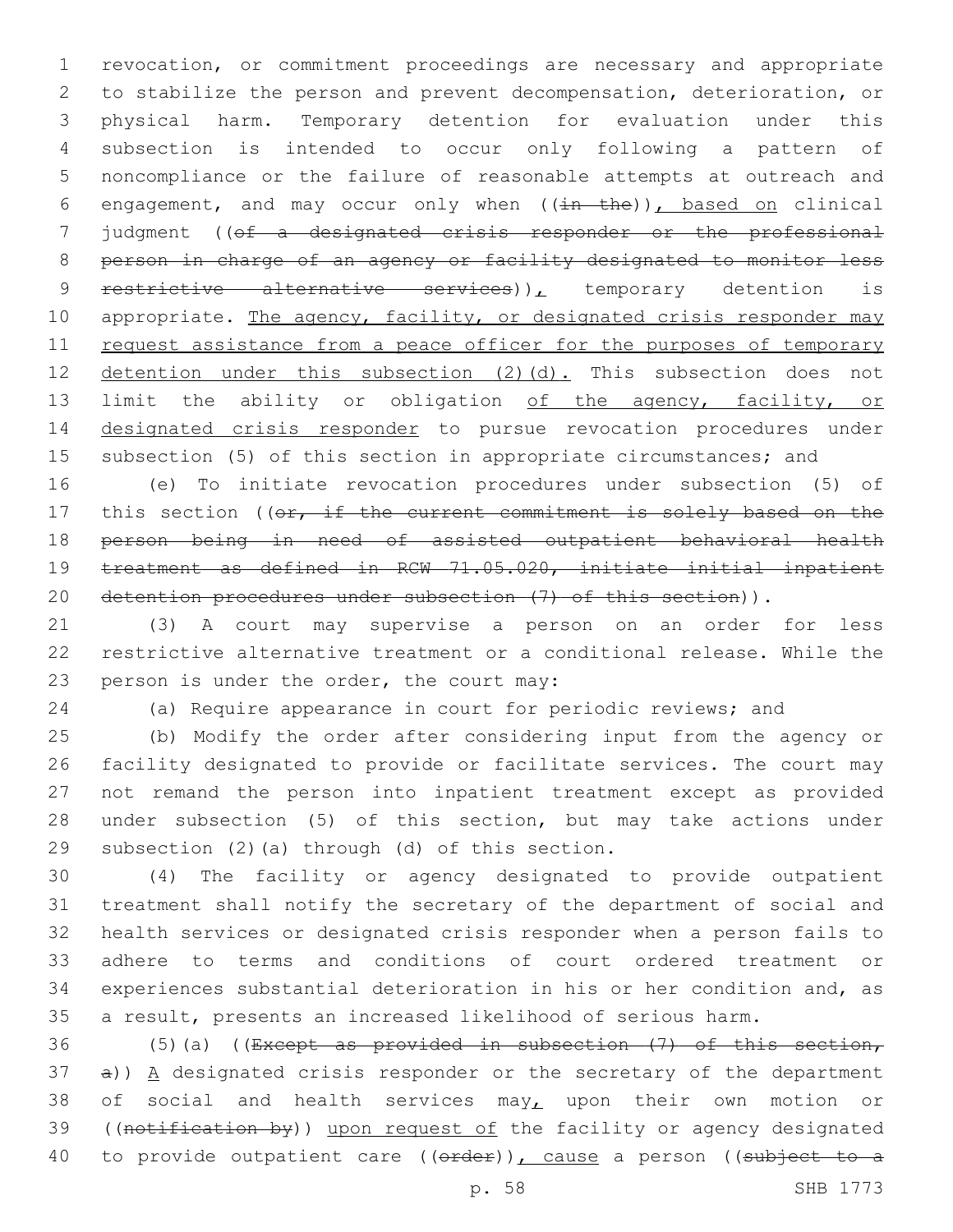1 court order under this chapter)) to be ((apprehended and taken into 2 custody and temporary detention)) detained in an evaluation and 3 treatment facility, ((an)) available secure withdrawal management and 4 stabilization facility with adequate space, or ((an)) available 5 approved substance use disorder treatment program with adequate 6 space( $(\tau)$ ) in or near the county in which he or she is receiving 7 outpatient treatment ((<del>. Proceedings under this subsection (5) may be</del> 8 initiated without ordering the apprehension and)) for the purpose of 9 a hearing for revocation of a less restrictive alternative treatment 10 order or conditional release order under this chapter. The designated 11 crisis responder or secretary of the department of social and health 12 services shall file a petition for revocation within 24 hours and 13 serve the person, their guardian, if any, and their attorney. A 14 hearing for revocation of a less restrictive alternative treatment 15 order or conditional release order may be scheduled without detention 16 of the person.

17 (b) ((Except as provided in subsection  $(7)$  of this section, a))  $A$ 18 person detained under this subsection (5) must be held until such 19 time, not exceeding five days, as a hearing can be scheduled to 20 determine whether or not the ((person should be returned to the 21 hospital or facility from which he or she had been released)) order 22 for less restrictive alternative treatment or conditional release 23 should be revoked, modified, or retained. If the person is not 24 detained, the hearing must be scheduled within five days of service 25 on the person. The designated crisis responder or the secretary of 26 the department of social and health services may ((modify or rescind 27 the order at any time prior to commencement of)) withdraw its 28 petition for revocation at any time before the court hearing.

29 (c) ((The designated crisis responder or secretary of the department of social and health services shall file a revocation petition and order of apprehension and detention with the court of 32 the county where the person is currently located or being detained. The designated crisis responder shall serve the person and their 34 attorney, guardian, and conservator, if any. The))  $A$  person detained under this subsection (5) has the same rights with respect to notice, hearing, and counsel as in any involuntary treatment proceeding, except as specifically set forth in this section. There is no right to jury trial. The venue for proceedings is the county where the petition is filed. Notice of the filing must be provided to the court that originally ordered commitment, if different from the court where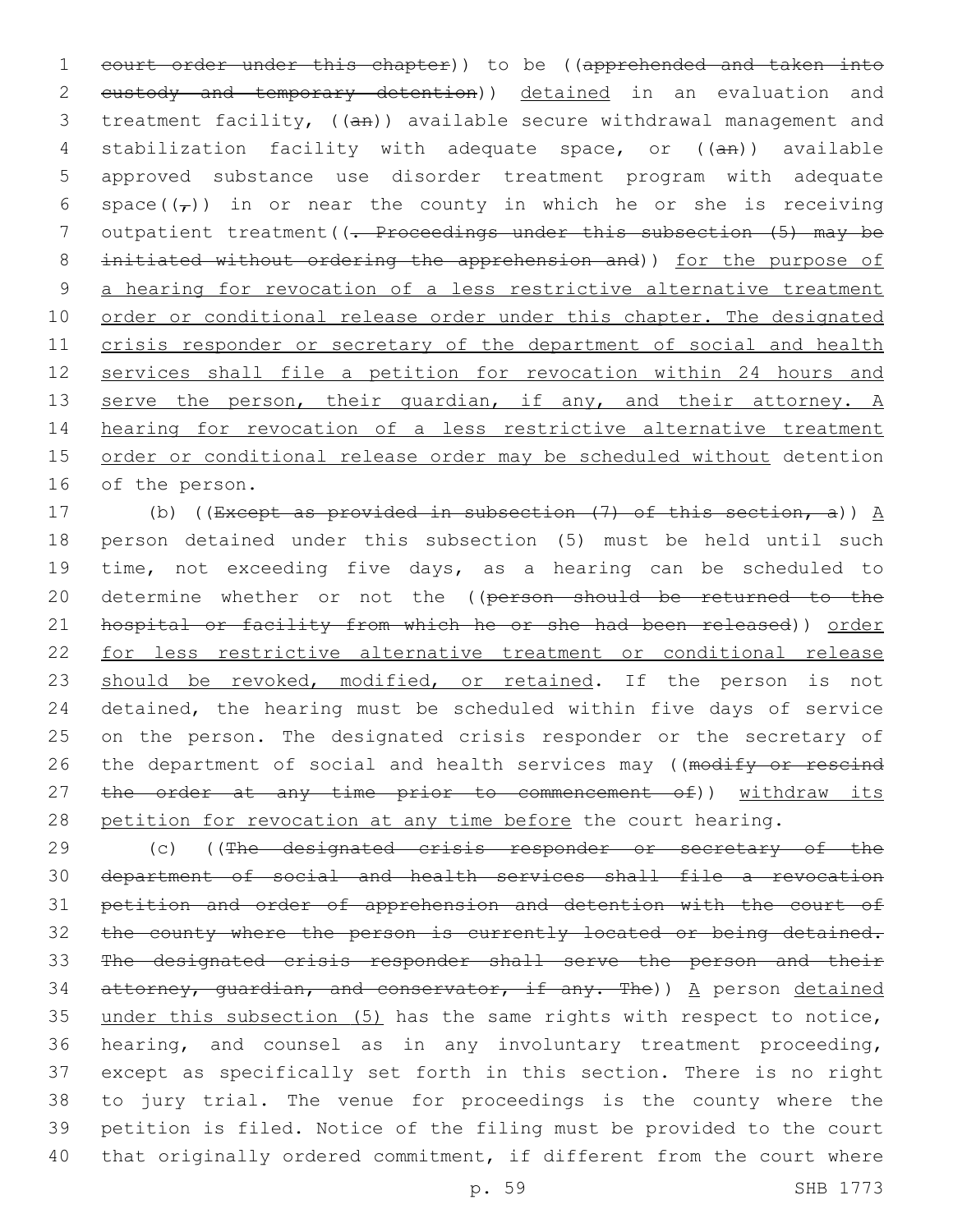1 the petition for revocation is filed, within two judicial days of the 2 person's detention.

3 (d) ((Except as provided in subsection (7) of this section, the)) 4 The issues for the court to determine are whether: (i) The person 5 adhered to the terms and conditions of the ((court)) order; (ii) 6 substantial deterioration in the person's functioning has occurred; 7 (iii) there is evidence of substantial decompensation with a 8 reasonable probability that the decompensation can be reversed by 9 further inpatient treatment; or (iv) there is a likelihood of serious 10 harm; and, if any of the above conditions apply, whether it is 11 appropriate for the court ((should)) to reinstate or modify the 12 person's less restrictive alternative treatment order or conditional 13 release order or order the person's detention for inpatient 14 treatment. The person may waive the court hearing and allow the court 15 to enter a stipulated order upon the agreement of all parties. If the 16 court orders detention for inpatient treatment, the treatment period 17 must be for ((fourteen))  $14$  days from the revocation hearing if the 18 ((outpatient)) less restrictive alternative treatment order or 19 conditional release order was based on a petition under RCW 20 71.05.148, 71.05.160, or 71.05.230. If the court orders detention for 21 inpatient treatment and the ((outpatient)) less restrictive 22 alternative treatment order or conditional release order was based on 23 a petition under RCW 71.05.290 or 71.05.320, the number of days 24 remaining on the ((outpatient)) order must be converted to days of 25 inpatient treatment ((authorized in the original court order)). A 26 court may not ((issue an order to)) detain a person for inpatient 27 treatment  $((\pm n))$  to a secure withdrawal management and stabilization 28 facility or approved substance use disorder treatment program under 29 this subsection unless there is a ((secure withdrawal management and 30 stabilization)) facility or ((approved substance use disorder 31 treatment)) program available ((and)) with adequate space for the 32 person.

 (6) In determining whether or not to take action under this section the designated crisis responder, agency, or facility must consider the factors specified under RCW 71.05.212 and the court must consider the factors specified under RCW 71.05.245 as they apply to the question of whether to enforce, modify, or revoke a court order 38 for involuntary treatment.

39 (((7)(a) If the current commitment is solely based on the person 40 being in need of assisted outpatient behavioral health treatment as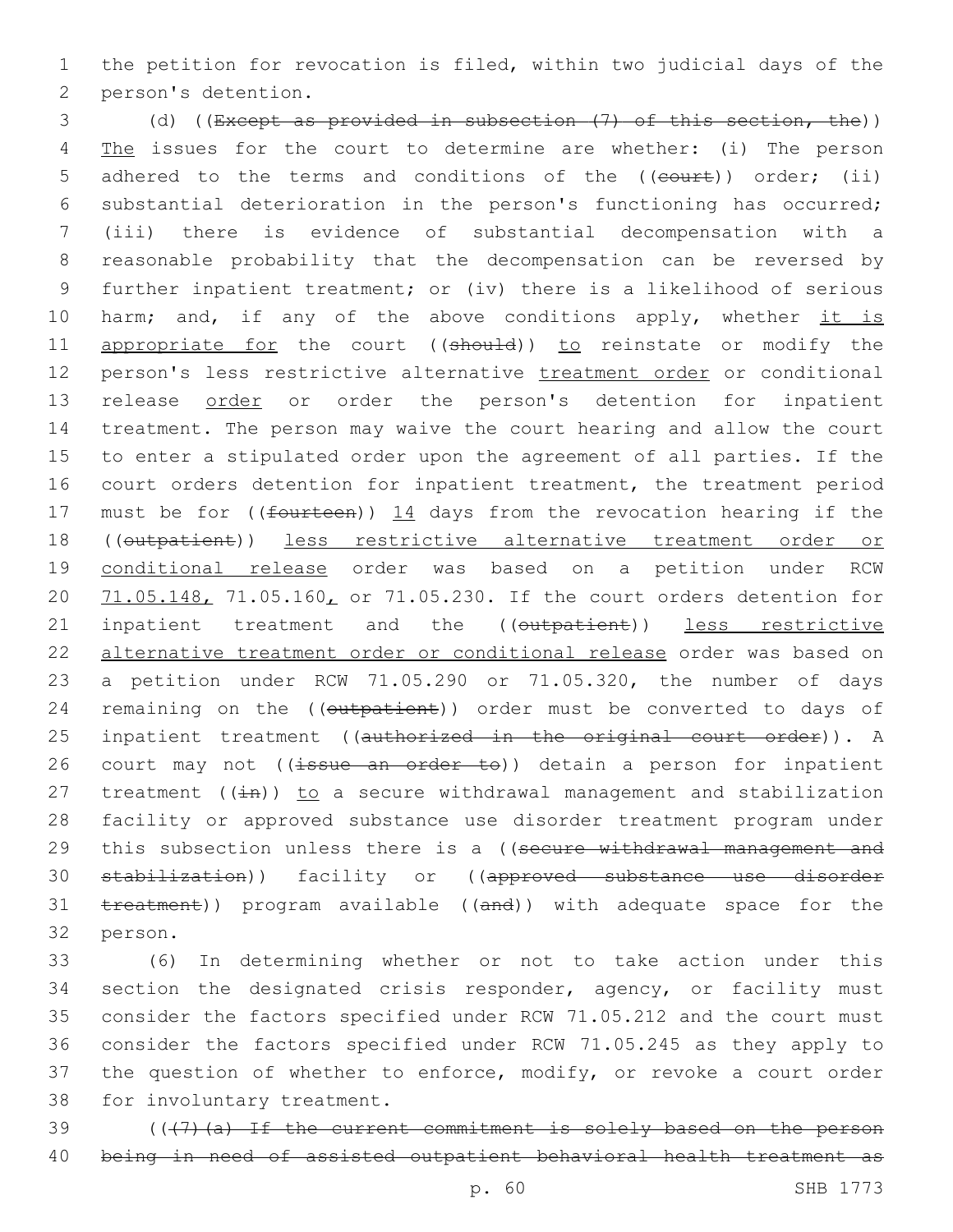1 defined in RCW 71.05.020, a designated crisis responder may initiate 2 inpatient detention procedures under RCW 71.05.150 or 71.05.153 when 3 appropriate. A designated crisis responder or the secretary may, upon 4 their own motion or notification by the facility or agency designated 5 to provide outpatient care to a person subject to a less restrictive 6 alternative treatment order under RCW 71.05.320 subsequent to an 7 order for assisted outpatient behavioral health treatment entered 8 under RCW 71.05.148, order the person to be apprehended and taken 9 into custody and temporary detention for inpatient evaluation in an 10 evaluation and treatment facility, secure withdrawal management and 11 stabilization facility, or in an approved substance use disorder 12 treatment program, in or near the county in which he or she is 13 receiving outpatient treatment. Proceedings under this subsection may 14 be initiated without ordering the apprehension and detention of the 15 person.

16 (b) A person detained under this subsection may be held for 17 evaluation for up to one hundred twenty hours, excluding weekends and 18 holidays, pending a court hearing. If the person is not detained, the 19 hearing must be scheduled within one hundred twenty hours of service 20 on the person. The designated crisis responder or the secretary may 21 modify or rescind the order at any time prior to commencement of the 22 court hearing.

23 (c) The issues for the court to determine are whether to continue 24 the detention of the person for inpatient treatment or whether the 25 court should reinstate or modify the person's less restrictive 26 alternative order or order the person's detention for inpatient 27 treatment. To continue detention after the one hundred twenty hour 28 period, the court must find that the person, as a result of a 29 behavioral health disorder, presents a likelihood of serious harm or 30 is gravely disabled and, after considering less restrictive 31 alternatives to involuntary detention and treatment, that no such 32 alternatives are in the best interest of the person or others.

 (d) A court may not issue an order to detain a person for inpatient treatment in a secure withdrawal management and stabilization facility or approved substance use disorder program under this subsection unless there is a secure withdrawal management and stabilization facility or approved substance use disorder 38 treatment program available and with adequate space for the person.))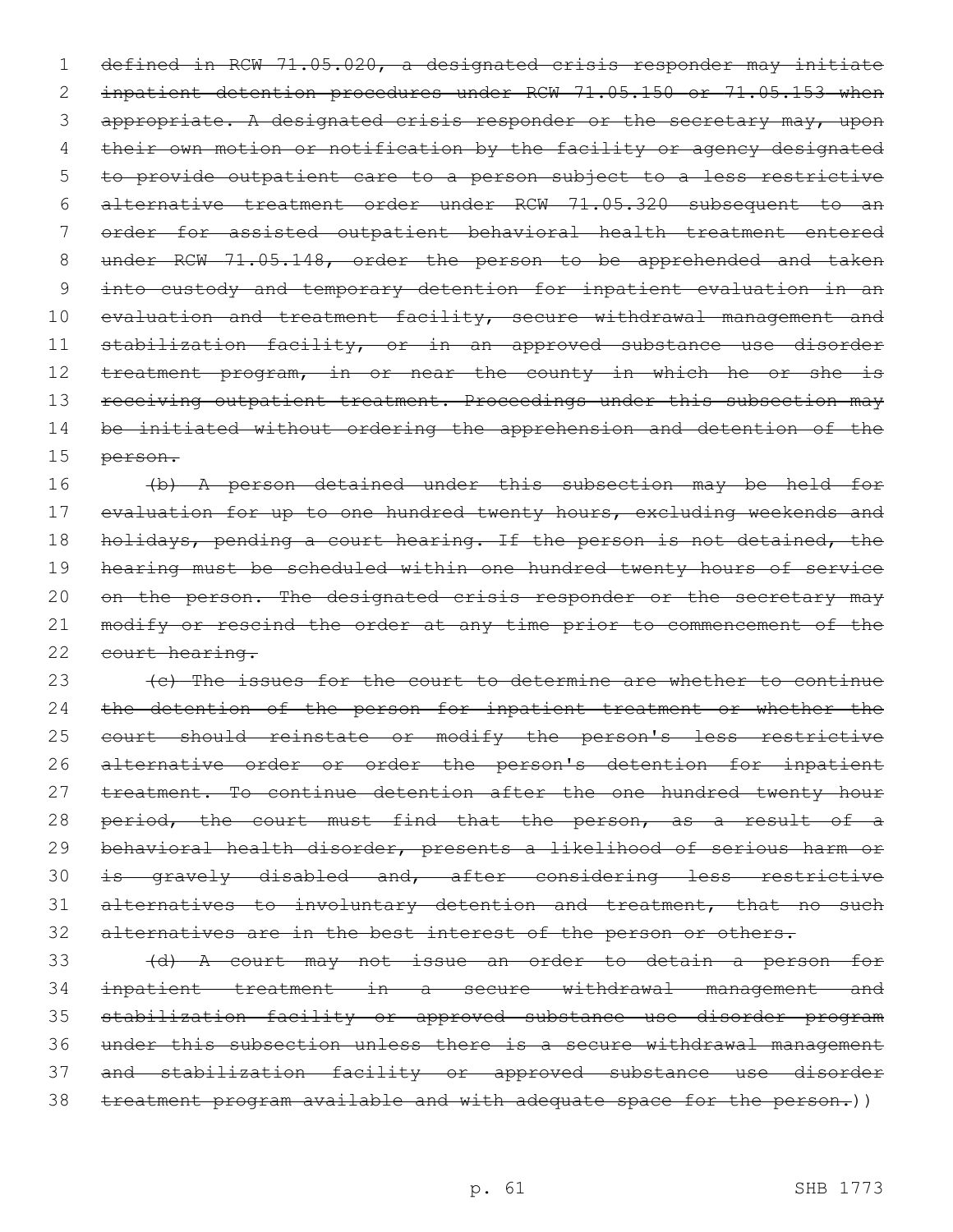**Sec. 23.** RCW 71.05.590 and 2021 c 264 s 15 are each amended to 2 read as follows:

 (1) Either an agency or facility designated to monitor or provide services under a less restrictive alternative order or conditional release, or a designated crisis responder, may take action to 6 enforce, modify, or revoke a less restrictive alternative treatment order or conditional release order. The agency, facility, or 8 designated crisis responder must determine that:

 (a) The person is failing to adhere to the terms and conditions 10 of the ((court)) order;

 (b) Substantial deterioration in the person's functioning has 12 occurred:

 (c) There is evidence of substantial decompensation with a reasonable probability that the decompensation can be reversed by further evaluation, intervention, or treatment; or

(d) The person poses a likelihood of serious harm.

 (2) Actions taken under this section must include a flexible range of responses of varying levels of intensity appropriate to the circumstances and consistent with the interests of the individual and the public in personal autonomy, safety, recovery, and compliance. Available actions may include, but are not limited to, any of the 22 following:

 (a) To counsel or advise the person as to their rights and 24 responsibilities under the court order, and to offer ((appropriate)) 25 incentives to motivate compliance;

 (b) To increase the intensity of outpatient services provided to the person by increasing the frequency of contacts with the provider, referring the person for an assessment for assertive community 29 services, or by other means;

 (c) To request a court hearing for review and modification of the 31 court order. The request must be  $((\text{made to or by}))$  directed to the court with jurisdiction over the order and specify the circumstances that give rise to the request and what modification is being sought. 34 The county prosecutor shall assist ((the agency or facility in)) 35 entity requesting ((this)) the hearing and ((issuing)) issue an appropriate summons to the person. This subsection does not limit the inherent authority of a treatment provider to alter conditions of treatment for clinical reasons, and is intended to be used only when court intervention is necessary or advisable to secure the person's compliance and prevent decompensation or deterioration;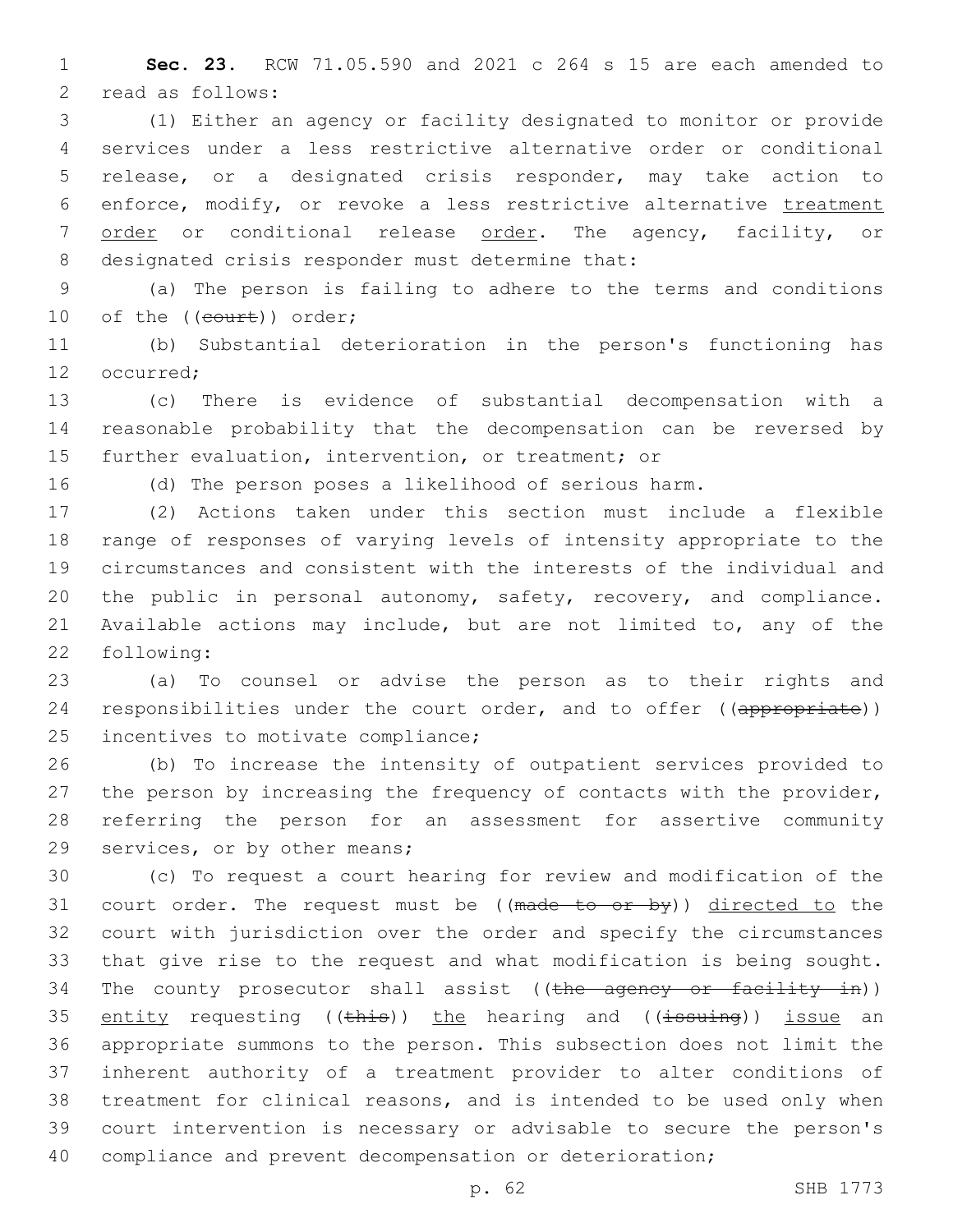1 (d) To ((cause)) detain the person ((to be transported by a peace 2 officer, designated crisis responder, or other means to the)) for up 3 to 12 hours for evaluation at an agency  $((e f)_L)$  facility ((monitoring 4 or)) providing services under the court order, ((or to a)) triage 5 facility, crisis stabilization unit, emergency department, evaluation 6 and treatment facility, secure withdrawal management and 7 stabilization facility, or an approved substance use disorder 8 treatment program. The ((person may be detained at the facility for 9 up to twelve hours for the)) purpose of ((an)) the evaluation is to 10 determine whether modification, revocation, or commitment proceedings 11 are necessary and appropriate to stabilize the person and prevent 12 decompensation, deterioration, or physical harm. Temporary detention 13 for evaluation under this subsection is intended to occur only 14 following a pattern of noncompliance or the failure of reasonable 15 attempts at outreach and engagement, and may occur only when  $((\frac{1}{10})$ 16 the)), based on clinical judgment ((of a designated crisis responder 17 or the professional person in charge of an agency or facility 18 designated to monitor less restrictive alternative services)), 19 temporary detention is appropriate. The agency, facility, or 20 designated crisis responder may request assistance from a peace 21 officer for the purposes of temporary detention under this subsection 22 (2)(d). This subsection does not limit the ability or obligation of 23 the agency, facility, or designated crisis responder to pursue 24 revocation procedures under subsection (5) of this section in 25 appropriate circumstances; and

 (e) To initiate revocation procedures under subsection (5) of 27 this section ((or, if the current commitment is solely based on the person being in need of assisted outpatient behavioral health treatment as defined in RCW 71.05.020, initial inpatient detention procedures under subsection (7) of this section)).

31 (3) A court may supervise a person on an order for less 32 restrictive alternative treatment or a conditional release. While the 33 person is under the order, the court may:

34 (a) Require appearance in court for periodic reviews; and

 (b) Modify the order after considering input from the agency or facility designated to provide or facilitate services. The court may not remand the person into inpatient treatment except as provided under subsection (5) of this section, but may take actions under 39 subsection  $(2)$  (a) through  $(d)$  of this section.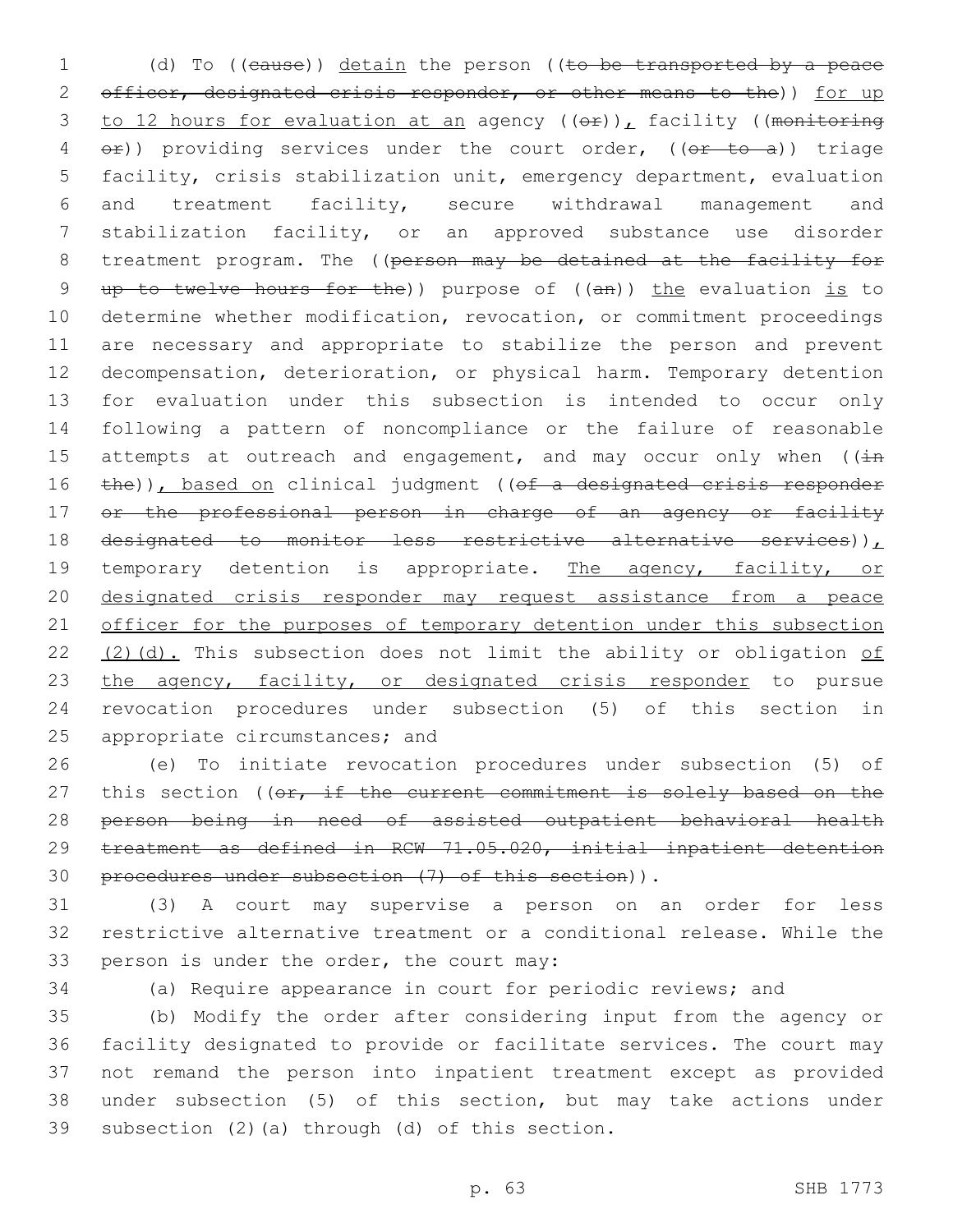(4) The facility or agency designated to provide outpatient treatment shall notify the secretary of the department of social and health services or designated crisis responder when a person fails to adhere to terms and conditions of court ordered treatment or experiences substantial deterioration in his or her condition and, as a result, presents an increased likelihood of serious harm.

7 (5)(a) ((Except as provided in subsection (7) of this section,  $8$  a)) A designated crisis responder or the secretary of the department 9 of social and health services may<sub> $L$ </sub> upon their own motion or 10 ((notification by)) upon request of the facility or agency designated 11 to provide outpatient care ((order)), cause a person ((subject to a 12 court order under this chapter)) to be ((apprehended and taken into 13 eustody and temporary detention)) detained in an evaluation and 14 treatment facility,  $((\frac{1}{n} - a))$  secure withdrawal management and 15 stabilization facility, or ((in an)) approved substance use disorder 16 treatment program( $(\tau)$ ) in or near the county in which he or she is 17 receiving outpatient treatment ((. Proceedings under this subsection 18 (5) may be initiated without ordering the apprehension and)) for the 19 purpose of a hearing for revocation of a less restrictive alternative 20 treatment order or conditional release order under this chapter. The 21 designated crisis responder or secretary of the department of social 22 and health services shall file a petition for revocation within 24 23 hours and serve the person, their guardian, if any, and their 24 attorney. A hearing for revocation of a less restrictive alternative 25 treatment order or conditional release order may be scheduled without 26 detention of the person.

27 (b) ((Except as provided in subsection  $(7)$  of this section, a))  $A$ 28 person detained under this subsection (5) must be held until such 29 time, not exceeding five days, as a hearing can be scheduled to 30 determine whether or not the ((person should be returned to the 31 hospital or facility from which he or she had been released)) order 32 for less restrictive alternative treatment or conditional release 33 should be revoked, modified, or retained. If the person is not 34 detained, the hearing must be scheduled within five days of service 35 on the person. The designated crisis responder or the secretary of 36 the department of social and health services may ((modify or rescind 37 the order at any time prior to commencement of)) withdraw its 38 petition for revocation at any time before the court hearing.

39 (c) ((The designated crisis responder or secretary of the 40 department of social and health services shall file a revocation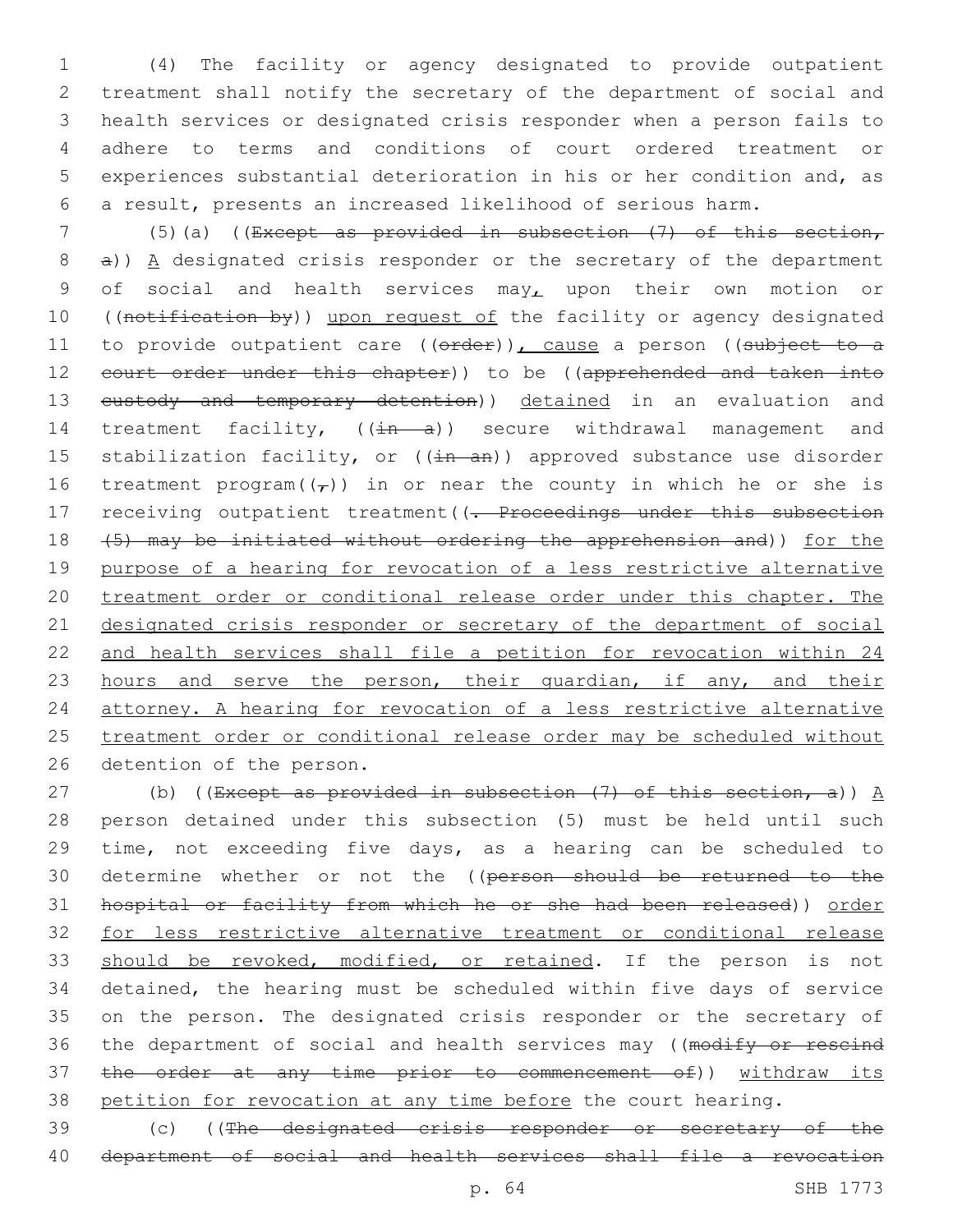petition and order of apprehension and detention with the court of 2 the county where the person is currently located or being detained. The designated crisis responder shall serve the person and their attorney, guardian, and conservator, if any. The)) A person detained under this subsection (5) has the same rights with respect to notice, hearing, and counsel as in any involuntary treatment proceeding, except as specifically set forth in this section. There is no right to jury trial. The venue for proceedings is the county where the petition is filed. Notice of the filing must be provided to the court that originally ordered commitment, if different from the court where the petition for revocation is filed, within two judicial days of the 12 person's detention.

13 (d) ((Except as provided in subsection (7) of this section, the)) 14 The issues for the court to determine are whether: (i) The person 15 adhered to the terms and conditions of the ((court)) order; (ii) substantial deterioration in the person's functioning has occurred; (iii) there is evidence of substantial decompensation with a reasonable probability that the decompensation can be reversed by further inpatient treatment; or (iv) there is a likelihood of serious 20 harm; and, if any of the above conditions apply, whether it is 21 appropriate for the court ((should)) to reinstate or modify the person's less restrictive alternative treatment order or conditional 23 release order or order the person's detention for inpatient treatment. The person may waive the court hearing and allow the court to enter a stipulated order upon the agreement of all parties. If the court orders detention for inpatient treatment, the treatment period 27 must be for ( $(f<sub>outteen</sub>)$ ) 14 days from the revocation hearing if the 28 ((outpatient)) less restrictive alternative treatment order or conditional release order was based on a petition under RCW 30 71.05.148, 71.05.160, or 71.05.230. If the court orders detention for inpatient treatment and the ((outpatient)) less restrictive alternative treatment order or conditional release order was based on a petition under RCW 71.05.290 or 71.05.320, the number of days 34 remaining on the ((outpatient)) order must be converted to days of 35 inpatient treatment ((authorized in the original court order)).

 (6) In determining whether or not to take action under this 37 section the designated crisis responder, agency, or facility must consider the factors specified under RCW 71.05.212 and the court must consider the factors specified under RCW 71.05.245 as they apply to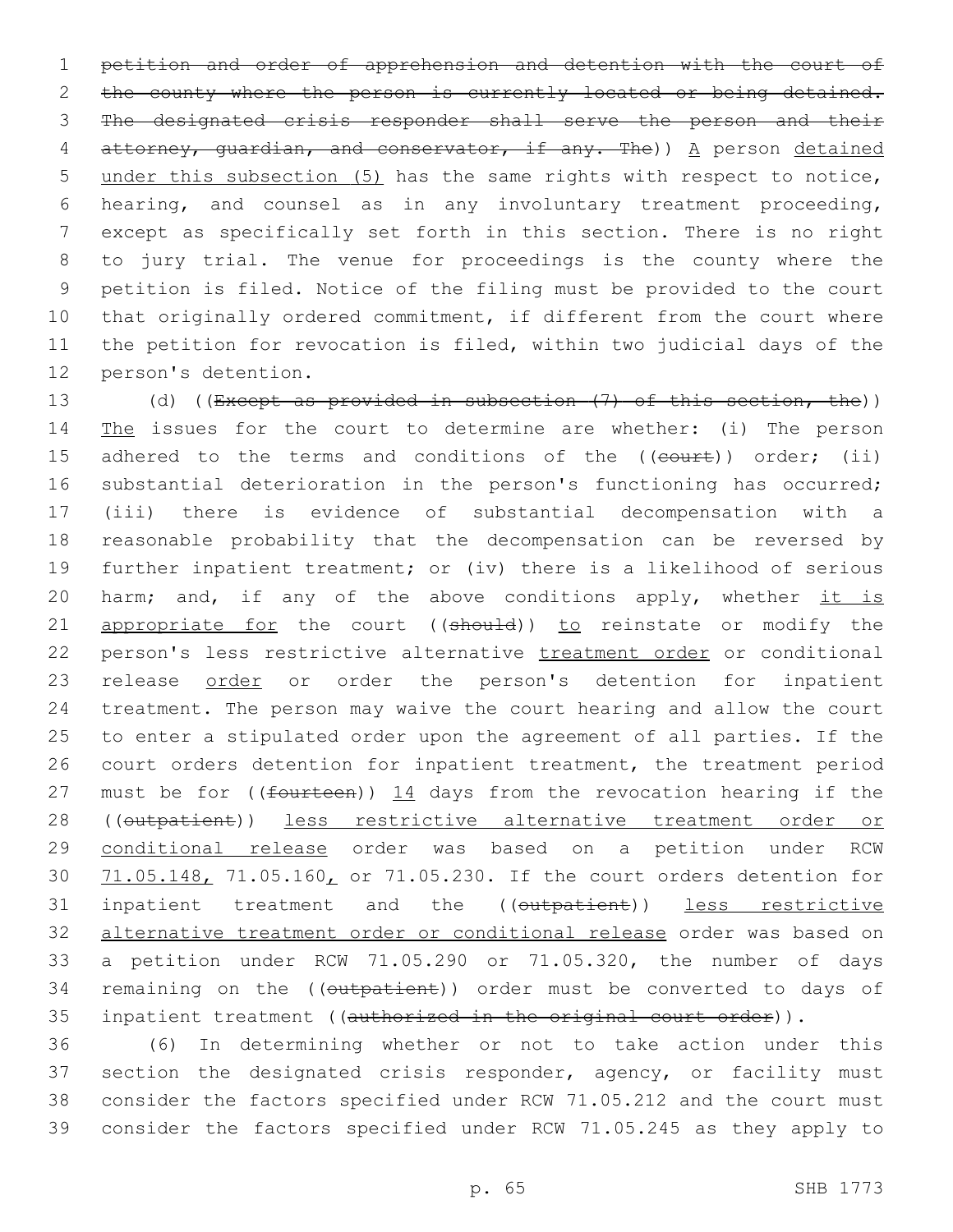1 the question of whether to enforce, modify, or revoke a court order 2 for involuntary treatment.

3 (((7)(a) If the current commitment is solely based on the person 4 being in need of assisted outpatient behavioral health treatment as 5 defined in RCW 71.05.020, a designated crisis responder may initiate 6 inpatient detention procedures under RCW 71.05.150 or 71.05.153 when 7 appropriate. A designated crisis responder or the secretary may, upon 8 their own motion or notification by the facility or agency designated 9 to provide outpatient care to a person subject to a less restrictive 10 alternative treatment order under RCW 71.05.320 subsequent to an 11 order for assisted outpatient behavioral health treatment entered 12 under RCW 71.05.148, order the person to be apprehended and taken 13 into custody and temporary detention for inpatient evaluation in an 14 evaluation and treatment facility, in a secure withdrawal management 15 and stabilization facility, or in an approved substance use disorder 16 treatment program, in or near the county in which he or she is 17 receiving outpatient treatment. Proceedings under this subsection may 18 be initiated without ordering the apprehension and detention of the 19 person.

20 (b) A person detained under this subsection may be held for 21 evaluation for up to one hundred twenty hours, excluding weekends and 22 holidays, pending a court hearing. The designated crisis responder or 23 the secretary may modify or rescind the order at any time prior to 24 commencement of the court hearing.

25 (c) The issues for the court to determine are whether to continue 26 the detention of the person for inpatient treatment or whether the 27 court should reinstate or modify the person's less restrictive 28 alternative order or order the person's detention for inpatient 29 treatment. To continue detention after the one hundred twenty hour 30 period, the court must find that the person, as a result of a 31 behavioral health disorder, presents a likelihood of serious harm or 32 is gravely disabled and, after considering less restrictive 33 alternatives to involuntary detention and treatment, that no such 34 alternatives are in the best interest of the person or others.))

35 **Sec. 24.** RCW 71.05.595 and 2018 c 291 s 16 are each amended to 36 read as follows:

37 A court order for less restrictive alternative treatment for a 38 person found to be in need of assisted outpatient ((behavioral 39 health)) treatment must be terminated prior to the expiration of the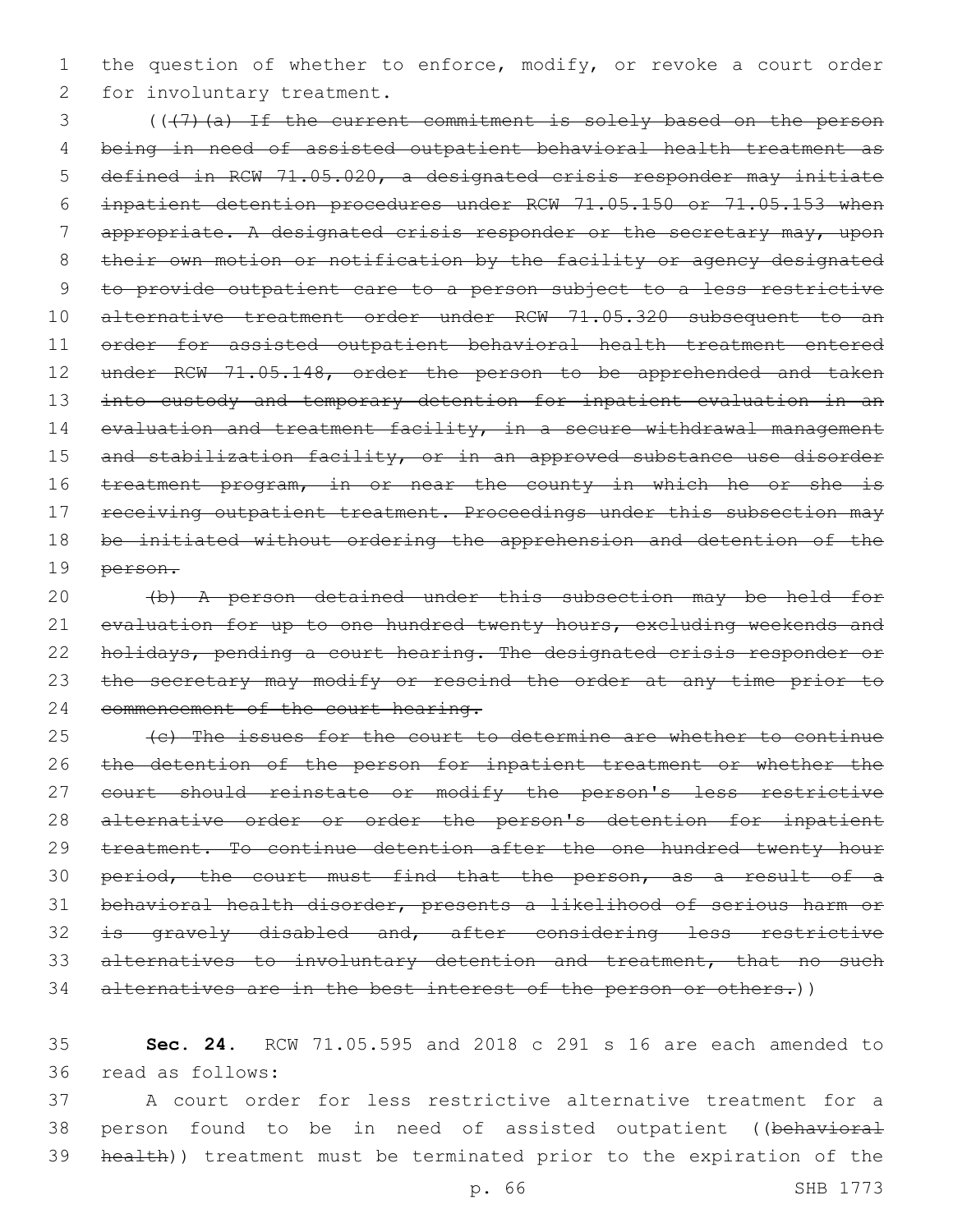order when, in the opinion of the professional person in charge of the less restrictive alternative treatment provider, (1) the person is prepared to accept voluntary treatment, or (2) the outpatient treatment ordered is no longer necessary to prevent a relapse, decompensation, or deterioration that is likely to result in the person presenting a likelihood of serious harm or the person becoming gravely disabled within a reasonably short period of time.

 **Sec. 25.** RCW 71.24.045 and 2021 c 263 s 17 are each amended to 9 read as follows:

 (1) The behavioral health administrative services organization contracted with the authority pursuant to RCW 71.24.381 shall:

 (a) Administer crisis services for the assigned regional service 13 area. Such services must include:

 (i) A behavioral health crisis hotline for its assigned regional 15 service area;

 (ii) Crisis response services twenty-four hours a day, seven days 17 a week, three hundred sixty-five days a year;

 (iii) Services related to involuntary commitments under chapters 19 71.05 and 71.34 RCW;

 (iv) Tracking of less restrictive alternative orders issued within the region by superior courts, and providing notification to a managed care organization in the region when one of its enrollees receives a less restrictive alternative order so that the managed care organization may ensure that the person is connected to services and that the requirements of RCW 71.05.585 are complied with. If the person receives a less restrictive alternative order and is returning to another region, the behavioral health administrative services organization shall notify the behavioral health administrative services organization in the home region of the less restrictive alternative order so that the home behavioral health administrative services organization may notify the person's managed care organization or provide services if the person is not enrolled in medicaid and does not have other insurance which can pay for those 34 services;

 (v) Additional noncrisis behavioral health services, within available resources, to individuals who meet certain criteria set by the authority in its contracts with the behavioral health administrative services organization. These services may include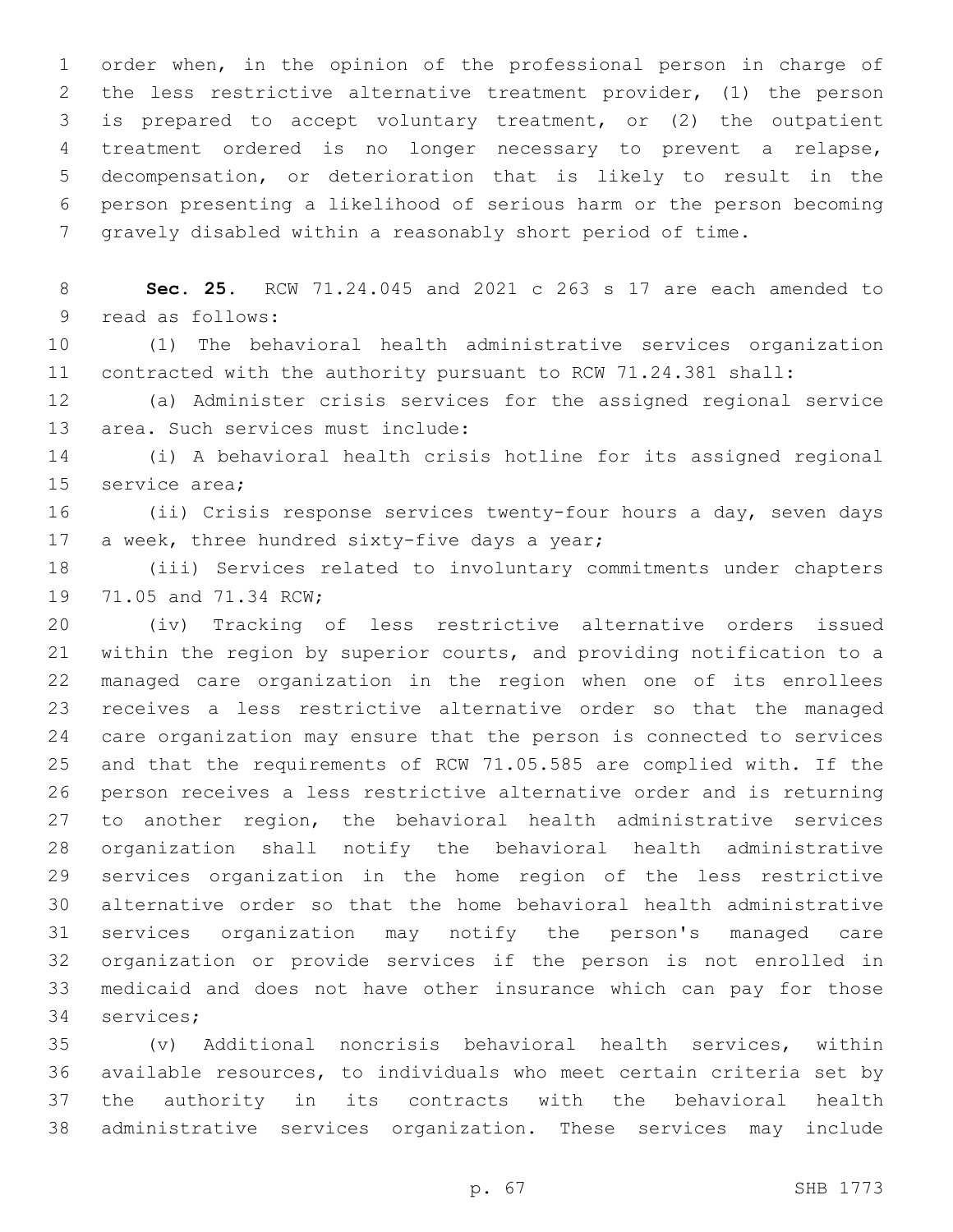services provided through federal grant funds, provisos, and general 2 fund state appropriations;

 (vi) Care coordination, diversion services, and discharge planning for nonmedicaid individuals transitioning from state hospitals or inpatient settings to reduce rehospitalization and utilization of crisis services, as required by the authority in 7 contract; and

 (vii) Regional coordination, cross-system and cross-jurisdiction coordination with tribal governments, and capacity building efforts, 10 such as supporting the behavioral health advisory board, the behavioral health ombuds, and efforts to support access to services 12 or to improve the behavioral health system;

 (b) Administer and provide for the availability of an adequate network of evaluation and treatment services to ensure access to treatment, investigation, transportation, court-related, and other services provided as required under chapter 71.05 RCW;

(c) Coordinate services for individuals under RCW 71.05.365;

 (d) Administer and provide for the availability of resource management services, residential services, and community support services as required under its contract with the authority;

 (e) Contract with a sufficient number, as determined by the authority, of licensed or certified providers for crisis services and 23 other behavioral health services required by the authority;

 (f) Maintain adequate reserves or secure a bond as required by 25 its contract with the authority;

(g) Establish and maintain quality assurance processes;

 (h) Meet established limitations on administrative costs for agencies that contract with the behavioral health administrative 29 services organization; and

 (i) Maintain patient tracking information as required by the 31 authority.

 (2) The behavioral health administrative services organization must collaborate with the authority and its contracted managed care organizations to develop and implement strategies to coordinate care with tribes and community behavioral health providers for individuals with a history of frequent crisis system utilization.

 (3) The behavioral health administrative services organization 38 shall: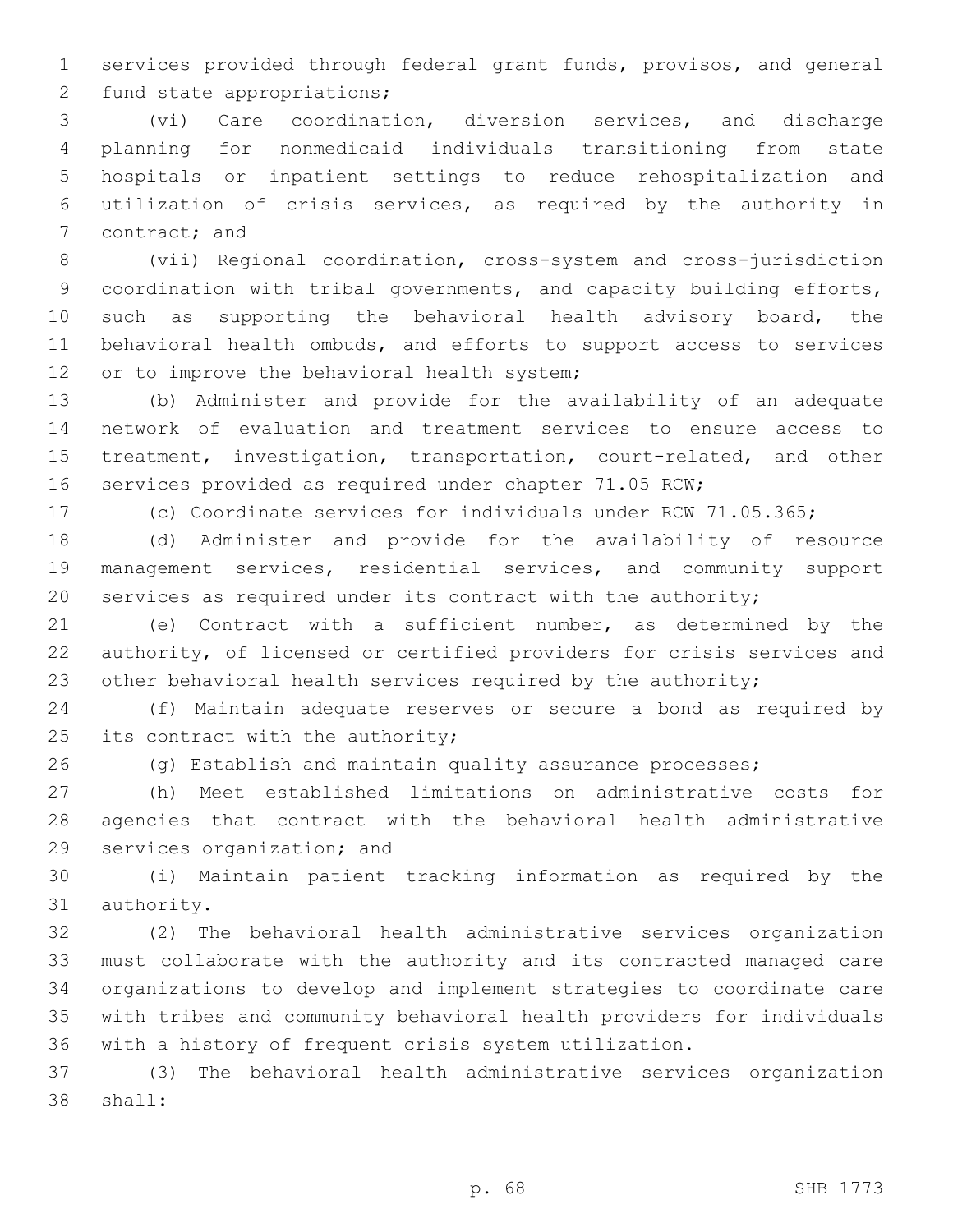(a) Assure that the special needs of minorities, older adults, individuals with disabilities, children, and low-income persons are 3 met;

 (b) Collaborate with local government entities to ensure that policies do not result in an adverse shift of persons with mental illness into state and local correctional facilities; and

 (c) Work with the authority to expedite the enrollment or reenrollment of eligible persons leaving state or local correctional 9 facilities and institutions for mental diseases.

 (4) The behavioral health administrative services organization shall employ an assisted outpatient treatment program coordinator to oversee system coordination and legal compliance for assisted 13 outpatient treatment under RCW 71.05.148 and section 4 of this act.

 **Sec. 26.** RCW 71.24.045 and 2021 c 263 s 17 and 2021 c 202 s 15 are each reenacted and amended to read as follows:

 (1) The behavioral health administrative services organization contracted with the authority pursuant to RCW 71.24.381 shall:

 (a) Administer crisis services for the assigned regional service 19 area. Such services must include:

 (i) A behavioral health crisis hotline for its assigned regional 21 service area:

 (ii) Crisis response services twenty-four hours a day, seven days 23 a week, three hundred sixty-five days a year;

 (iii) Services related to involuntary commitments under chapters 25 71.05 and 71.34 RCW;

 (iv) Tracking of less restrictive alternative orders issued within the region by superior courts, and providing notification to a managed care organization in the region when one of its enrollees receives a less restrictive alternative order so that the managed care organization may ensure that the person is connected to services and that the requirements of RCW 71.05.585 are complied with. If the person receives a less restrictive alternative order and is returning to another region, the behavioral health administrative services organization shall notify the behavioral health administrative services organization in the home region of the less restrictive alternative order so that the home behavioral health administrative services organization may notify the person's managed care organization or provide services if the person is not enrolled in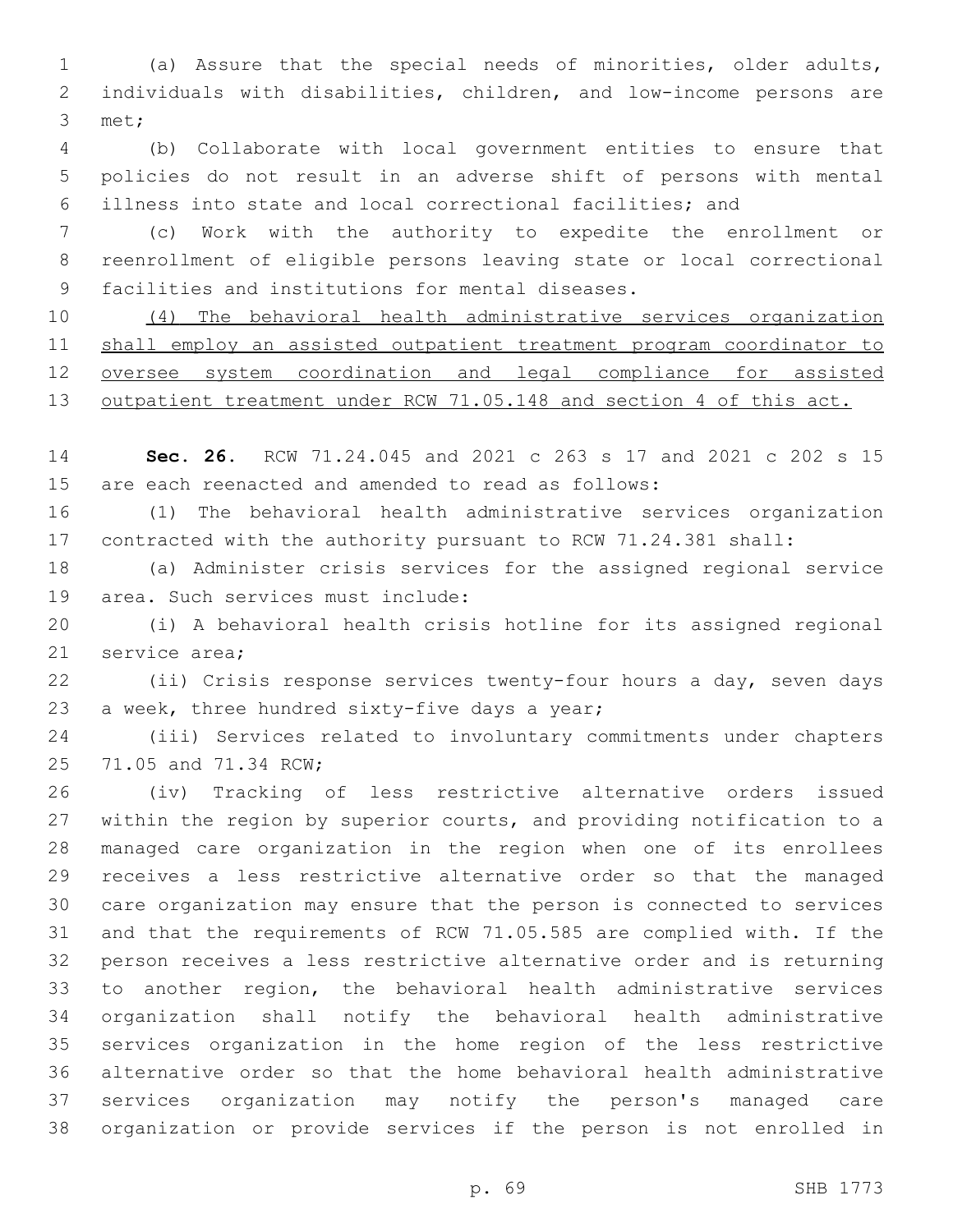medicaid and does not have other insurance which can pay for those 2 services;

 (v) Additional noncrisis behavioral health services, within available resources, to individuals who meet certain criteria set by the authority in its contracts with the behavioral health administrative services organization. These services may include services provided through federal grant funds, provisos, and general 8 fund state appropriations;

 (vi) Care coordination, diversion services, and discharge planning for nonmedicaid individuals transitioning from state hospitals or inpatient settings to reduce rehospitalization and utilization of crisis services, as required by the authority in 13 contract; and

 (vii) Regional coordination, cross-system and cross-jurisdiction coordination with tribal governments, and capacity building efforts, such as supporting the behavioral health advisory board and efforts to support access to services or to improve the behavioral health 18 system;

 (b) Administer and provide for the availability of an adequate network of evaluation and treatment services to ensure access to treatment, investigation, transportation, court-related, and other services provided as required under chapter 71.05 RCW;

(c) Coordinate services for individuals under RCW 71.05.365;

 (d) Administer and provide for the availability of resource management services, residential services, and community support services as required under its contract with the authority;

 (e) Contract with a sufficient number, as determined by the authority, of licensed or certified providers for crisis services and 29 other behavioral health services required by the authority;

 (f) Maintain adequate reserves or secure a bond as required by its contract with the authority;

(g) Establish and maintain quality assurance processes;

 (h) Meet established limitations on administrative costs for agencies that contract with the behavioral health administrative 35 services organization; and

 (i) Maintain patient tracking information as required by the 37 authority.

 (2) The behavioral health administrative services organization must collaborate with the authority and its contracted managed care organizations to develop and implement strategies to coordinate care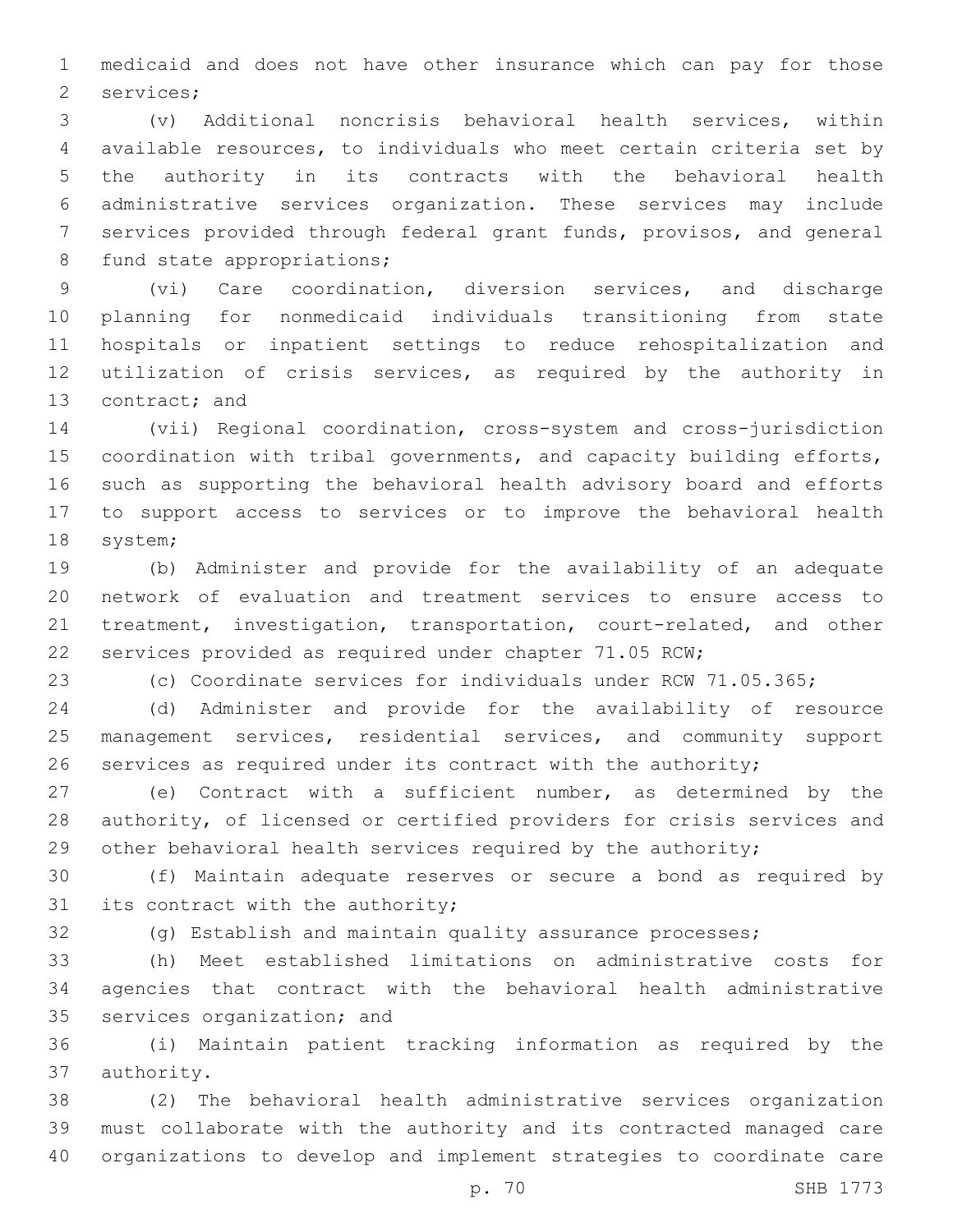with tribes and community behavioral health providers for individuals with a history of frequent crisis system utilization.

 (3) The behavioral health administrative services organization shall:4

 (a) Assure that the special needs of minorities, older adults, individuals with disabilities, children, and low-income persons are 7 met;

 (b) Collaborate with local government entities to ensure that policies do not result in an adverse shift of persons with mental illness into state and local correctional facilities; and

 (c) Work with the authority to expedite the enrollment or reenrollment of eligible persons leaving state or local correctional 13 facilities and institutions for mental diseases.

 (4) The behavioral health administrative services organization shall employ an assisted outpatient treatment program coordinator to oversee system coordination and legal compliance for assisted outpatient treatment under RCW 71.05.148 and section 4 of this act.

 NEW SECTION. **Sec. 27.** Sections 1, 2, and 28 of this act take effect July 1, 2022.

 **Sec. 28.** 2021 c 264 s 24 (uncodified) and 2021 c 263 s 21 (uncodified) are each reenacted and amended to read as follows:

 (1) Sections 4 and 28, chapter 302, Laws of 2020, sections 13 and 23 14, chapter 263, Laws of 2021, ((and, until July 1, 2022, section 22, 24 chapter , Laws of  $2021$  and, beginning July 1,  $2022$ , ) section 23, chapter 264, Laws of 2021, and sections 2 and 10, chapter ... (this 26 act), Laws of 2022 take effect when monthly single-bed certifications authorized under RCW 71.05.745 fall below 200 reports for 3 28 consecutive months.

 (2) The health care authority must provide written notice of the effective date of sections 4 and 28, chapter 302, Laws of 2020, sections 13 and 14, chapter 263, Laws of 2021, ((and sections 22 and)) section 23, chapter 264, Laws of 2021, and sections 2 and 10, 33 chapter ... (this act), Laws of 2022 to affected parties, the chief 34 clerk of the house of representatives, the secretary of the senate, the office of the code reviser, and others as deemed appropriate by 36 the authority.